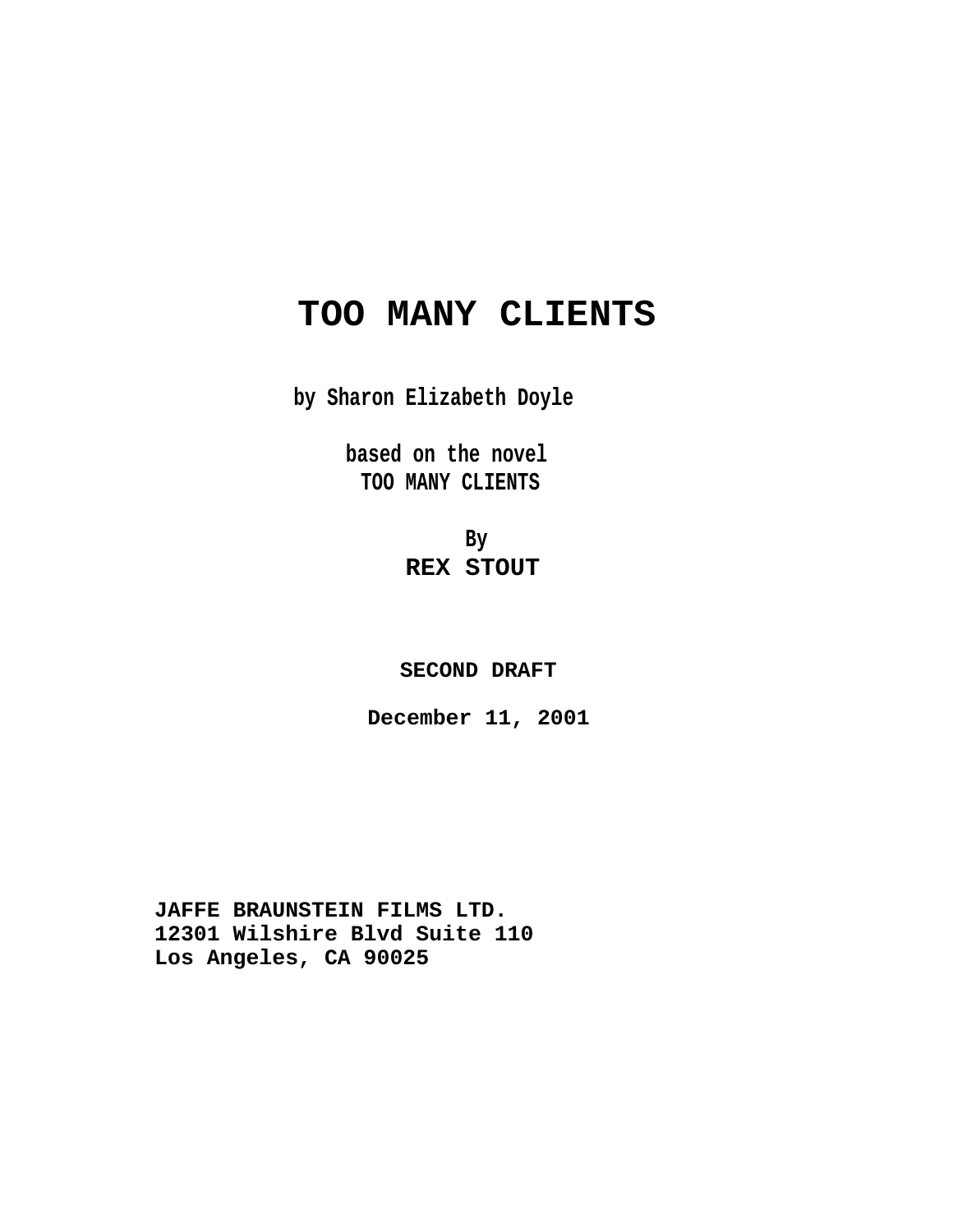# $CLIENTS$   $5-13-06$   $1$

#### TOO MANY CLIENTS

FADE IN:

| POV HALLWAY THROUGH<br>MARIA'S<br>DOOR -<br>NIGHT<br>ROOM<br>INT |  |  | <b></b> |  |
|------------------------------------------------------------------|--|--|---------|--|
|------------------------------------------------------------------|--|--|---------|--|

DARK. The SOUND OF SHUFFLING. A door opens a crack, revealing a slice of a dimly lit hallway. A man's dead body is dragged past the doorway. The door pulls shut.

2 INT. BROWNSTONE - HALLWAY - DAY 2

ARCHIE GOODWIN opens the door to reveal THOMAS YEAGER (HOUGH), dressed in a rumpled cheap suit which doesn't fit.

> ARCHIE (V.O.) In his \$39.00 suit and \$3.00 shirt, Thomas Yeager didn't have the air of a man who might make a sizable contribution to Nero Wolfe's bank balance. I admitted him anyway.

> > WIPE TO:

3 INT. BROWNSTONE - OFFICE -DAY 3

Archie guides Thomas Yeager to a yellow chair, opposite Archie's desk.

> ARCHIE (V.O.) We only had \$14,194 dollars in the checking account and our income tax deposit was due in five weeks.

YEAGER I'll have to tell you who I am, of course.

ARCHIE Not unless it's material.

YEAGER

Else there was no use coming, Mr. Goodwin. This is, of course, in strictest confidence.

#### **ARCHIE**

Of course. Unless you're loaded with something too heavy for me. Like murder or treason.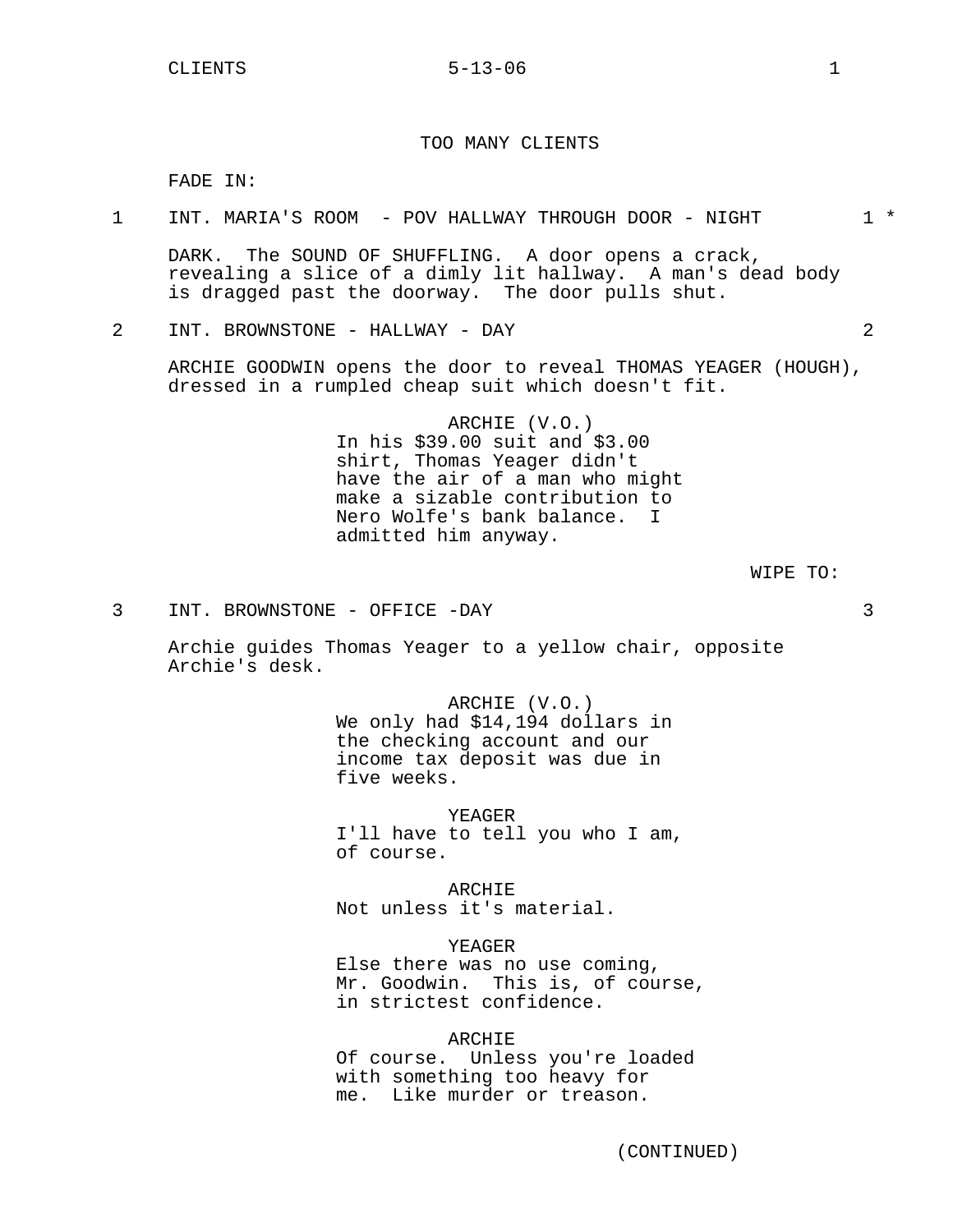#### YEAGER

"Other sins may speak; murder shrieks out." Fear not, I am loaded with neither.

#### ARCHIE

Then fire away.

#### YEAGER

My name is Thomas Yeager; I am the vice president of Continental Plastics and I think that I am being followed. If I am, I want to know who is following me.

# ARCHIE

That's kindergarten stuff. Any reputable agency...

#### YEAGER

What agency would have a man as good as you?

# ARCHIE

Even if I'm half as good as I think I am, it'd be a pity to waste me on spotting a tail at a hundred dollars an hour.

# YEAGER

Ah. But this is special. I think I am being followed only at certain times. Specifically I expect to be followed when I leave my home at 34 East 68th Street at 7:00 this evening to go across the park to 156 West Eighty Second Street. I don't want it known that I have any connection with that address. If I am not followed that would end it, until the next time I go, of course.

#### ARCHIE

That is rather special. Which is more important to you, not to be followed or to identify the tail?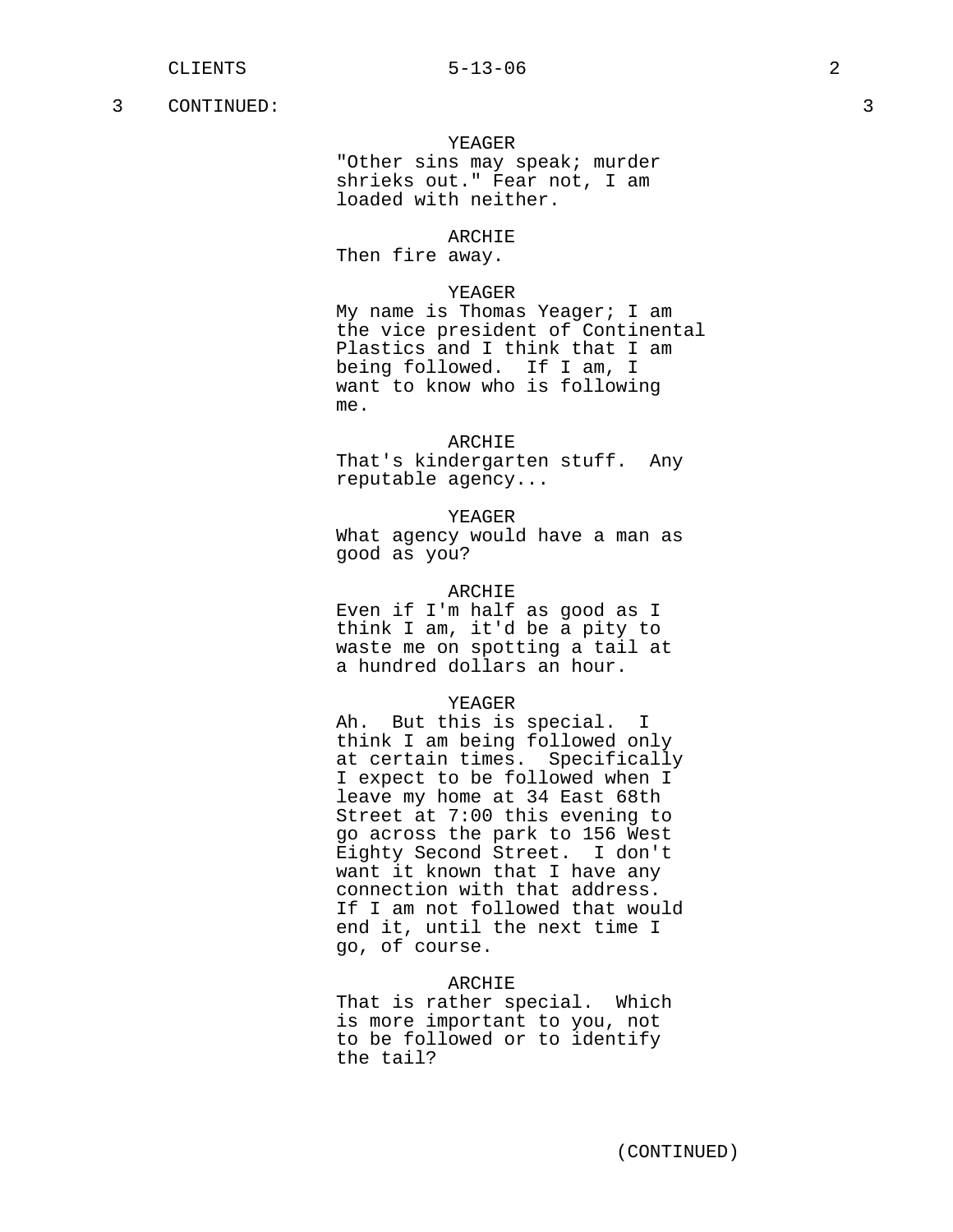3 CONTINUED: (2) 3

# YEAGER

# They're both important.

# ARCHIE

I mentioned \$100 an hour, but the shoe would have to fit the foot and Mr. Wolfe would do the fitting and you the footing.

#### YEAGER

Oh, there will be no difficulty about that. I'll expect you a little before seven?

#### ARCHIE

No. At 7:00 on the dot you will leave your house and walk to Second Avenue. About thirty paces is a lunch room...

YEAGER

How do you know that?

# ARCHIE

There aren't many blocks of Manhattan I don't know. In front of the lunch room will be a blue and yellow taxi. You will say to the driver, "You need a shave." He will reply, "My face is tender." Give him the address and sit back and relax.

#### YEAGER

Wonderful. I knew you would be the man for it. (he holds out his hand) "Measure your mind's height by the shadow it casts."

They shake and Archie sees him out.

ARCHIE (V.O.) That block of 68th Street is not a slum so I felt justified in taking the job without consulting Wolfe, as it might lead to other things. However, on my way uptown I decided to verify the facts with Lon Cohen.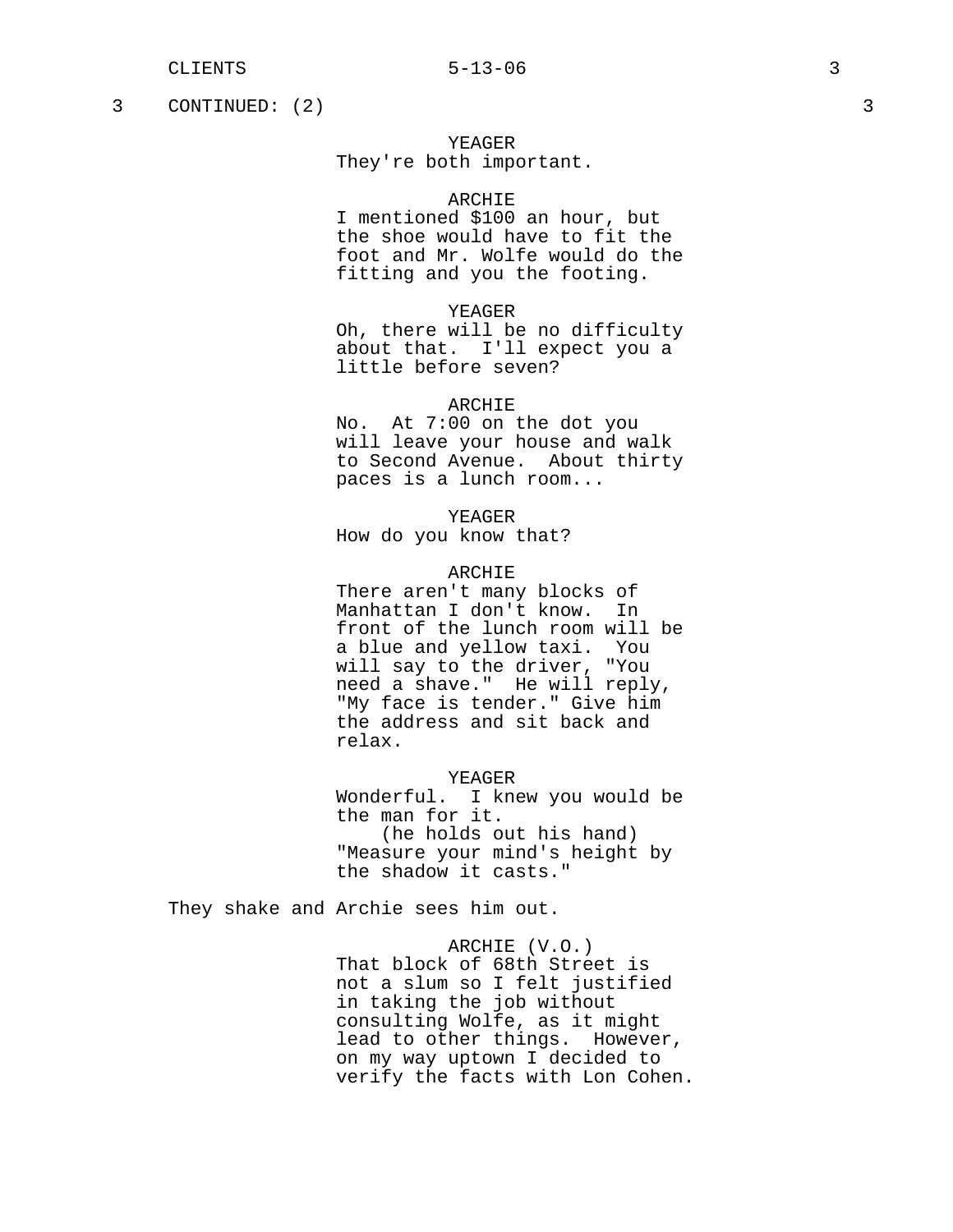# $CLIENTS$   $5-13-06$   $4$

4 INT. LON COHEN'S OFFICE - DAY 4

Archie comes in knocking. Lon is on one of his three phones.

LON No. No. No. No. (hanging up) Damn yes man. (to Archie) I'm too busy for anything but a front page lead or a poker game.

ARCHIE So am I, so I'll be quick. What can you give me on Thomas G. Yeager, vice-president of Continental Plastics?

LON I know the name. I can send down to the morgue for the file.

ARCHIE Anything off the top of your head?

LON

Continental Plastics is one of the big ones. Yeager's been vice president going on five years. Now go away. I have things to do.

5 EXT. 82ND STREET - NIGHT 5

TWO KIDS are playing stickball. One of them swings wild, the ball bounces across the street and into a barricaded construction site. The pitcher gripes to the hitter who goes after it.

THE BALL bounces down into the hole and hits A LUMP, wrapped in a tarp. A bluish hand sticks out of the tarp.

6 EXT. EAST SIXTY NINTH STREET -- NIGHT 6

Archie stands near the corner of 69th and 2nd Ave. He looks at his wrist watch. He leaves his CAB and crosses the street to another CAB parked at the corner of Second and 68th in front of a luncheonette. The CABBIE rolls down his window.

> ARCHIE 7:30. Where is he?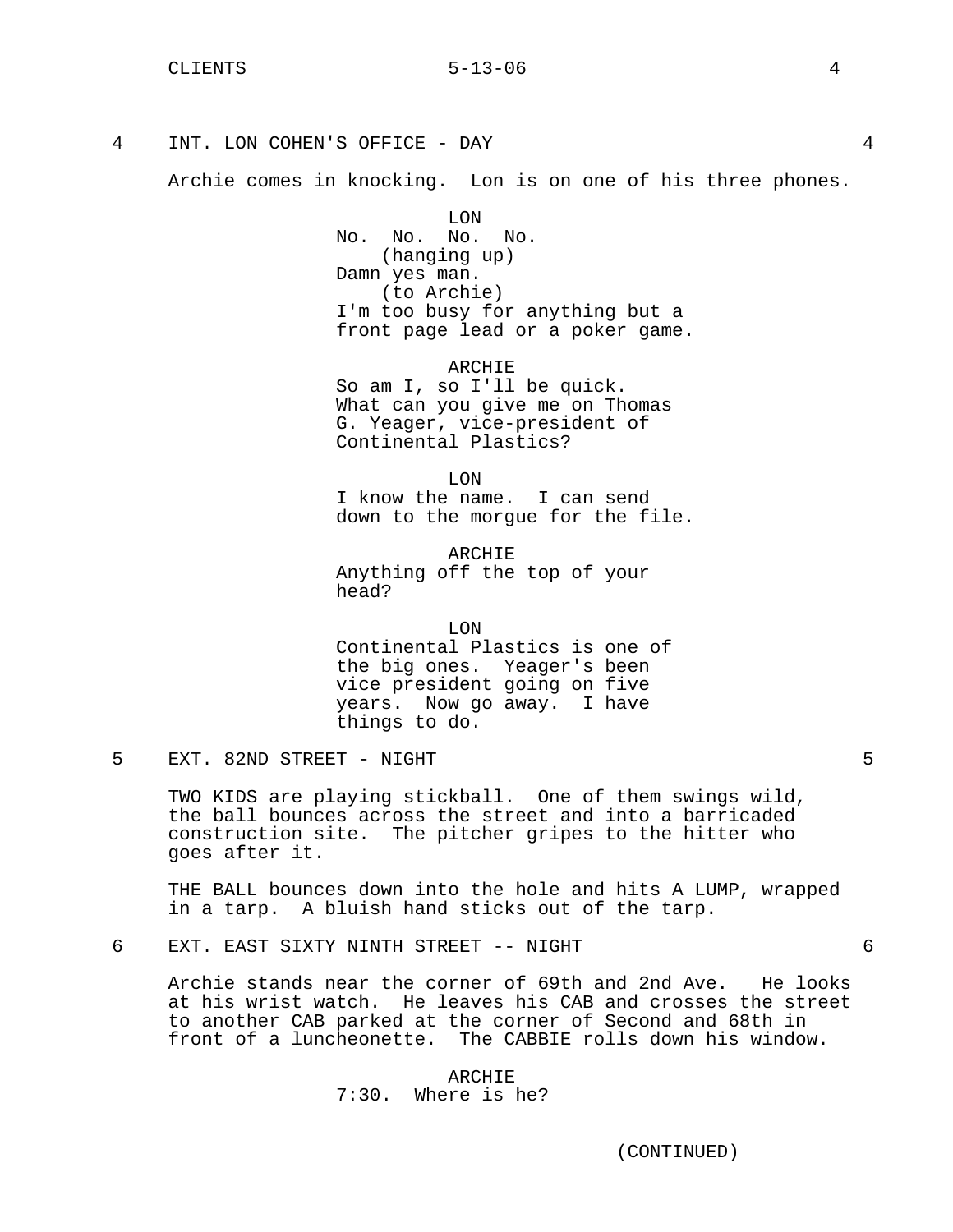CABBIE All I know is where he isn't.

ARCHIE I'll ring him. If he comes while I'm inside, have trouble starting your engine until I come out.

Archie in a PHONE BOOTH outside the lunceheonette. The PHONE IS RINGING on the other end.

> STEBBINS (O.S.) Mrs. Yeager's residence.

Archie recognizes the voice and disguises his voice.

ARCHIE May I speak with Mr. Yeager?

STEBBINS (O.S.) Who is this, please?

Archie hangs up the phone. He signals Cabbie to wait.

ARCHIE

Runs up the street and rounds the corner of Second and 68th Street. He stops and looks.

ARCHIE POV: In front of 34 Sixty Eighth Street is a POLICE CRUISER, lights flashing. SPOT CRAMER going up the stairs.

Archie turns and heads back to the phone. He puts a coin in a dials.

INTERCUT WITH LON COHEN'S OFFICE

LON

Archie?

ARCHIE Right. Have you...

LON How the hell did you know Thomas G. Yeager was going to be murdered when you were here three hours ago.

ARCHIE I didn't. I don't. I merely...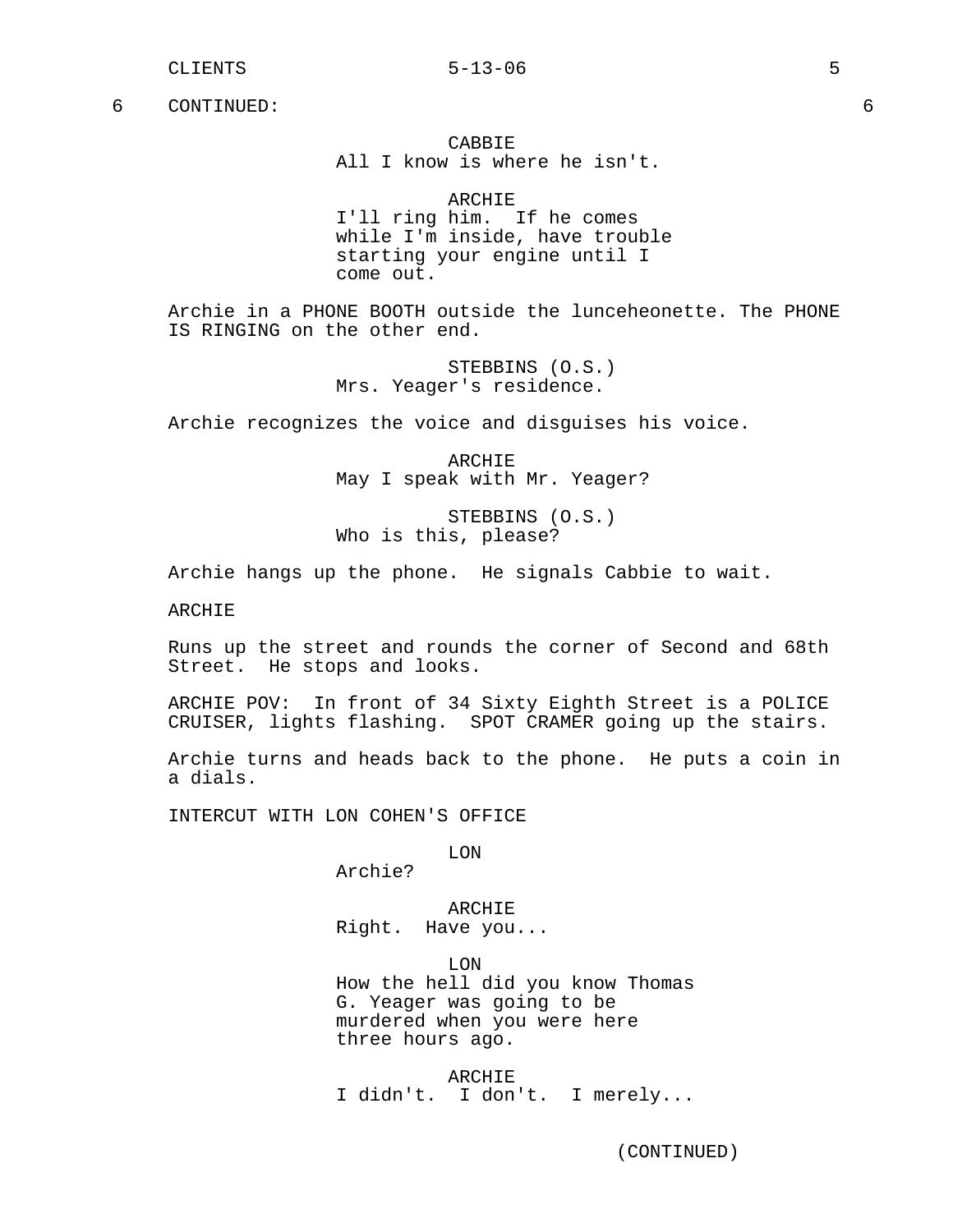6 CONTINUED: (2) 6

LON

Balls. But I appreciate the page one box: Nero Wolfe Scoops Cops Again. How does this sound? "Nero Wolfe, private eye extraordinaire, was plunging into the Yeager murder more than two hours before the body was discovered. At 5:55 his lackey, Archie Goodwin, phoned the Gazette office to..."

ARCHIE Hey! The whole world knows I'm not a lackey, I'm a flunky.

LON

Give.

ARCHIE Pretend I didn't know Yeager had been murdered until you told me. When was the body found?

LON Ten minutes after seven.

7 EXT. EIGHTY SECOND/CONSTRUCTION - NIGHT 7 \*

The hitter scrambles down into the pit. He looks around and sees the ball - and then the hand.

> LON (V.O.) The body was found by two boys playing ball. They chased a stray into the Con Edison excavation and discovered it wrapped in a tarp.

> ARCHIE (V.O.) Are they sure he was murdered?

> > WIPE TO:

PURLEY STEBBINS kneels by the tarp and pulls it back.

 $LON$   $(V.O.)$ He's got a large hole in his head that he didn't make with his finger. Apparently he'd been dead since the night before.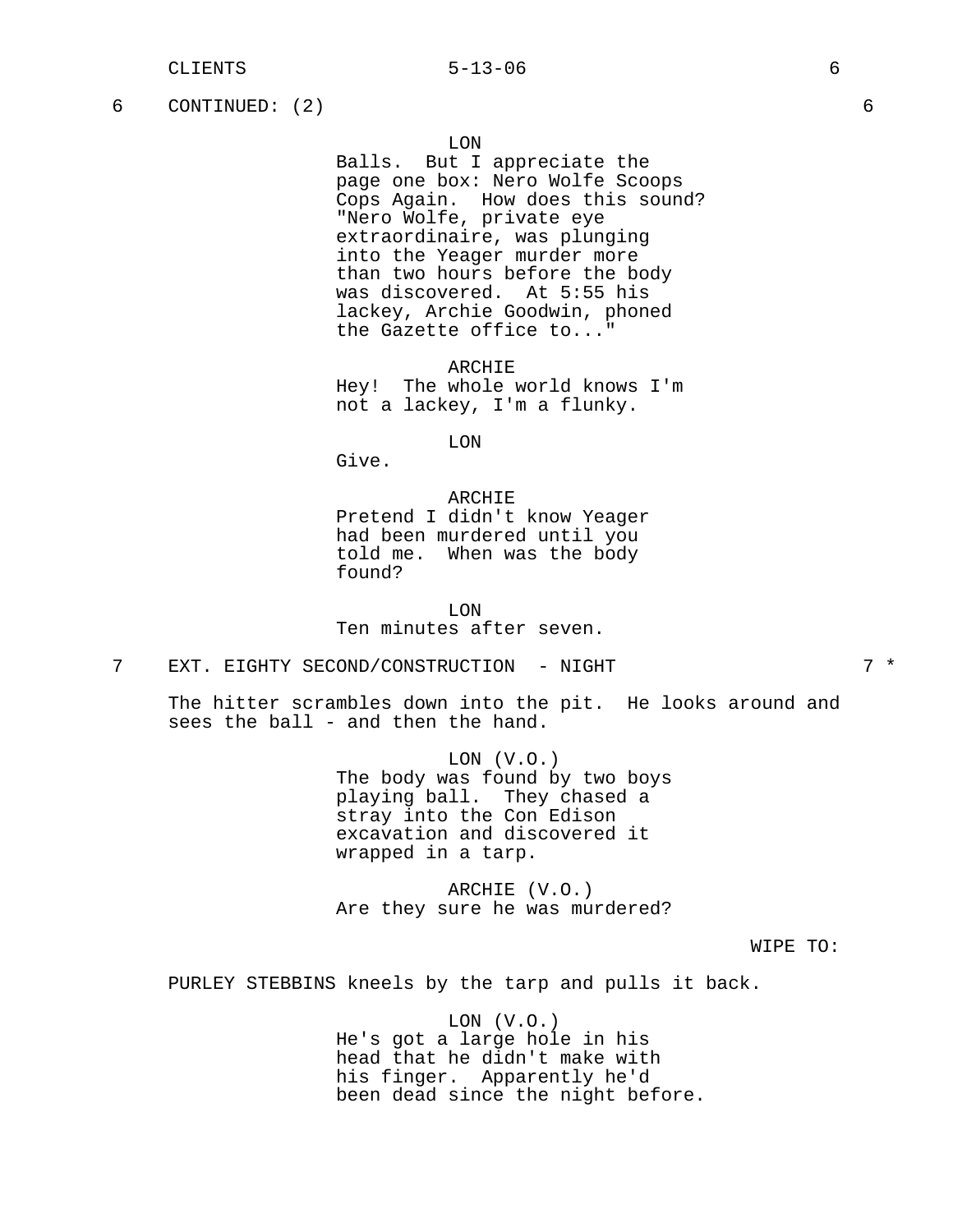8 EXT. EAST 69TH STREET/COHEN OFFICE - NIGHT 38

ARCHIE Wrapped in a tarp? Someone threw him down a hole and then went down and wrapped him in a tarp?

LON I just report the news.

ARCHIE I'd like a look at that file.

LON If you come in here, people are gonna ask questions.

9 INT. LUNCHEONETTE - NIGHT 9

Archie works on pie and coffee as Lon Cohen enters the luncheonette.

> ARCHIE (V.O.) I paid the cabbies twenty dollars for their time and another forty to forget that they'd been there.

Lon slides into the booth, flopping down the folder. Archie goes through the file, picks out two identical pictures. (WE DO NOT SEE PICTURE CLEARLY) He reads the back.

> ARCHIE (CONT'D) Thomas Yeager speaking at the banquet of the National Plastics Association. Huh.

> > LON

Look, Archie. The file was on my desk when the flash came. Within an hour everybody here is going to want to know why I sent for it. If I tell them, some friendly soul is bound to inform the police.

Archie puts one picture back and palms the other while he leafs through the rest of the file.

> ARCHIE Why did it take so long to find the body?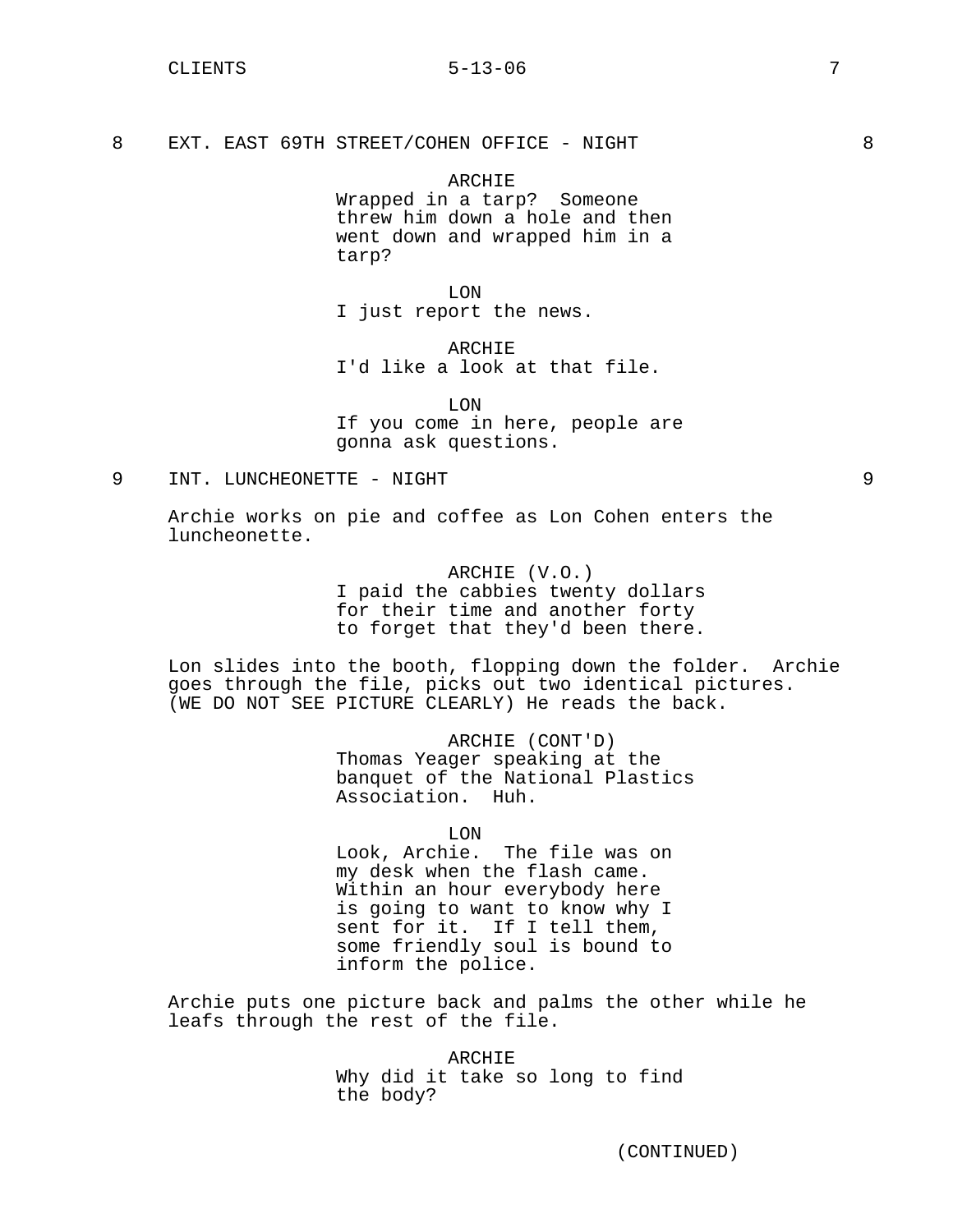#### LON

According to the lady manning the phones: "Due to equipment failure, no work was done at the W. 82nd site today." Now give.

### ARCHIE

I know absolutely nothing about Thomas Yeager except what I have read in this folder.

LON Okay, that's for the record. Now between us.

#### ARCHIE

Come off it. I'm offering you a deal. If you forget about my curiosity about Yeager until further notice, I'll put you on my Christmas card list.

LON The name is spelled "C-O-H-E..."

#### ARCHIE

Ah, but this year it will be an abstract painting with the message: "we want to share this picture of us bathing the dog with you. Love, Archie, Mehitabel and the children.

LON You haven't got a Mehitabel.

ARCHIE

That's why it will an abstract.

# 10 EXT. BROWNSTONE - STOOP (STUDIO) - NIGHT 10

Archie comes home. The chain bolt is on.

ARCHIE (V.O.) I wanted to go investigate on 82nd street, but intelligence guided by experience told me Wolfe needed to be informed in person of what had occurred or he would refuse to play.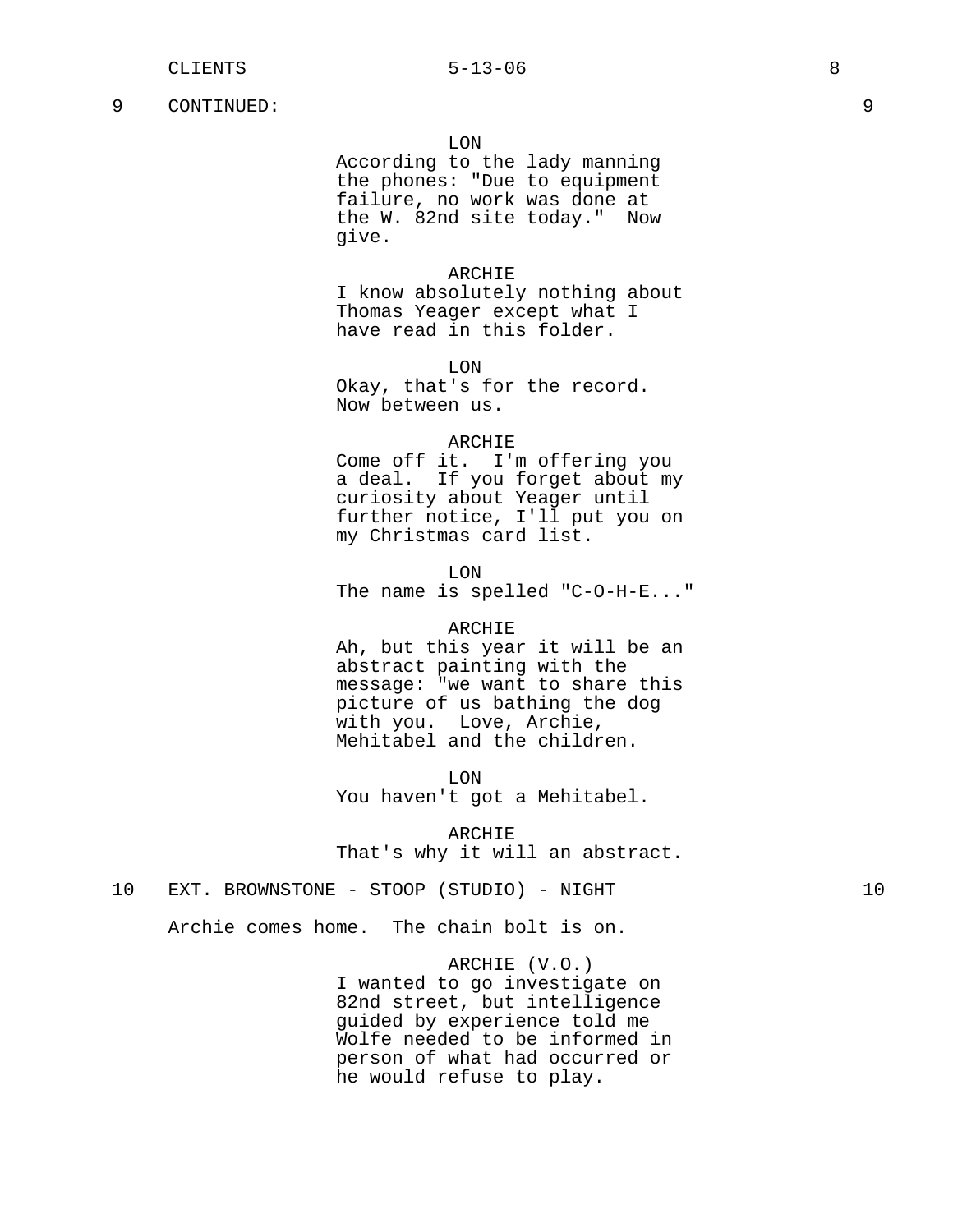11 INT. BROWNSTONE - HALLWAY - NIGHT 11

Fritz opens the door and looks at him.

ARCHIE I can see it in your eyes. Yes. It's possible we have a client. Could I have a hunk of bread and glass of milk?

FRITZ Of course. I will bring it.

12 INT. BROWNSTONE - OFFICE - NIGHT 12

Archie enters. Wolfe is reading with only the reading light on. Archie flips on a light. Wolfe looks up.

WOLFE

Have you eaten?

ARCHIE Pie. Fritz is bringing me a hunk of bread and milk.

WOLFE

Bringing?

ARCHIE I have something on my chest.

Wolfe heaves a sigh and closes on a finger to hold his place.

ARCHIE (CONT'D) The June tax payments will be due in thirty seven days.

WOLFE

Must you harp on the obvious?

ARCHIE

I refer to it now because I would like permission to dig up a client instead of sitting on my fanny waiting for one.

WOLFE And your modus? A sandwich board?

(CONTINUED)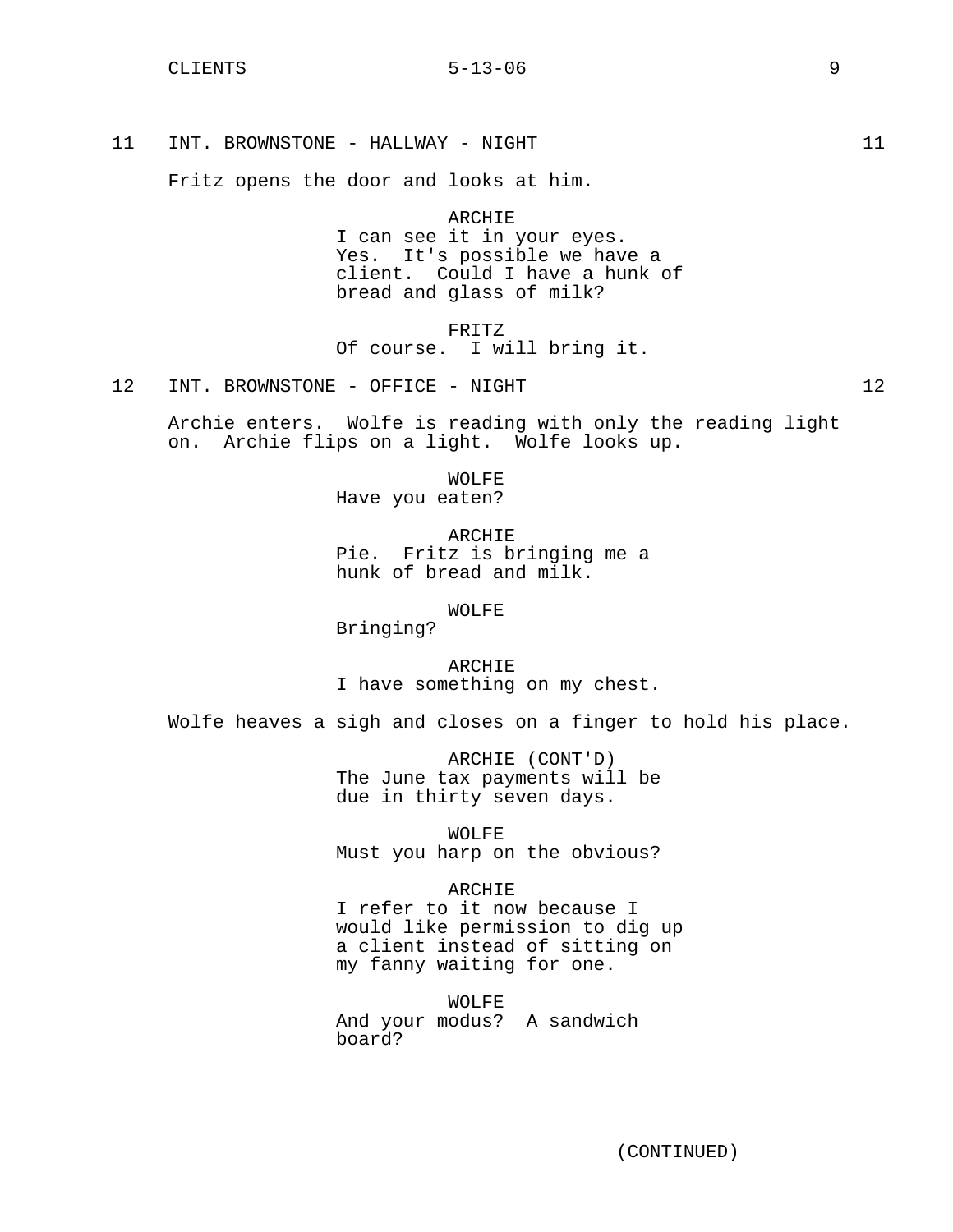# ARCHIE

No, I have a target. Well, a possible target. Just barely a target. A man named Thomas Yeager hired me this afternoon to follow him to a specific address and spot a tail.

WOLFE

What about him?

ARCHIE He's dead. His body was found very near that address.

Wolfe growls and re-opens his book.

WOLFE

Then it's over.

#### ARCHIE

No, because our client is not dead.

(he pulls out the photograph) I suppose it's more accurate to say we never had a client because the man who came to hire me today was not Thomas Yeager. This is a picture of Mr. Yeager giving a speech.

Wolfe looks at the picture which Archie is holding out to him and looks at his book. He reaches for the gold bookmark. He closes his book on it. He takes the picture. Fritz enters with Archie's dinner and notes that Wolfe is looking at the picture.

> FRITZ How is the weather?

ARCHIE Warming. Warming.

WOLFE Beyond all doubt?

ARCHIE

Yes sir.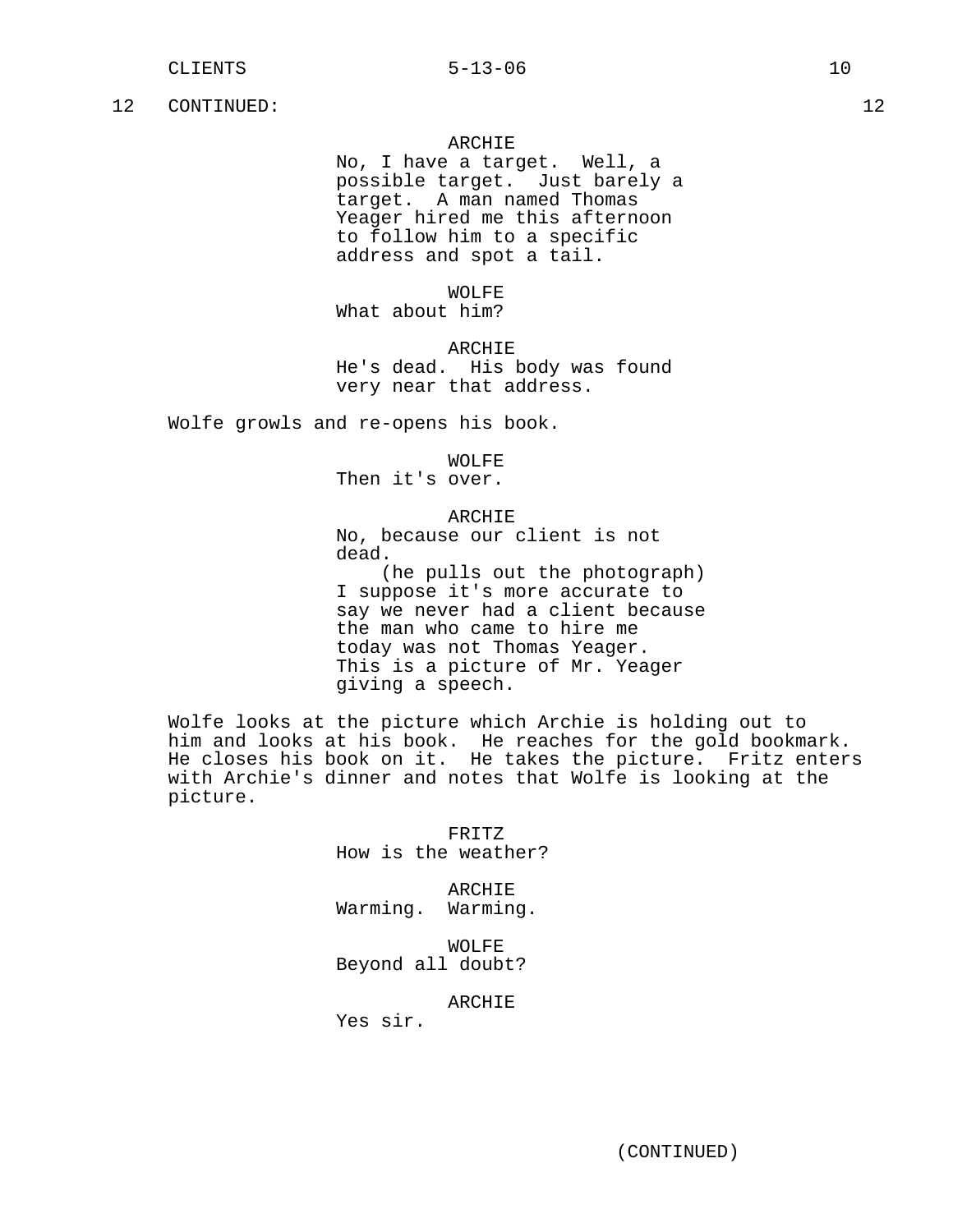12 CONTINUED: (2) 12

# WOLFE

Yeager's body was found near the address the imposter named? How long had he been dead?

# ARCHIE

The ME's initial report said he died last night between 9 pm and 2 am.

### WOLFE

If I approve of your proposal to explore getting a client and earning a fee, how do you intend to proceed?

#### ARCHIE

That block in the eighties is no place for a big shot in a big corporation. The Puerto Ricans and Cubans average six to a room. I want to find out what business Yeager had there, just as soon as I empty this tray.

### WOLFE

Pfui. How often have I told you that impetuosity is a virtue only when delay is dangerous?

ARCHIE

About six thousand.

# WOLFE

Instead of dashing to 82nd street, you will spend the evening at the typewriter. Record your conversation with the imposter verbatim. When was the body found?

#### ARCHIE

About the same time as I was setting up my tailing operation.

WOLFE It was there all day.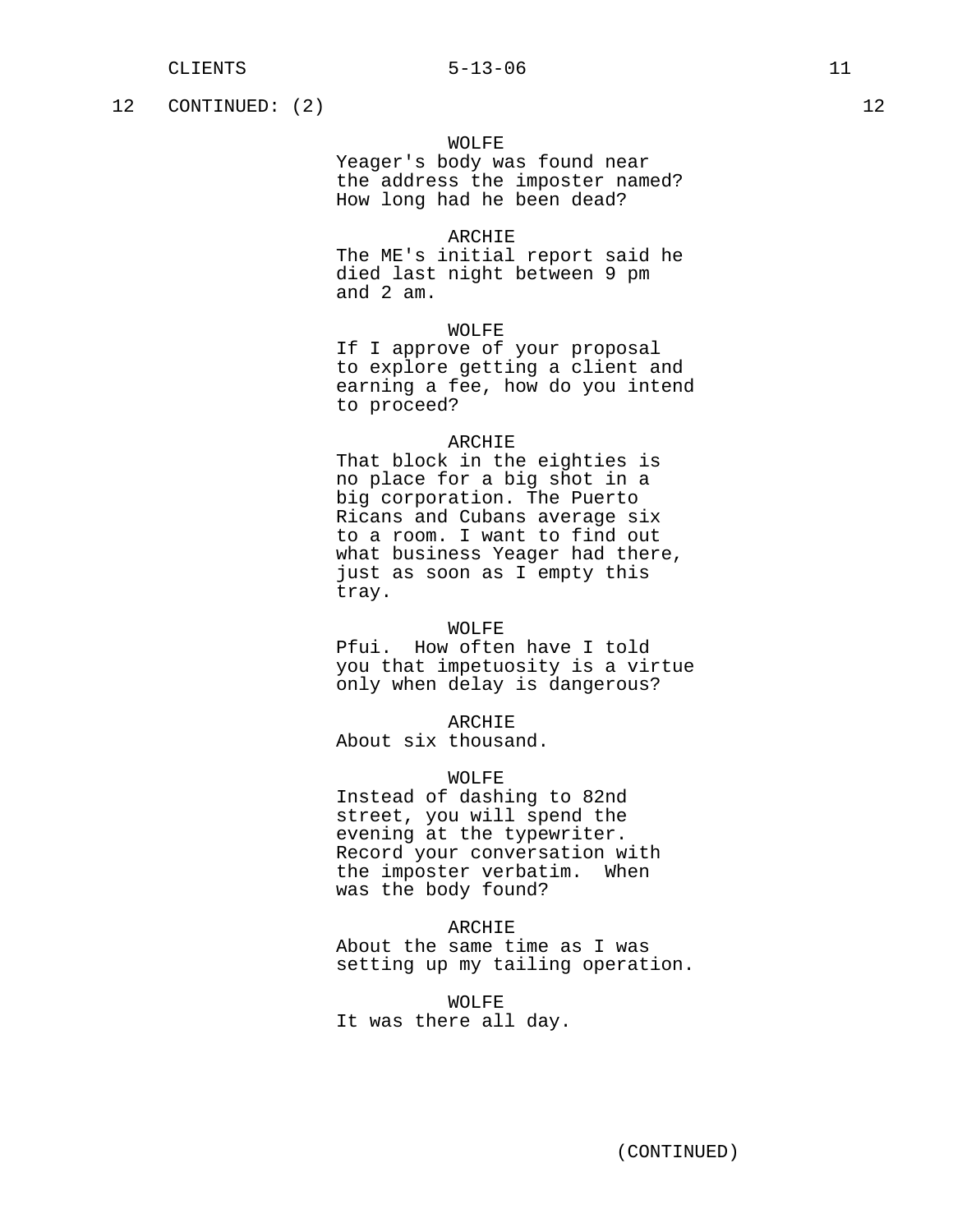12 CONTINUED: (3) 12

# ARCHIE

It was wrapped in a tarp at the bottom of a pit. ConEd had an equipment failure and never sent any workmen to the site.

#### WOLFE

So the killer could have disposed of the body late Sunday evening. Do we assume that Yeager had a connection with someone at the 82nd Street address?

# ARCHIE

To assume that the body was dumped there co-incidentally, you would have to swallow a coincidence a whale couldn't get down.

#### WOLFE

If Yeager was killed elsewhere and the body brought to that spot deliberately to impress someone in at that address, it wouldn't have been hidden. It would have been displayed on the sidewalk in front.

#### ARCHIE

Then can we say Yeager was shot inside 156 and the body hidden in the closest spot? Probably very late.

# WOLFE

Indeed.

ARCHIE It doesn't account for wrapping it up in the tarp, no theory can.

13 EXT. EIGHTY SECOND/CONSTRUCTION SITE/PEREZ APT. BLDG - DAY 13\*

Archie passes a crowd clustered around the Con Ed construction. He makes his way to 156. It's a slum. There is a cardboard sign taped to the stoop - SUPERINTENDENT and an ARROW pointing to a door down three stairs. Archie reaches the door. SPOT DOORKNOB AND LOCK. It's shiny and very expensive for the location.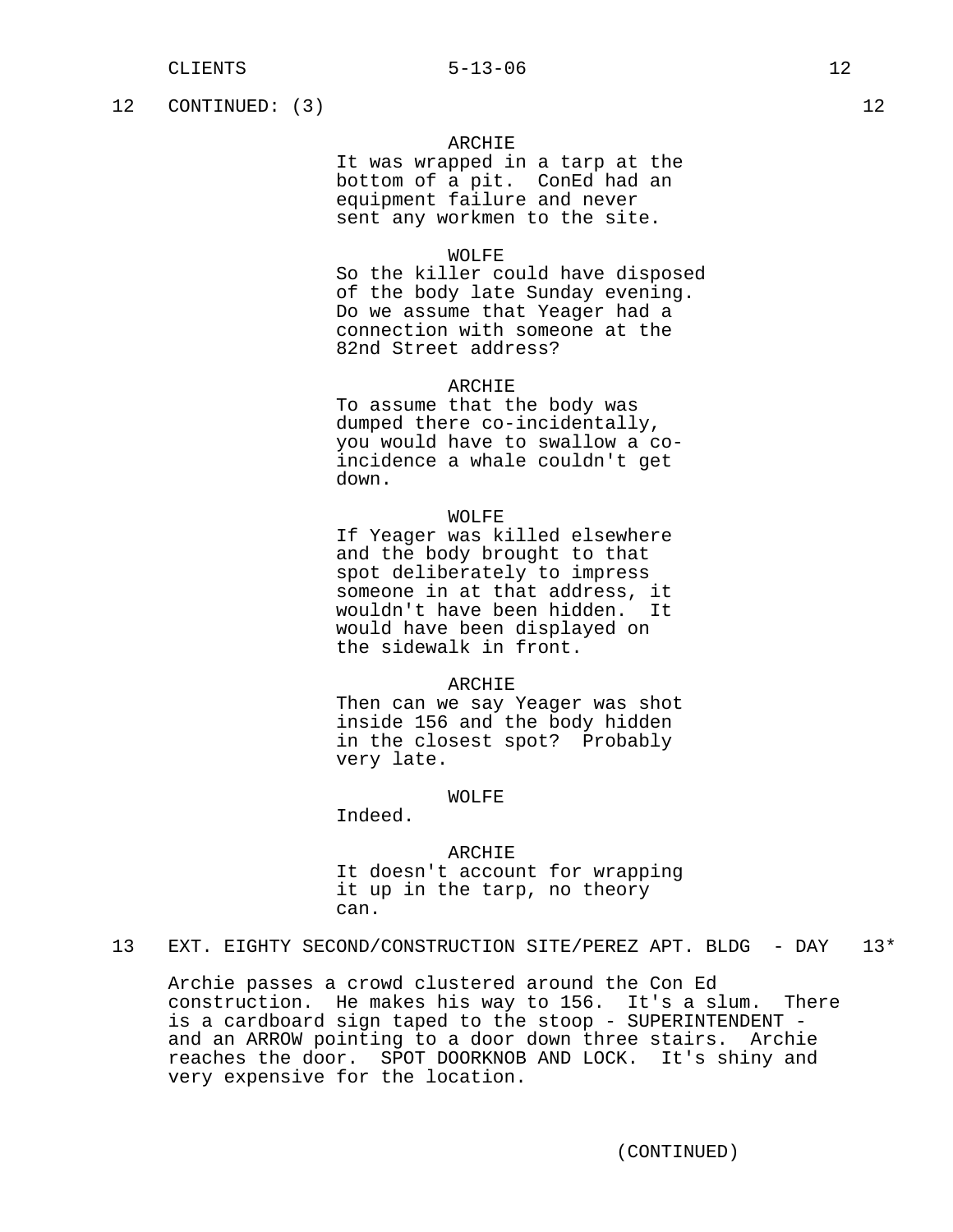ARCHIE (V.O.)

There's no polite way to say it. 156 82nd Street was a slum. But the Superintendent's door had something peculiar for a slum - a Rabson door lock - for which you have to be willing to shell out \$61.50.

He pushes the bell button. He's about to push it again when the door opens the MARIA PEREZ, 18, is standing there. She is a Cuban girl, breath takingly beautiful, with a regal air. Archie gapes.

> MARIA You want something?

## ARCHIE

I'd like to see the superintendent. Forgive me, did I stammer when I said that?

MARIA Are you a policeman?

ARCHIE No, I'm a newspaperman.

MARIA

That's nice. (calling back) Father, a newspaperman.

While they wait, she looks at him curiously. Archie shifts.

ARCHIE I know I'm supposed to say something, but the only thing I can think of is "Will you marry me?" But it would never work.

#### MARIA

Why not?

ARCHIE The idea of you washing dishes is preposterous.

Then CESAR PEREZ appears, shorter than his daughter. She moves aside. Archie takes the opportunity to get halfway in.

(CONTINUED)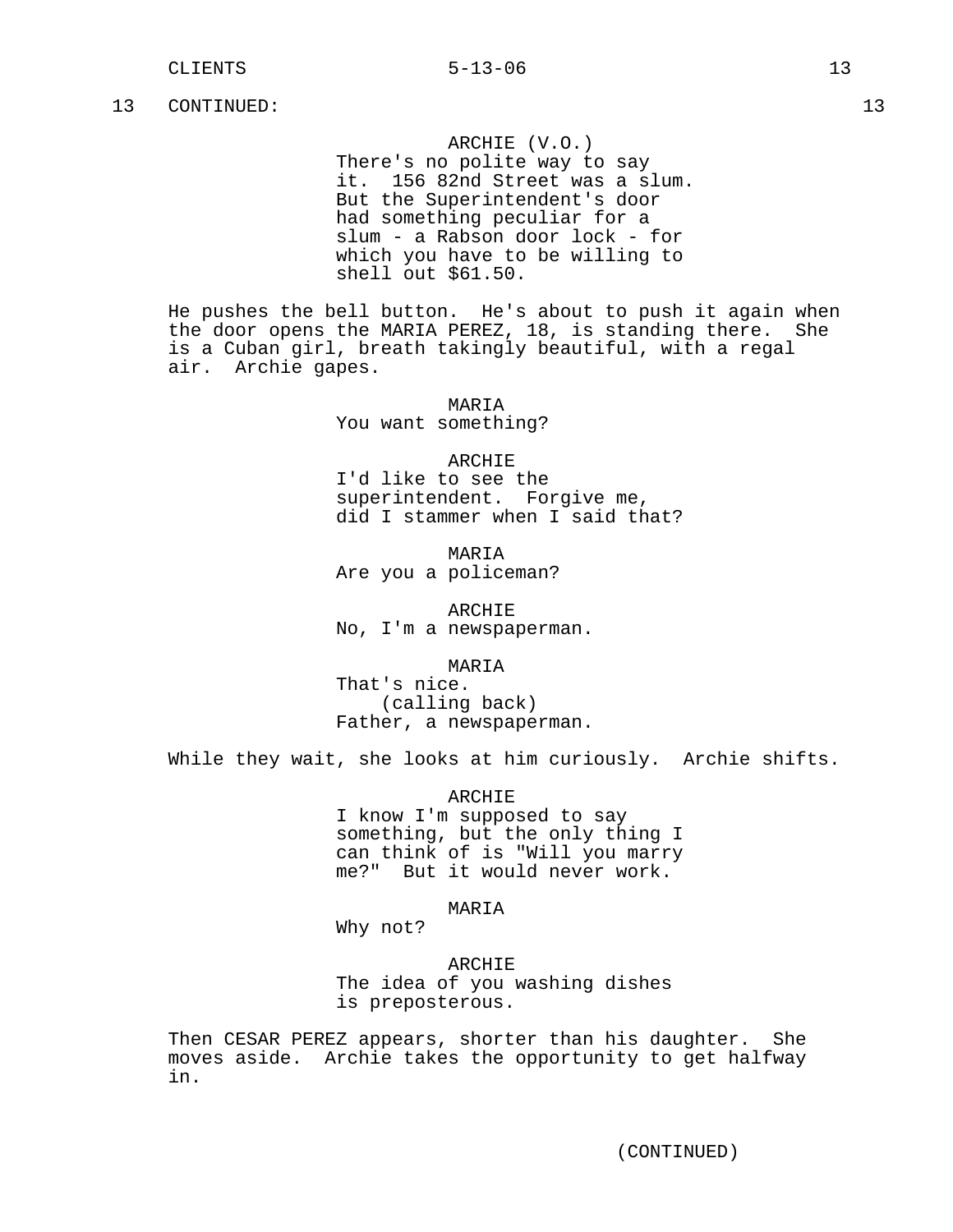#### CLIENTS 5-13-06 14

# 13 CONTINUED: (2) 13

ARCHIE (CONT'D) My name's Goodwin. From the Gazette. I want to rent a room. 100 dollars a week.

#### CESAR

# No rooms.

He tries to close the door but Archie exerts some pressure and slips inside.

14 INT. 82ND STREET APARTMENT BUILDING - HALLWAY - DAY 14\*

# ARCHIE It has to be at the front so I can get pictures of people coming to look at the scene of a murder.

CESAR

I said no rooms.

ARCHIE \$200. Shift somebody.

CESAR

No.

ARCHIE

300.

CESAR

No.

ARCHIE

500.

CESAR You're crazy.

# ARCHIE

You're crazy. Snooting five hundred bucks. What's your name.

# CESAR

It's my name.

ARCHIE For god's sake, I can get it from anybody on the block.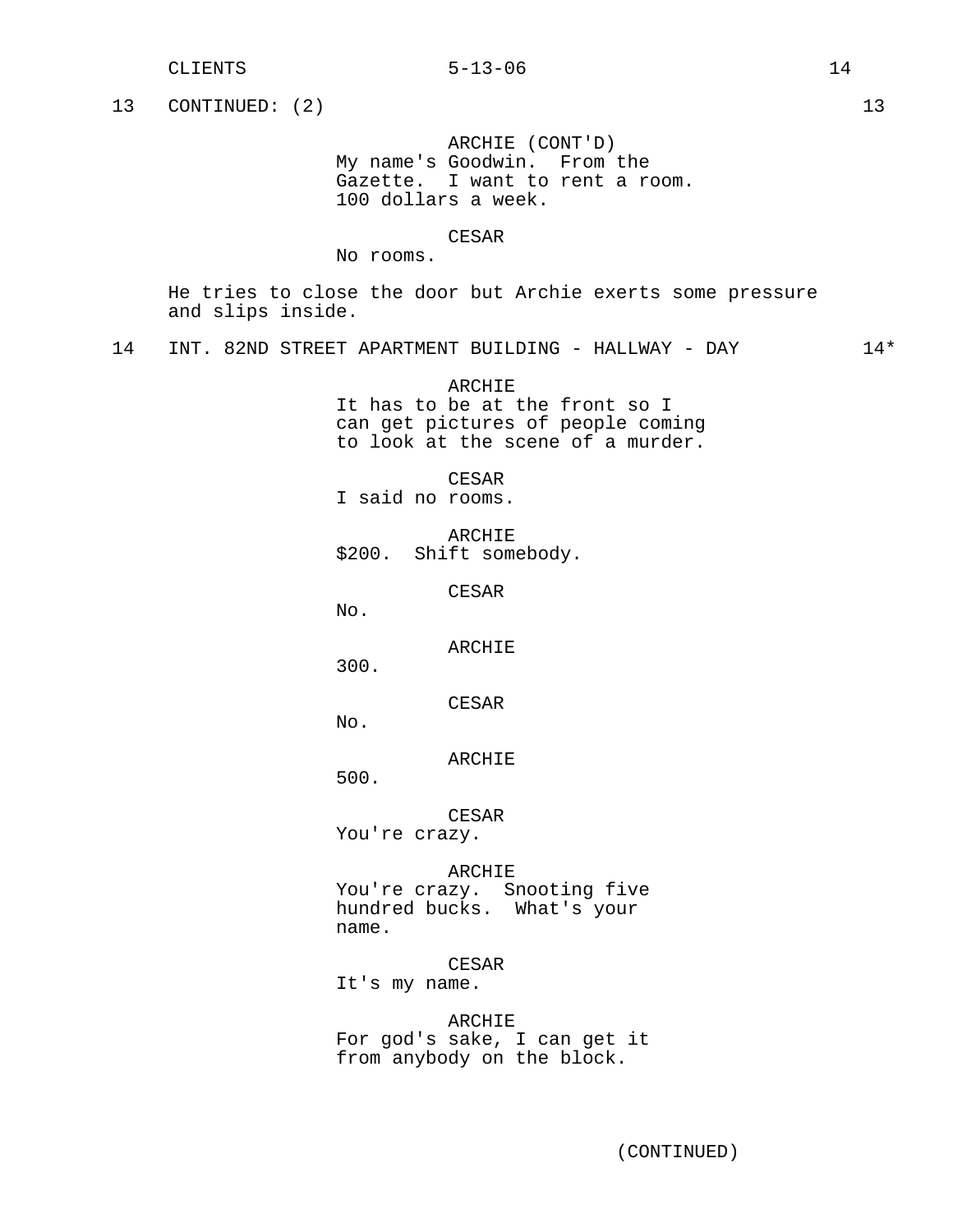#### CESAR

My name is Cesar Perez. I am a citizen of the United States of America.

#### ARCHIE

So am I. (getting out his license) But I'm not a reporter. I'm a private detective. I'm investigating the death of Thomas Yeager.

CESAR Get out. Get out of this house!

ARCHIE So you killed him?

CESAR You are a policeman.

#### ARCHIE

I am not. I'm Archie Goodwin and I work for Nero Wolfe. We prefer not to tell the police that we know Thomas Yeager was killed here on Sunday.

CESAR What you say?

ARCHIE Did you kill him.

CESAR I've got a knife. In this house I've got a right to have it.

ARCHIE (pulling out his gun) And I've got this. Did you kill him?

CESAR Falita! Falita.

MRS. PEREZ appears with Maria.

MRS. PEREZ We're here, Cesar.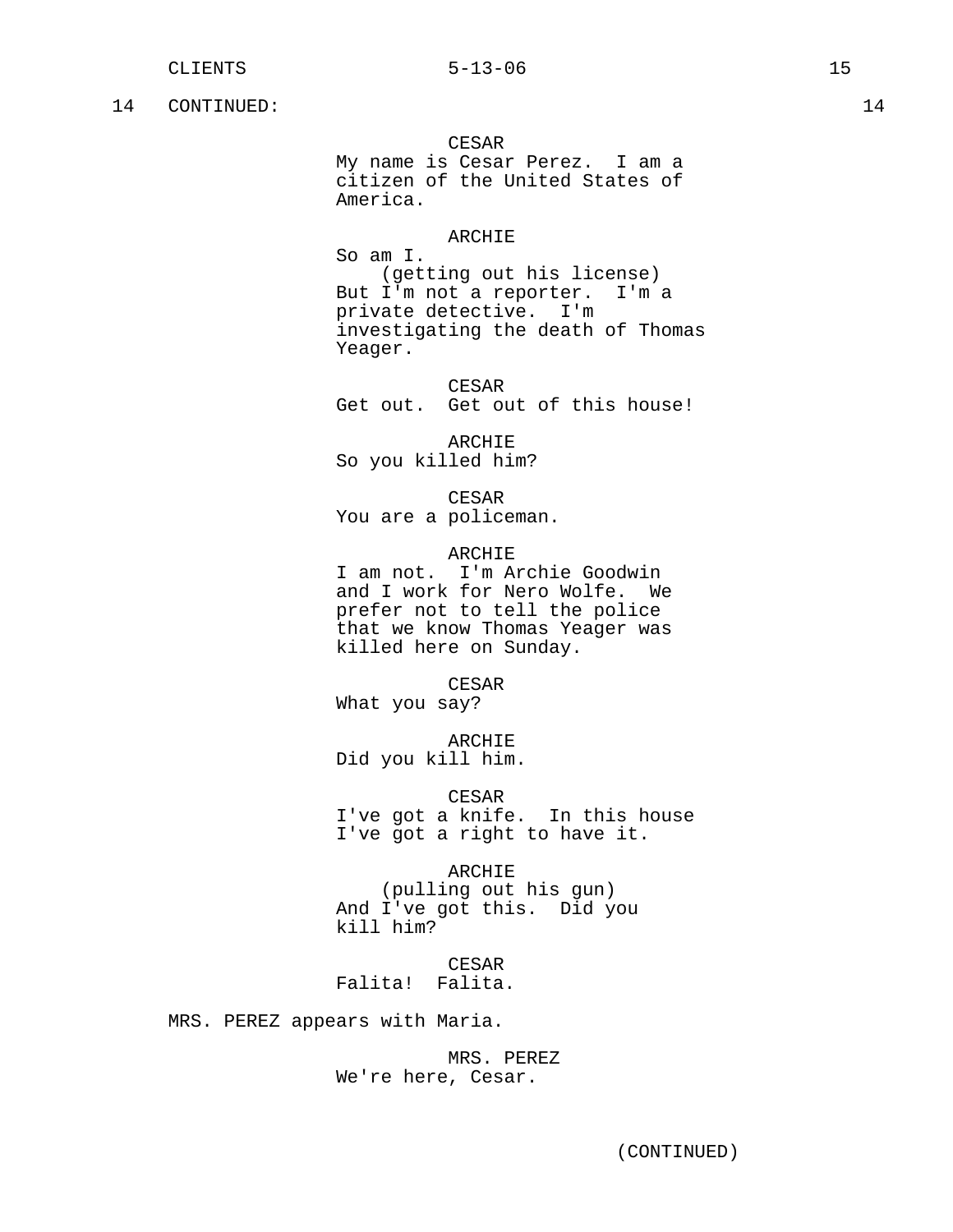# 14 CONTINUED: (2) 14

Perez turns around to his wife and Maria and starts spouting in Spanish.

> MRS. PEREZ (CONT'D) Stop it! He'll think it's secrets. With an American, talk American. (to Archie) My husband is an honest man. He did not kill Mr. House. Mr. Yeager. We call him Mr. House because he owns the building. How did you know he was killed here?

> > ARCHIE

Does it matter?

MRS. PEREZ No. I am a fool to ask. You have questions?

ARCHIE It may take awhile. Is there a room with chairs?

MRS. PEREZ We sit down with friends.

#### ARCHIE

Well, if your legs can stand it, mine can. Who did Mr. House come here to see on Sunday?

MRS. PEREZ I don't know. We never know.

# ARCHIE

Try again.

MRS. PEREZ Have you ever been up there?

ARCHIE I'm asking the questions.

MRS. PEREZ He came around seven o'clock and knock on our door. (MORE)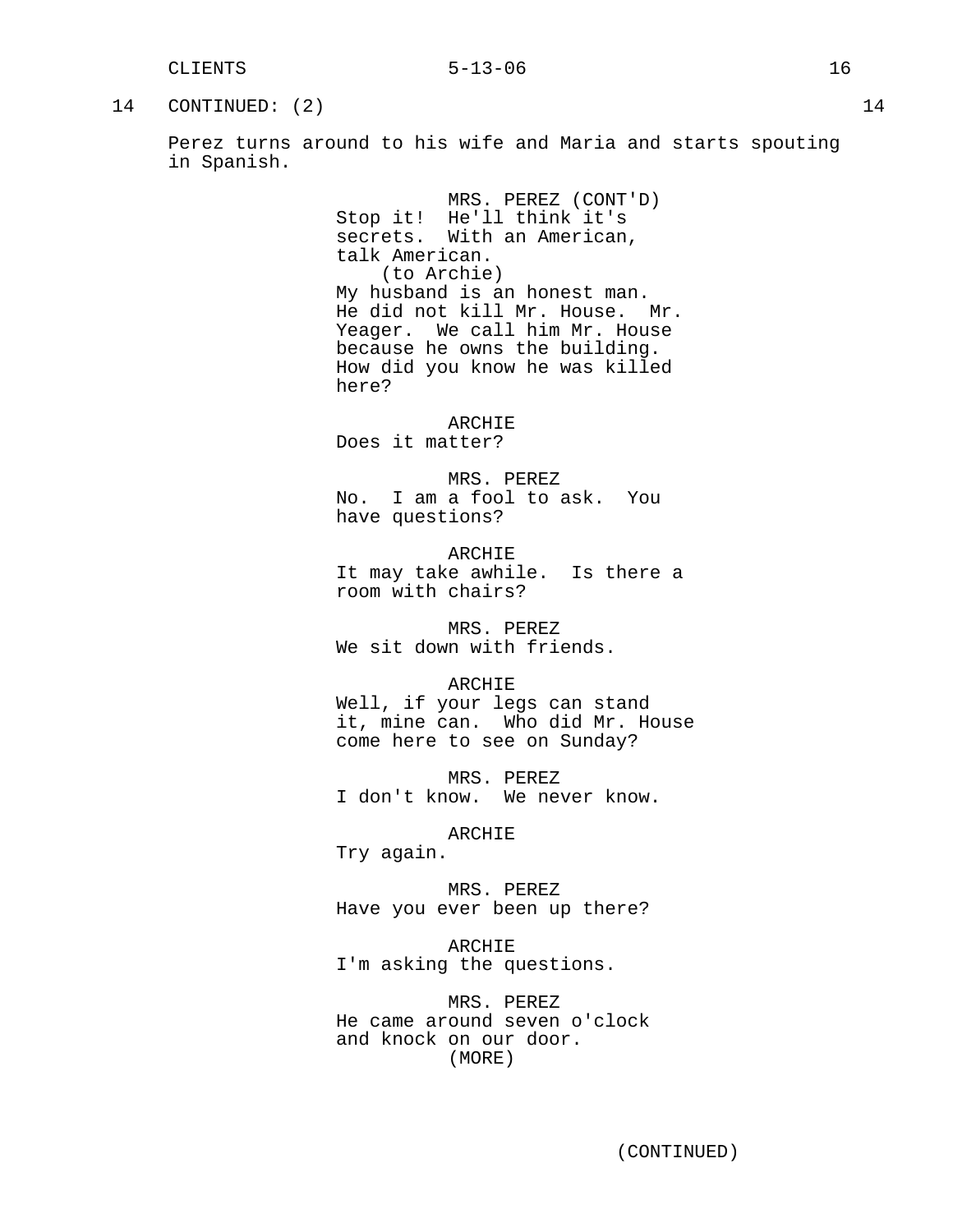MRS. PEREZ (CONT'D) He asked my husband to bring him roast pheasant and oysters from a place and gave him money. He went upstairs. We watch the television. If someone come later, we don't hear. We weren't supposed to hear.

Archie sees that at the end of the hall is an elevator. It is private, needs a key.

> ARCHIE Have you ever been up there?

> MRS. PEREZ Of course, we clean it every day.

ARCHIE Then you have a key.

Mrs. Perez looks at her husband. Then remembers Maria.

MRS. PEREZ Maria, go.

MARIA But Mother, it's not...

MRS. PEREZ

Go!

Maria retreats into the apartment, slams the door. The Perezes take Archie down the hall. There are doors on either side of the hall to the elevator. Perez gets out his key and unlocks it. The door opens to reveal a small elevator padded with red. They go in.

The door to the elevator opens. For the second time that day, Archie is at a loss for words. He steps out into a room that runs the length of the building. There are no windows. No doors other than the elevator. There is almost no furniture. The walls of the entire room are covered in red silky material. There's a pale yellow rug on the floor. A giant bed in the center, covered in yellow. It is a room for one purpose only. Sex.

The walls are covered in paintings of naked women. There are all kinds of styles: 19 century romantic, modern and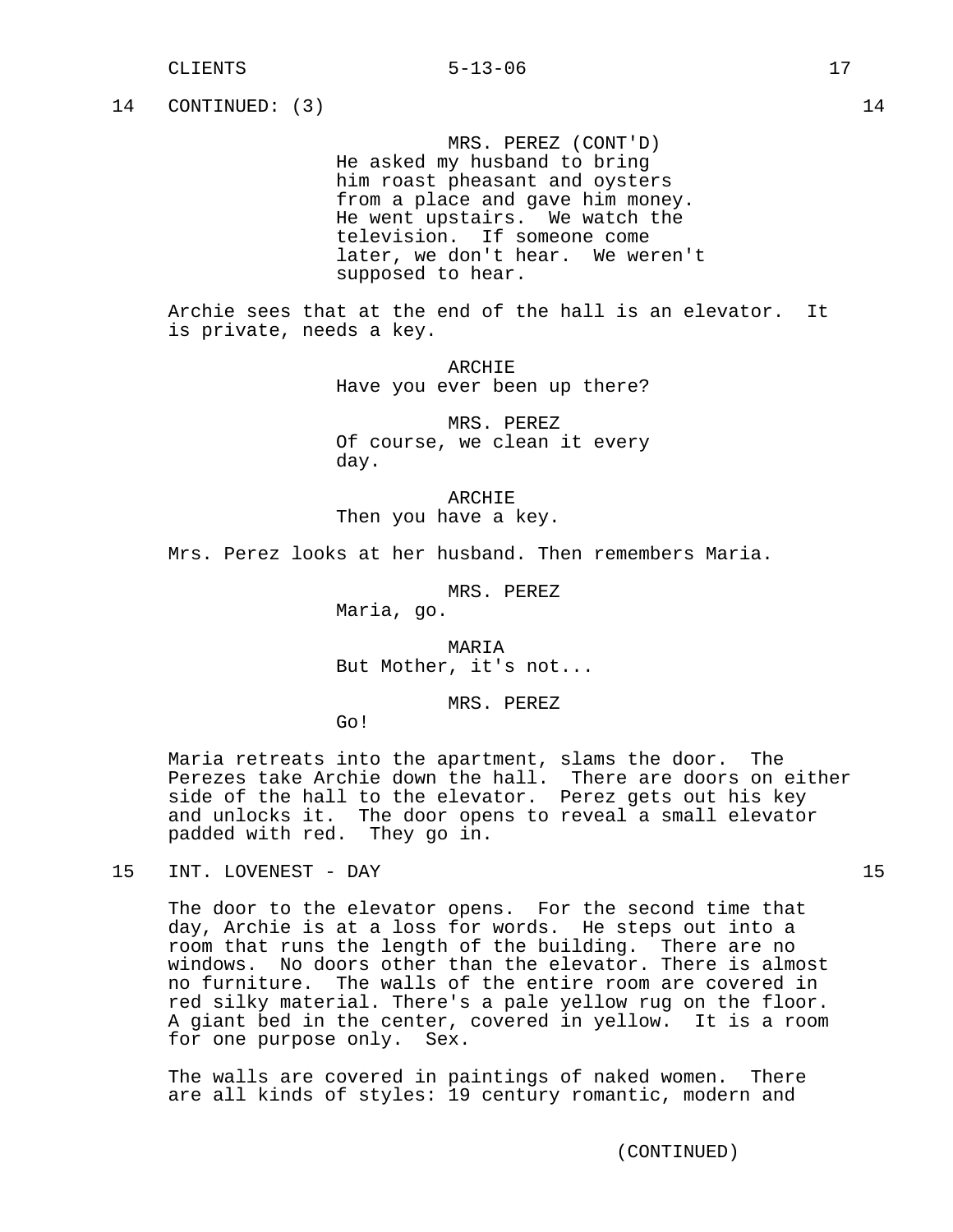stark, Art Deco beauties, Drunken Flappers, Vargas girls. All of them are naked, all of them are looking back at Archie as he passes, their eyes knowing, their gaze sensual.

Archie stops at one who's struck his eye.

# ARCHIE

Yowsa.

He turns back to look at the Lopezes - she's disgusted, he keeps his eyes doggedly on the ground.

In the center of the room on the wall is an eight foot square bed covered with a pale yellow silk coverlet. The rug is pale yellow. There are statues of naked women - lascivious Indian women, languorous Art Deco girls, ecstatic Rodin types.

> ARCHIE (CONT'D) Have you cleaned in here since Sunday night?

MRS. PEREZ Yes. Yesterday morning.

ARCHIE Why'd you kill him? Maria?

PEREZ

Me. No.

#### ARCHIE

Look. Look you got rid of the fingerprints here but there are a lot of fingerprints on that tarp the body was wrapped in. If just one matches yours, goodbye.

#### PEREZ

Felita?

MRS. PEREZ You're a private detective. So we pay you. \$100.

ARCHIE Not if you killed Yeager.

MRS. PEREZ I told him he must put on gloves. But he didn't.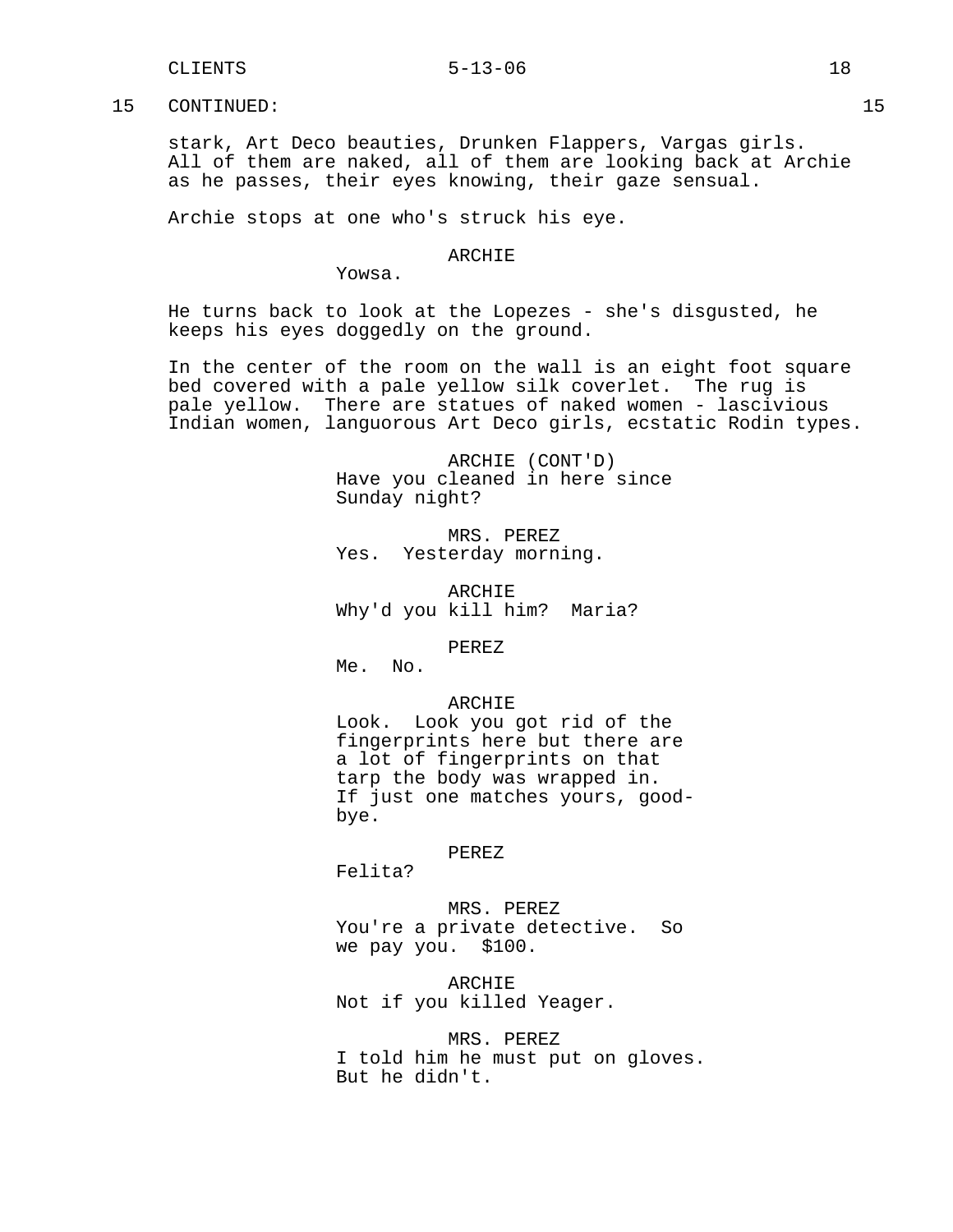16 INT. LOVENEST - NIGHT 16

The elevator door opens and Carlos comes in bearing pheasant and oysters. He drops them when he sees the body of THOMAS YEAGER on the floor, blood pooling from the hole in his head.

> MRS. PEREZ (V.O.) My husband come running to me but what could we do? If we call a policeman, we know what would happen. And I could not sleep with that up there.

17 EXT. 82ND STREET/CONSTRUCTION SITE - NIGHT 17\*

Carlos drags the body through the street. He is much shorter than Yeager and has trouble with him. He sees the ConEd excavation.

18 INT. LOVENEST - DAY 18\*

THE ELEVATOR makes a noise and goes down.

MRS. PEREZ Somebody is coming up.

ARCHIE Quick, then. Don't think and don't lie. (to Cesar) When you put that body in the hole, why did you climb in and pull the tarp over him?

PEREZ (surprised) He was dead. A man dead, you cover him.

ARCHIE Too bad you didn't wear gloves. Now stand back.

THE ELEVATOR RETURNS. Archie stands to one side of the door, draws his weapon and waits. The DOORS OPEN and MEG DUNCAN, star of Broadway but looking a little wan today, steps out.

> MEG Thank God, it's you.

MRS. PEREZ We don't know you.

(CONTINUED)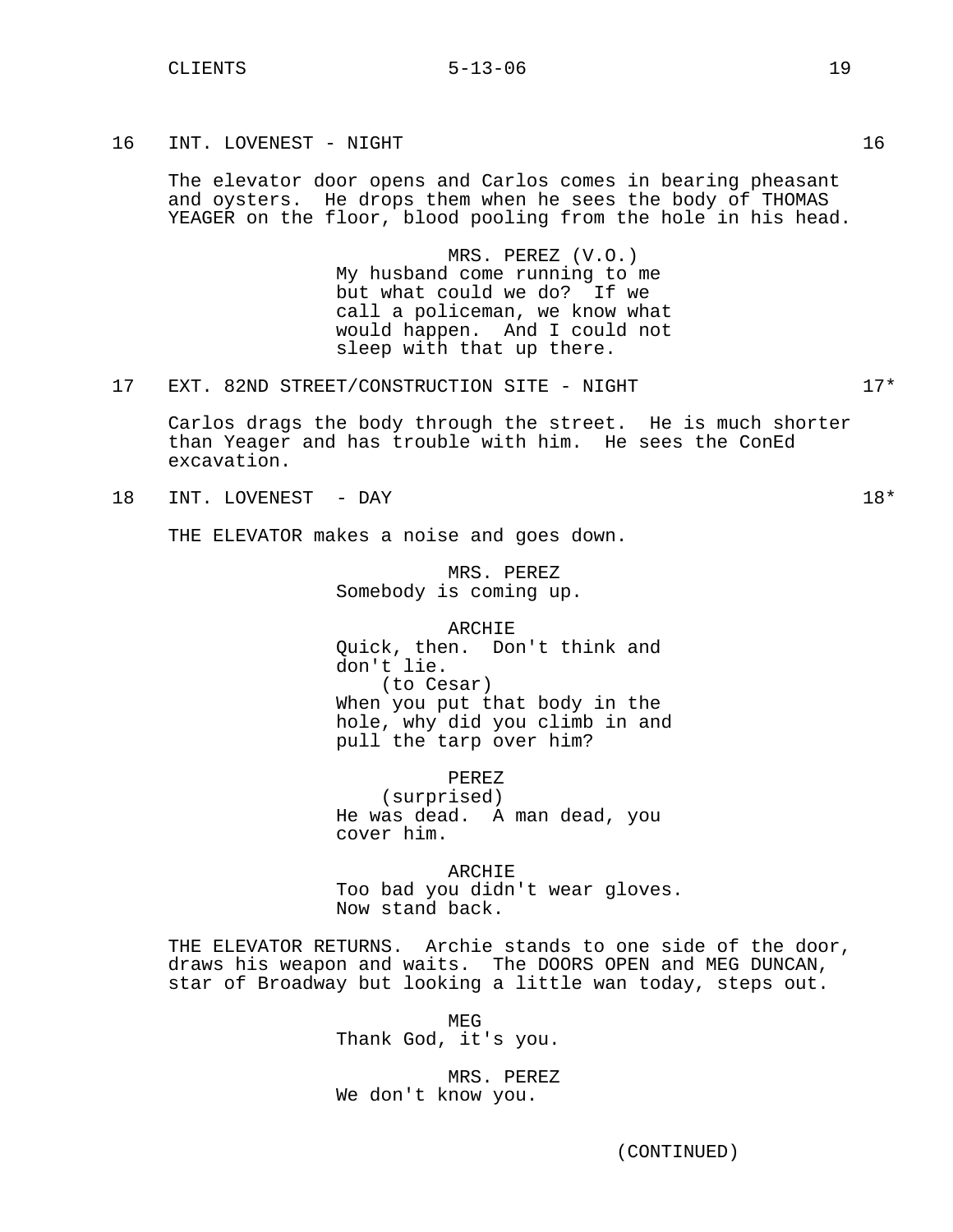ARCHIE

I do, Mrs. Perez. Meg Duncan, lovely star of The Back Door to Heaven.

Meg Duncan wheels around and charges Archie like a mad bull her claws out and her mouth open to bite.

Archie sizes up the situation and rams into her, past the claws, turns her and then squeezes sharp and hard. In a second, all the air is out of her, and she's gasping.

> ARCHIE (CONT'D) I saw your show last week from the eighth row. You were wonderful.

She can't answer. He lets go. She concentrates on getting oxygen.

> ARCHIE (CONT'D) I'm not a cop. I work for Nero Wolfe.

MEG You're...Nero Wolfe's Archie Goodwin?

ARCHIE I'm my Archie Goodwin. I'm Nero Wolfe's confidential assistant.

MEG I came here to get something that belongs to me. (on his look) It's something with my initials on it, okay? A cigarette case.

ARCHIE How did it get here?

MEG (she turns on the smile) Does it matter, Mr. Goodwin?

ARCHIE When did you leave it here.

MEG I didn't say I had.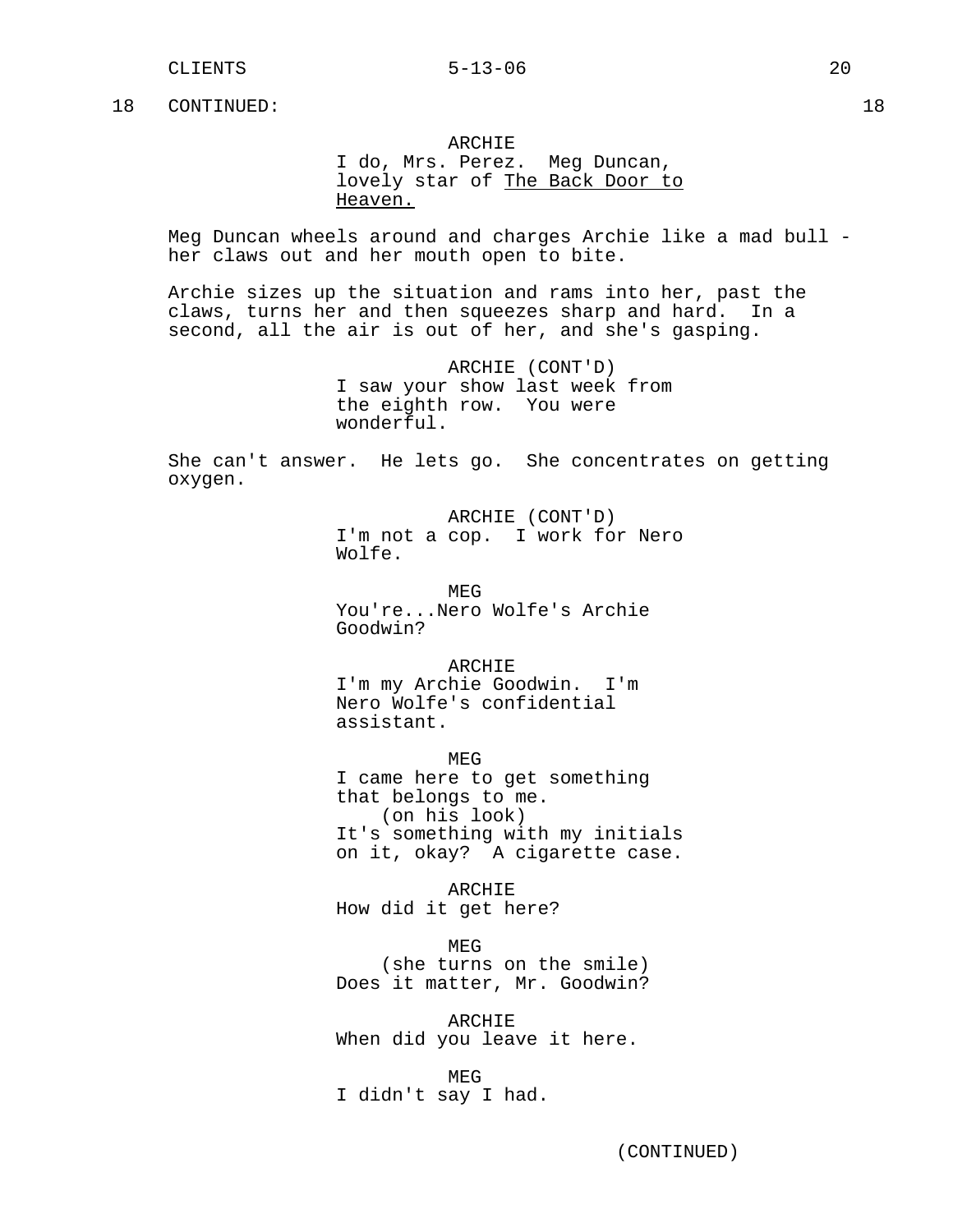18 CONTINUED: (2) 18

ARCHIE Sunday evening?

MEG I wasn't here then.

ARCHIE Why'd you kill Yeager?

She goes to slap him - really hard - but he ducks and grabs her wrist and twists. He lets go.

> MEG You are a man, aren't you?

> > ARCHIE

I can be. Right now, I'm just a working detective. Did you kill Yeager?

MEG

Of course not. I know I can't bribe you, Mr. Goodwin, but ...look, just get my cigarette case and give it to me whenever you want and I 'll pay whatever you say. A thousand dollars?

# ARCHIE

My stock is going up. Mrs. Perez just dangled a hundred in my face and now you come on with a grand. However, too many clients can worse than too few.

(putting away his gun) If I find your cigarette case, you can pick it up at Nero Wolfe's office at 2:30. You have no matinee today.

MEG

But why can't you...

ARCHIE

And give me your keys.

MEG Give them...Why can't...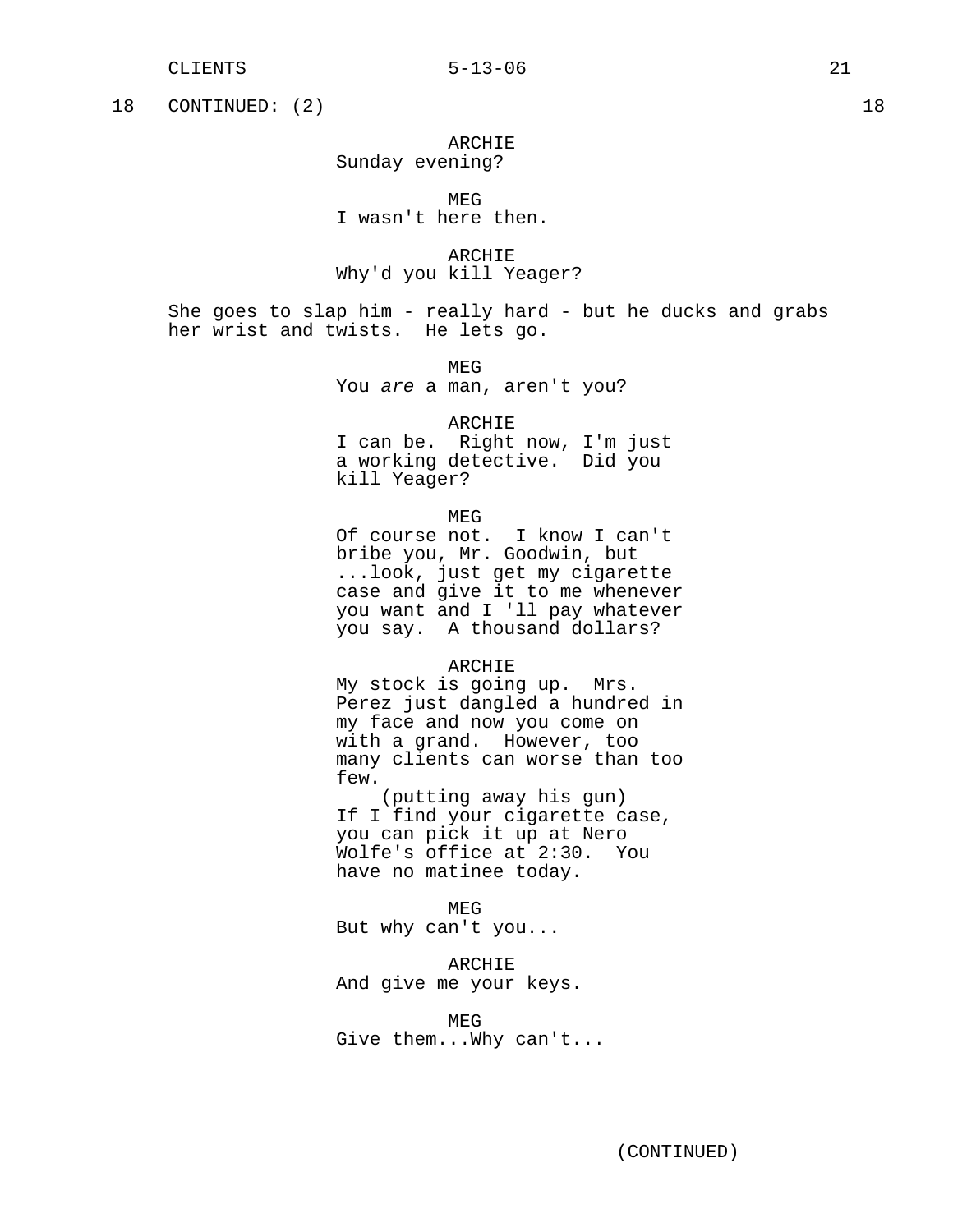#### CLIENTS 5-13-06 22

18 CONTINUED: (3) 18

# ARCHIE

Damn it, I'm giving you a break. The keys.

She looks in her bag and produces a leather key fold. He takes it, opens it and immediately starts taking two keys off the chain.

MEG

How do you know which ones they are.

He goes over to the elevator, pushes the button to open the door.

#### **ARCHIE**

Rabson keys for Rabson locks. They don't look like any others. I'll see you later. Send the elevator back up for them.

Meg sighs and makes an exit. Archie waves. He looks at the Perezes.

> ARCHIE (CONT'D) When she saw you, she said, "Thank God, it's you."

> > MRS. PEREZ

She must have seen me some time when she come in. I don't know her. I was paid not to know.

#### ARCHIE

And you're very good at it. Two things or maybe three. One: the only reason I believe you is the expression on your husband's face when he told me about the tarp. Two: I'm sending a man to stay here. You will supply him with food, which I will pay for. And three: you will both be in Nero Wolfe's office tomorrow at six o'clock. \* Now I'm gonna look around and I want you to leave.

MRS. PEREZ You take things?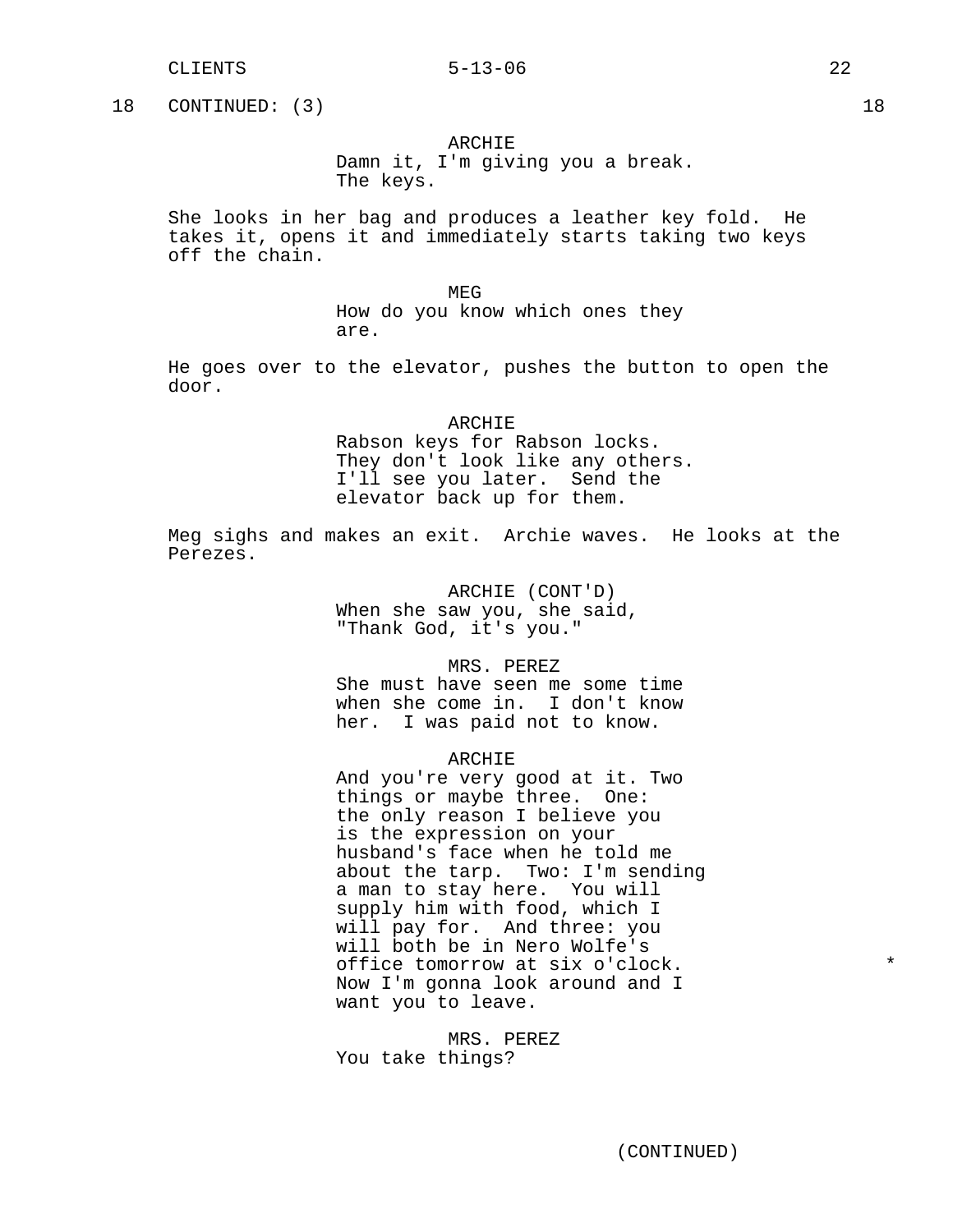18 CONTINUED: (4) 18

ARCHIE If I take anything you think I shouldn't, you can call a cop.

PEREZ

We couldn't.

MRS. PEREZ He makes a joke. This is a bad day, and he makes a joke.

The elevator arrives and they get in. Archie locates the phone which is red and concealed in a stand next to the elevator.

> ARCHIE (V.O.) I couldn't find Saul so I sent for Fred and told him to pack a bag for a week. Then I got to work investigating.

MONTAGE: ARCHIE explores the BOWER OF CARNALITY.

He admires the PAINTINGS. The PAINTINGS admire him, they seem to watch as he tests the bed.

FLASHCUT: Yeager and Meg Duncan making love

ARCHIE prowls the long red room again, surrounded by silk and skin, being watched by the naked ladies. He finds another brass plate.

ARCHIE discovers the BATHROOM. A sybaritic wonder. Bathtub big enough for two. A shelf of fancy glass perfume bottles.

FLASHCUT: Yeager is in the tub and a WOMAN joins him.

Back in the Bed Room, Archie looks for anything like a drawer, but there are none. Then he sees a tassled cord. He pulls on the cord. A CURTAIN OF RED SILK draws back to reveal a built in refrigerator and bar.  $*$ 

ARCHIE opens the door of the refrigerator: There is a case \* of FRENCH CHAMPAGNE and a large tin of caviar and oysters. \*

FLASHCUT: Yeager feeds a woman caviar.

Archie finds another tassled cord. He pulls on it and reveals \* a built in cabinet of reddish wood. Inside are shelves of a \* dozen pairs of

(CONTINUED)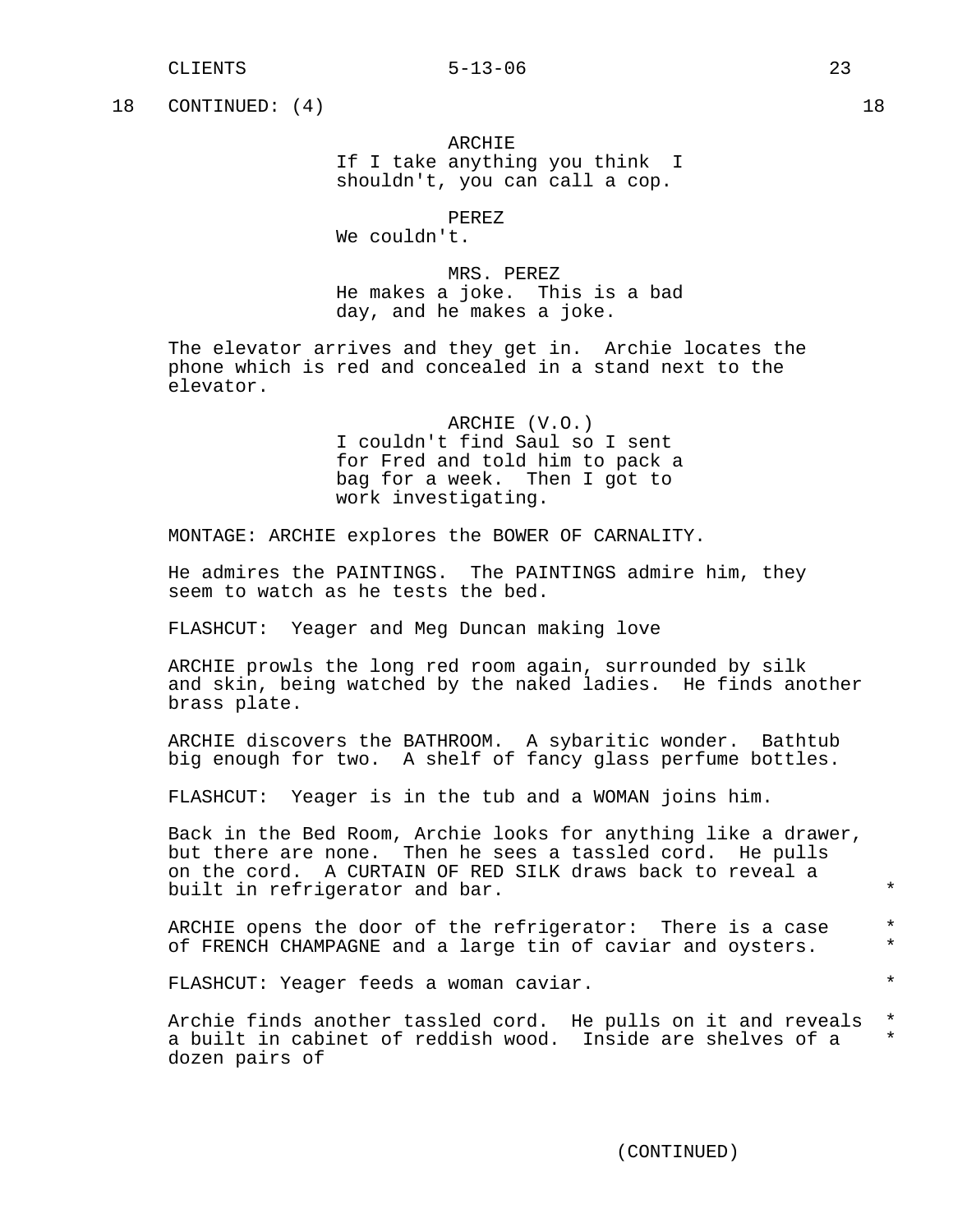18 CONTINUED: (5) 18

FEMALE MULES and BED SLIPPERS, satin and caribou lined up in a row of graduating sizes.

He opens another drawer: NIGHTIES

Archie tosses out NIGHTIES of every different shade and shape and style and size and they float down all over the bed.

FLASHCUTS OF WOMEN in the various nighties - red, black and yellow....

In the last drawer are odds and ends - he pulls out a gold cigarette case with the initials MD and an emerald in the corner. The NOISE OF THE ELEVATOR arriving makes him turn.

> ARCHIE (V.O.) (CONT'D) It was probably, Fred, but you never know.

He draws his gun and takes his place at the door. The door opens and FRED DURKIN steps out.

> FRED Jeee-ho-se-phet! \*

you had it.

ARCHIE Your new home. I do hope you'll be happy here.

FRED I've always wondered why you didn't marry. How long have

ARCHIE Oh, ten years, I guess. I have others here and there around town. I'm turning this one over to you.

FRED I'm a married man.

#### ARCHIE

Yeah. Too bad. I'd like to stay and explain the pictures to you, but I have to go.

#### FRED

That guy Yeager's body was found right out front.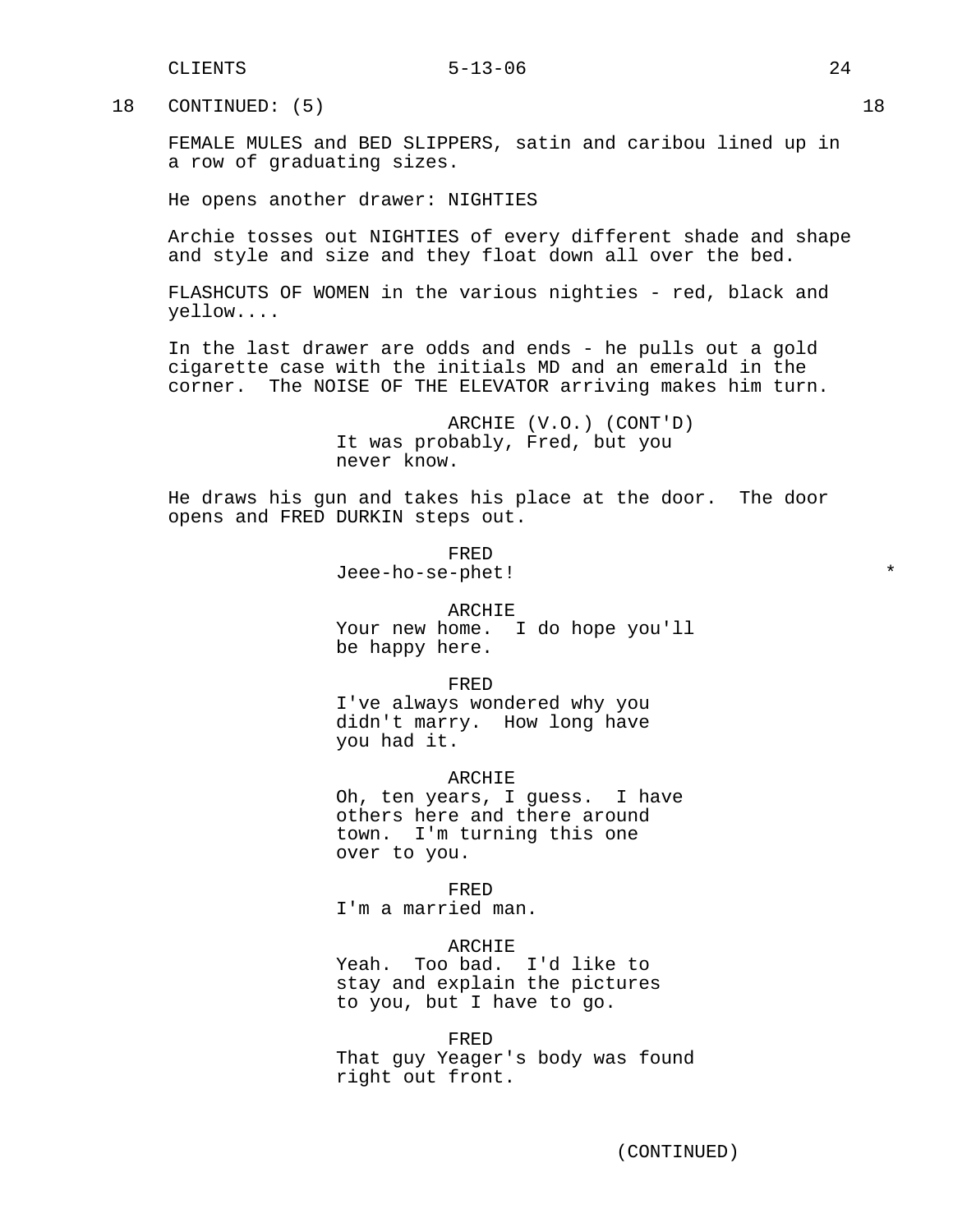18 CONTINUED: (6) 18

# ARCHIE

Yeah, I read it in the paper.

FRED

Maybe I ought to know a little more?

# ARCHIE

The less you know the better, but take my word for it: if a visitor steps out of that elevator - you are in a position to refuse to let her get back in.

#### FRED

Alone with a woman and restraining her by force isn't so good. What if a cop comes?

#### ARCHIE

He won't, but just tell him you've forgotten your name and he'll have to ring me at Nero Wolfe's office to find out.

#### FRED

Then I'll be in the coop.

#### ARCHIE

We'll have you out by Christmas easy.

WIPE TO:

19 INT. MARIA'S ROOM - POV HALLWAY THROUGH DOOR -- DAY 19\*

Someone watches Archie coming down the hallway, headed for the door.

20 INT. BROWNSTONE - OFFICE - DAY 20

# WOLFE I won't see them.

#### ARCHIE

Naturally, you don't like it. If it was just a nice place he'd fixed up for his mistress, it wouldn't be so bad. (MORE)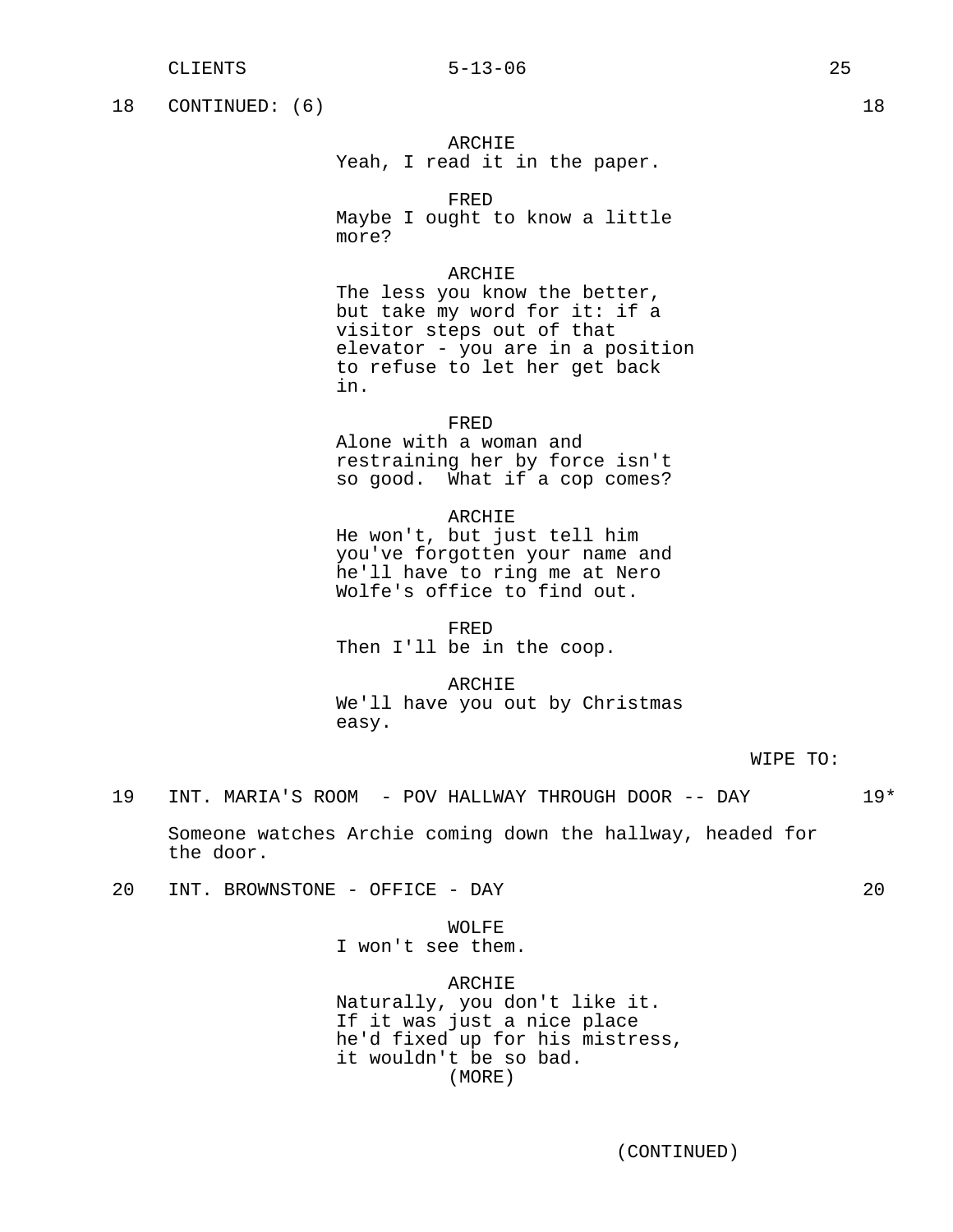ARCHIE (CONT'D) But there may be twenty women with keys to that door. I realize that you wouldn't want to be involved...

WOLFE

Nonsense.

### ARCHIE

Nonsense?

WOLFE This is not a domestic squabble. The man's a satyr.

ARCHIE

Well, that makes a difference.

# WOLFE

The modern satyr is part pig, part jackass. He doesn't lean gracefully against an olive tree with a panpipe in his hands, but gratifies his lust in the dark corners of other men's beds. The preposterous bower of carnality you have described is a sorry makeshift, but at least Mr. Yeager tried.

ARCHIE

I'll say. It's even your favorite colors.

#### WOLFE

The flute strain was in him, as it once was in me. No doubt he deserved to die, but I would welcome a sufficient inducement to expose his killer.

#### ARCHIE

You would?

# WOLFE

Certainly. But your objective was to find an acceptable client. I concede your craft, your finesse, I even felicitate you, but where are we to send a bill?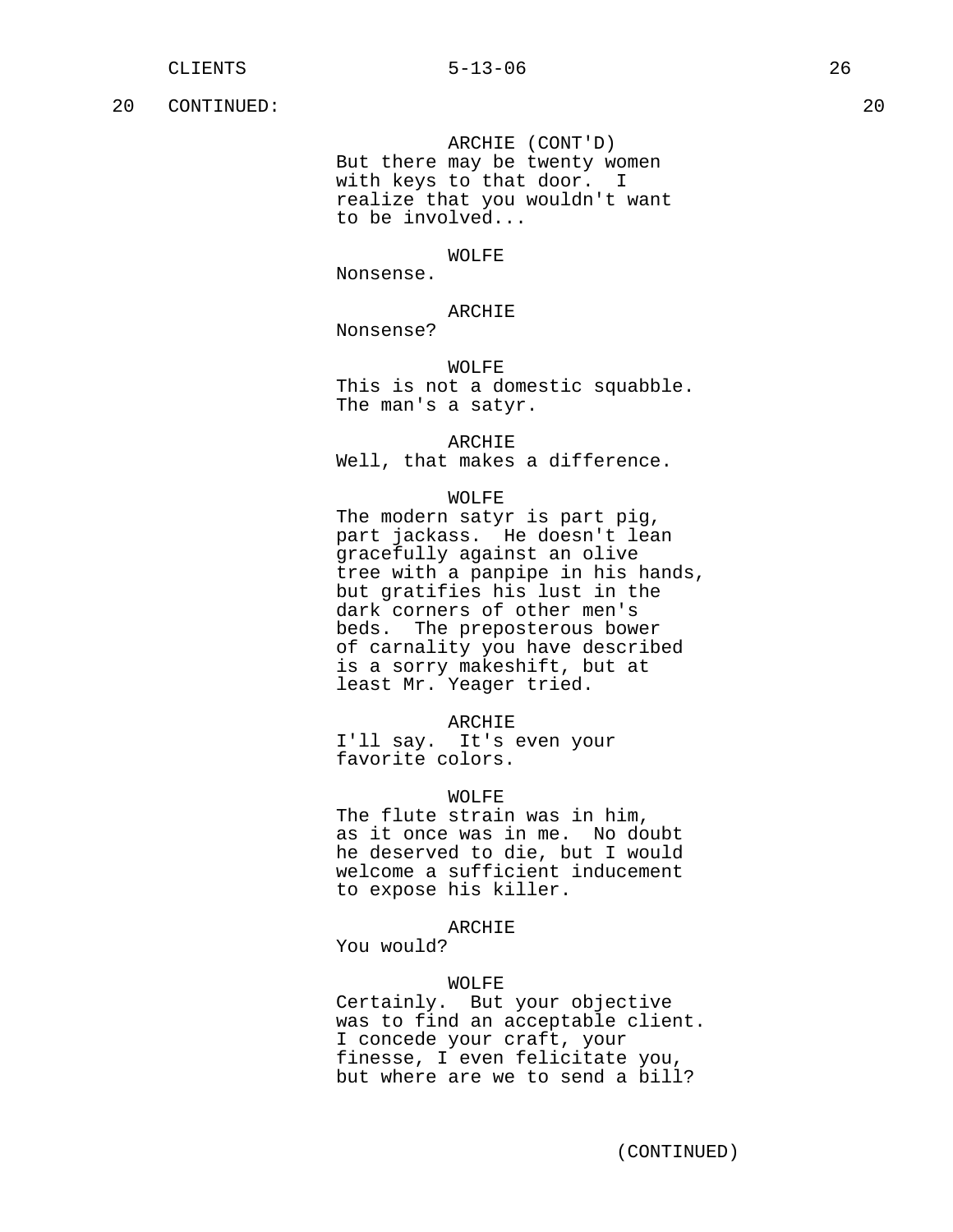20 CONTINUED: (2) 20

# ARCHIE

We know about the preposterous bower.

# WOLFF.

And to whom can we disclose it? His family and his business associates surely would want it concealed, and are we blackmailers?

# ARCHIE

What about the man who came here posing as Yeager?

#### WOLFE

Yes. Manifestly he is a man with an educated fondness for words. He said, "Else there would be no use in coming." Extraordinary. Else, instead of or. Remarkable.

# ARCHIE

If you say so.

#### WOLFE

I do. But then, merely talking along, he said: "Other sins only speak, murder shrieks out. John Webster, The Duchess of Malfi. And "Measure your mind's height by the shade it casts." Robert Browning. Was he trying to impress you?

#### ARCHIE

No.

#### WOLFE

Just so. He had them on the tip of his tongue. He is a pedagogue. He teaches literature. But if he knew Yeager was dead, perhaps because he killed him, why did he come here with that taradiddle?

ARCHIE If he killed him and came here, then he's cracked. (MORE)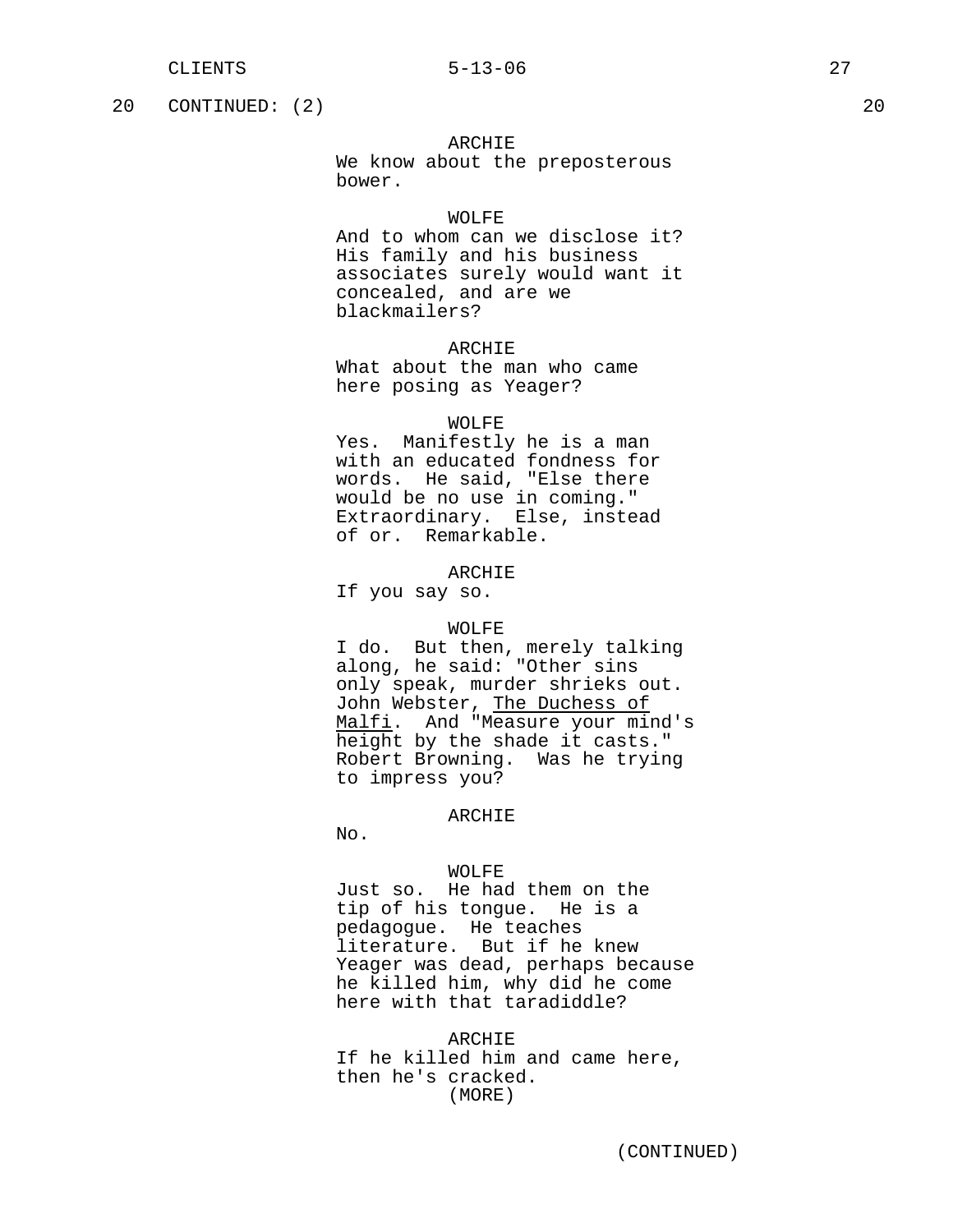20 CONTINUED: (3) 20

ARCHIE (CONT'D) And I saw him, and he wasn't. If he didn't kill him, but knew he was dead, why come at all?

WOLFE Indeed. He did not know.

# ARCHIE

So why get me out with two taxies? He had to know when he failed to show, I'd follow up with Yeager.

#### WOLFE

Perhaps he wanted Yeager to know that someone knew of his connection with that house. I would like to speak with him.

## ARCHIE

So would I. That's why I got Fred there.

WOLFE Pfui. You got Fred there so because I cannot now merely say that the incident is closed. Yes, Fritz?

FRITZ Lunch is ready, sir. The parsley had wilted and I used chives.

WOLFE

Pepper?

#### FRITZ

Not with chives.

#### WOLFE

I agree, but we'll see. (to Archie) I still will not see them.

ARCHIE (V.O.) I let it pass...

# 21 INT. BROWNSTONE - DINING ROOM - DAY 21

Wolfe and Archie devour dumplings.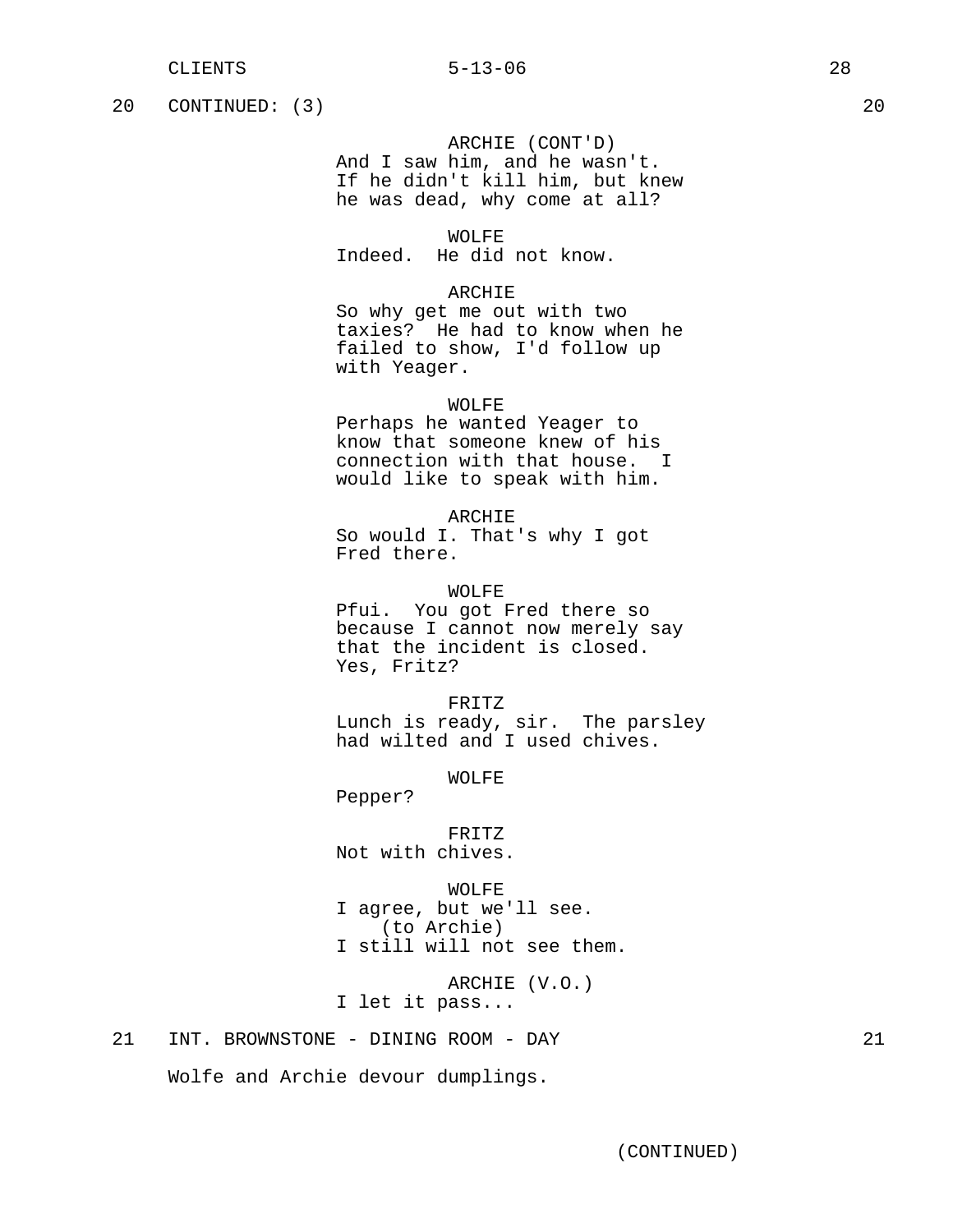ARCHIE (V.O.)

I knew that soon we would be deep into Fritz's marrow dumplings, one of the few dishes with which I keep neck and neck with Wolfe. Those marrow dumplings induce a state of mind in which anybody would see anybody. Even clients.

22 INT. BROWNSTONE - HALLWAY - DAY 22

Meg Duncan looks every inch a star as Archie lets her in. She gives Archie a star smile as she sashays past.

> ARCHIE (V.O.) When she arrived, Meg Duncan's face was being handled by a professional. The smile she gave me would melt a glacier. And her voice was the voice of an angel who might take a week off if you asked nice.

23 INT. BROWNSTONE - OFFICE - DAY 23

Meg settles into the red leather chair.

MEG

Did you find it?

#### WOLFE

He did. And if you answer two or three questions to my satisfaction, you may have your cigarette case back for fifty thousand dollars.

MEG

Fifty thou...Oh. Of course, you don't mean that. You can't.

#### WOLFE

I suppose you are familiar with the statutes regarding the suppression of evidence of a crime?

#### MEG

My cigarette case isn't evidence of a crime.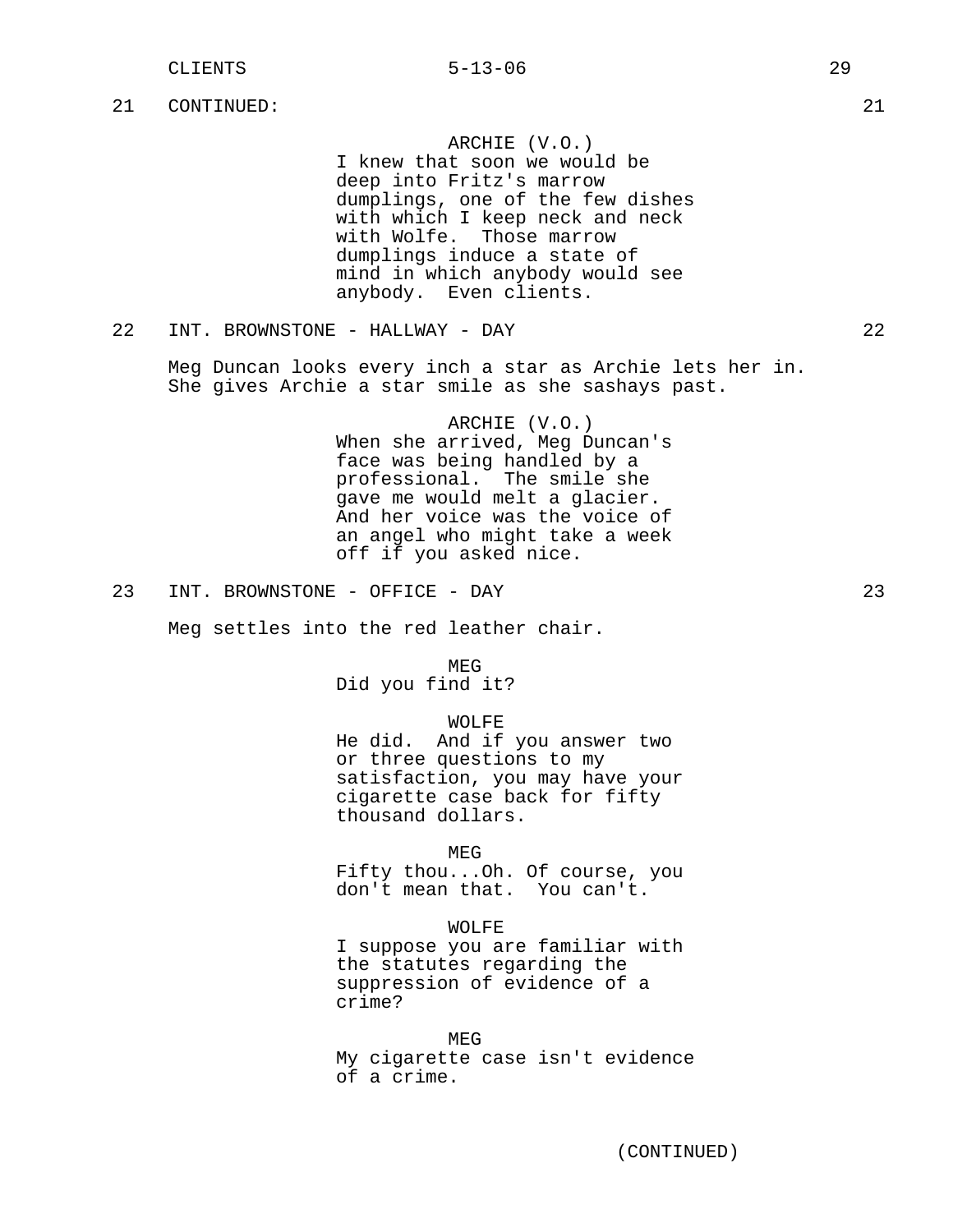# WOLFE

I haven't said it is.

MEG

And I wasn't in that room on Sunday night.

# WOLFE

I am trying to explain the delicacy of our position. We cannot accept your offer of payment for the return of the cigarette case if it would help to convict a murderer. That's too great a risk for \$1000. You may have it for fifty thousand with a certified check.

MEG

You might as well say a million.

WOLFE A factor would be your answers to my questions.

MEG You haven't asked me any questions.

#### WOLFE

I do now. When were you last in that room?

**MEG** I haven't said I was ever there.

WOLFE That's egregious. You had keys.

MEG

Oh my God. Mr. Wolfe, this could ruin my career. Why must you drag me into it?

WOLFE I didn't drag you there this morning, madam. When you did visit it, were others there?

MEG

No.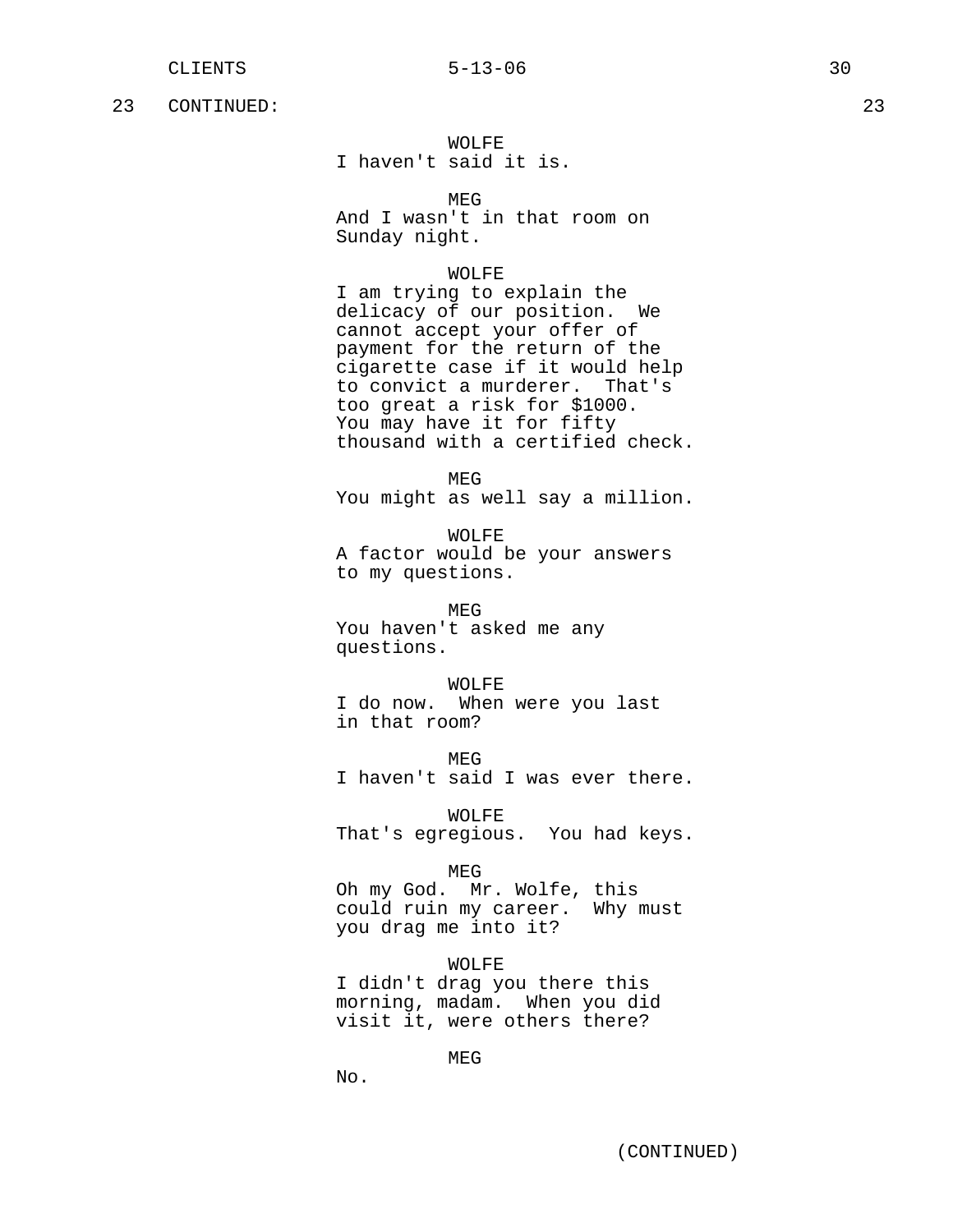# CLIENTS 5-13-06 31

23 CONTINUED: (2) 23

# WOLFE You knew there were others?

MEG I knew there were others.

# 24 INT. LOVENEST - NIGHT 24

Yeager and Meg make love and over his shoulder she sees all the eyes of all the naked women in the paintings.

> WOLFE (V.O.) Of course. He wanted you to know. He derived pleasure from not only his present companion but also from her awareness that she had...uh...colleagues. Surely he wasn't silent about them.

25 INT. BROWNSTONE - OFFICE - DAY 25

WOLFE Surely he spoke of them. In comparison, in praise or derogation?

Meg Duncan doesn't answer.

WOLFE (CONT'D) If you wish this episode to pass into history as quickly as possible, tell me something about the others.

MEG Are you going to keep my cigarette case?

WOLFE For the present, yes.

MEG Then you have me at your mercy.

She gets up to leave and makes quite an exit. But when she turns back at the door, Wolfe has returned to his book. She looks at Archie, who smiles and shoos her out.

> MEG (CONT'D) I wish I had clawed your eyes out.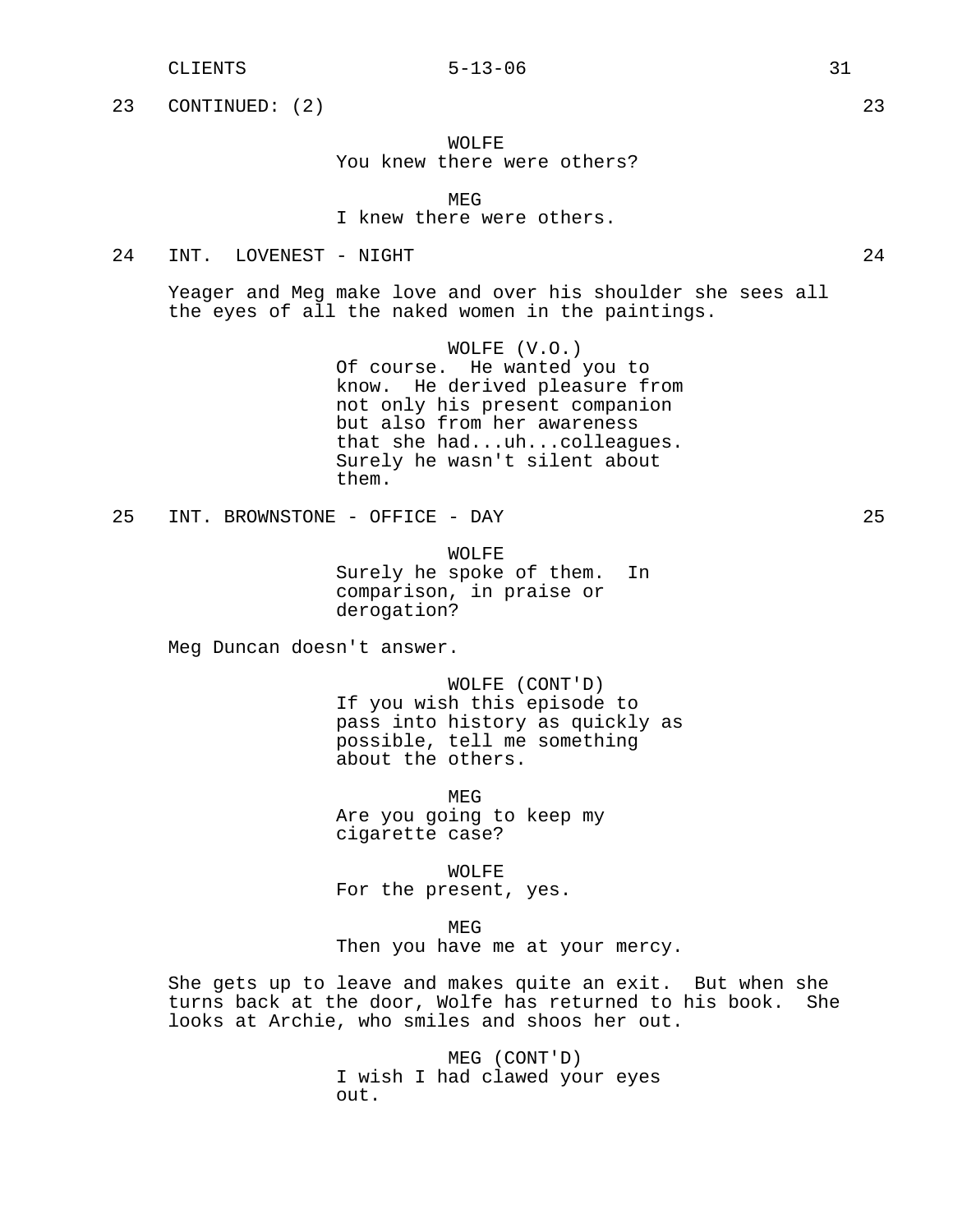26 INT. MARIA'S ROOM - POV HALLWAY THROUGH DOOR - DAY 26\*

The door to hall opens a crack. Someone watches through the crack as a woman, JULIA MCGEE, comes past.

27 INT. LOVENEST - BATHROOM - DAY 27\*

Fred is bored. He is examining the bathtub. He turns on the water. It's noisy. He turns it off. Then he decides why not - he pulls off his tie. But just as he reaches to turn on the water again, the SOUND of the elevator comes. He is immediately alert.

He goes to the elevator and waits by the door. The door opens and he steps forward. A whirl of arms and legs meet him.

WIPE TO:

28 INT. BROWNSTONE - OFFICE - NIGHT 28

The Perezes and Wolfe argue in Spanish. Archie tries to take notes, but it's no good. He puts his notebook down. Wolfe looks at him, and the chatter pauses.

> ARCHIE You can fill me in later. I won't insist on verbatim.

The conversation continues.

ARCHIE (V.O.) (CONT'D) I learned later that the upshot was that they had heard no shots, which meant nothing because the whole place was soundproofed and they were sure none of the tenants knew about the room because Yeager let them handle the rentals. But then things got a little warm.

Mrs. Perez jumps up and slaps the desk with her hand. The Perezes storm out.

> WOLFE It's bootless. Time, effort and money wasted. That woman killed him.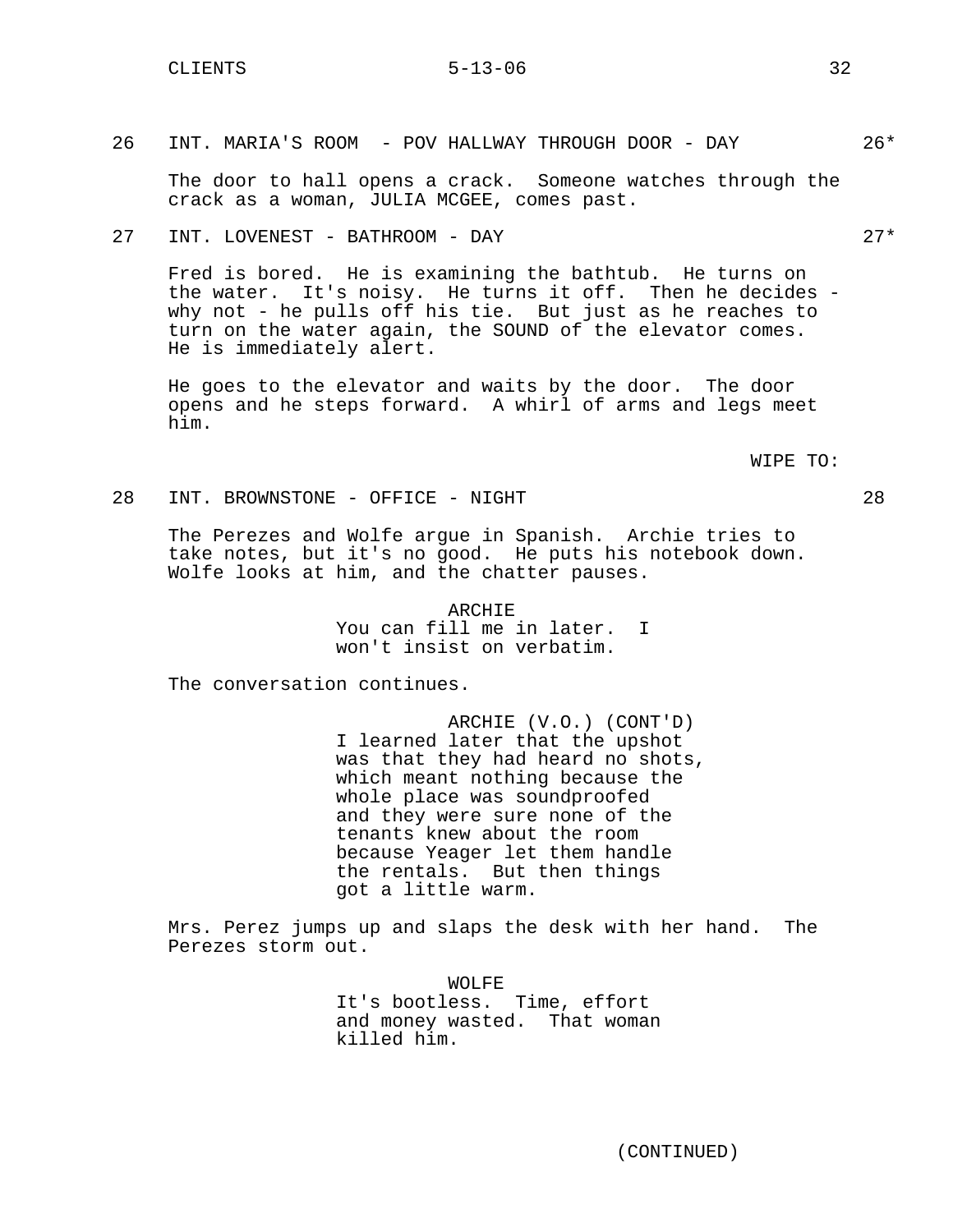# ARCHIE

Yeah. After all the bastard was paying them \$300 a month to keep his house.

#### WOLFE

She discovered Yeager had debauched her daughter and killed him. Call Fred in.

# ARCHIE

She admitted it?

# WOLFE

Certainly not. She resented the implication with fury. Call Fred.

#### ARCHIE

I don't believe it. Maria may be part witch, but she hasn't been debauched. If and when she orgies with a satyr, he'll be leaning gracefully against a tree with a flute in his hand.

WOLFE Orgy is not a verb.

ARCHIE

It is now.

The phone rings. He picks it up.

ARCHIE (CONT'D) Nero Wolfe's res..

FRED

Archie! I've got one.

#### ARCHIE

I'll be right there. (he hangs up) Fred has caught a fish. Female. I can have her here in an hour. Instructions?

WOLFE What good would it do to give you instructions?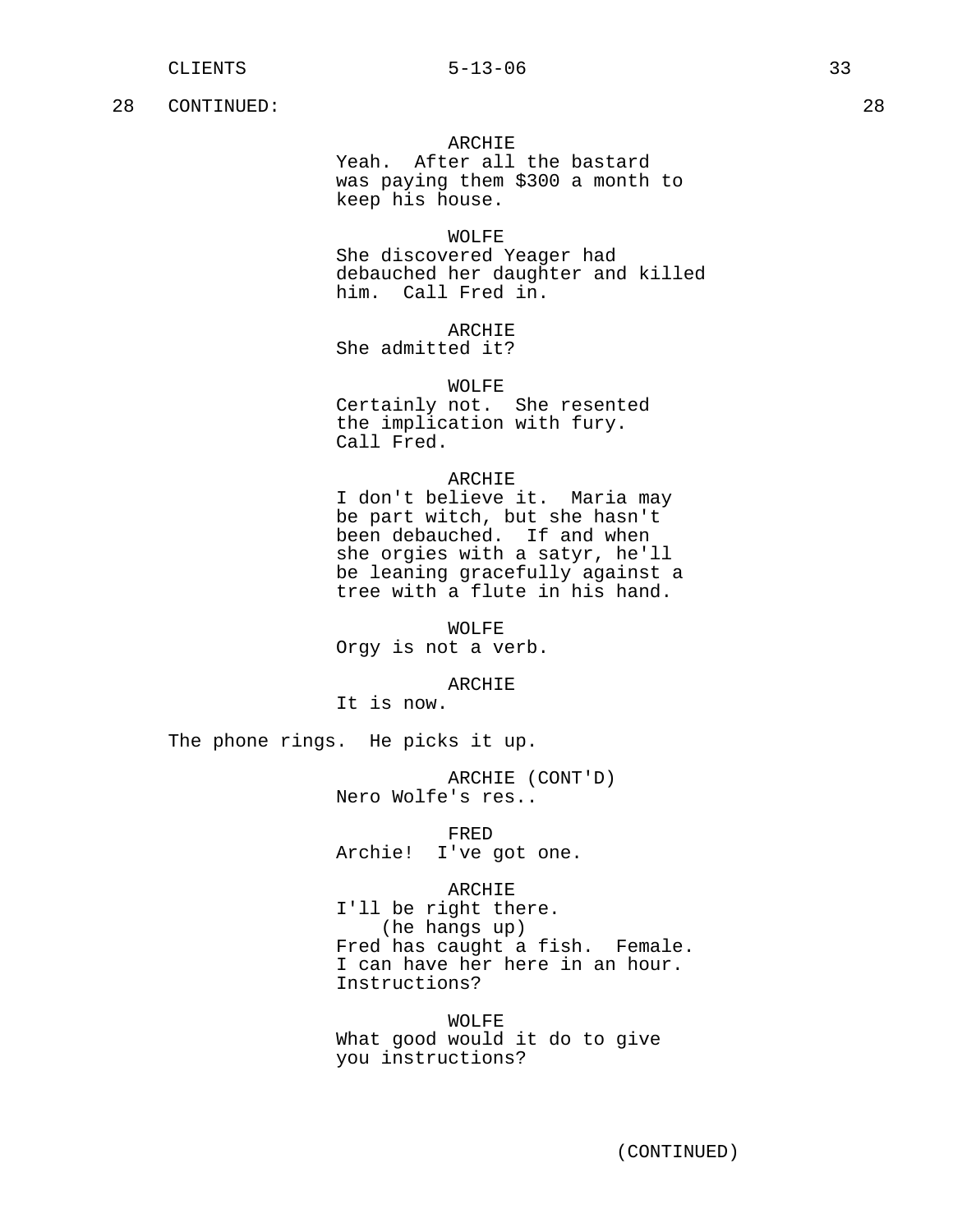CLIENTS 34

28 CONTINUED: (2) 28

# ARCHIE

Then I'll use my discretion and sagacity.

# 29 INT. MARIA'S ROOM - POV HALLWAY FROM DOOR - DAY 29\*

The door opens. Through the crack we see Archie whiz by. He pauses, sensing something. The door is pulled closed.

30 INT. LOVENEST - NIGHT 30

Archie emerges from the elevator. Fred is standing at the center of the room, holding his pants up. He has two claw marks on his cheek. He is guarding a bundle which turns out to be a woman wrapped up in the yellow coverlet and secured with Fred's belt. Archie comes out and stares down at her.

> FRED She's not hurt any. I wish she was. Look at me.

ARCHIE Have you told her who you are?

FRED No, I wouldn't do her that favor. That's her bag there.

Archie gets it, looks inside.

JULIA

Who are you?

ARCHIE

I'll unwrap you in a minute, Miss..uhm Julia Magee. Nero Wolfe wants to talk to anyone who comes to this room.

JULIA

Let me up!

#### ARCHIE

The police of course would be interested, too. So it might be a mistake to decline his invitation. Think it over while we unwrap you.

He unbuckles the belt and pulls it from around her. He grabs one corner of the quilt, Fred grabs the other and together they unroll her. She jumps to her feet.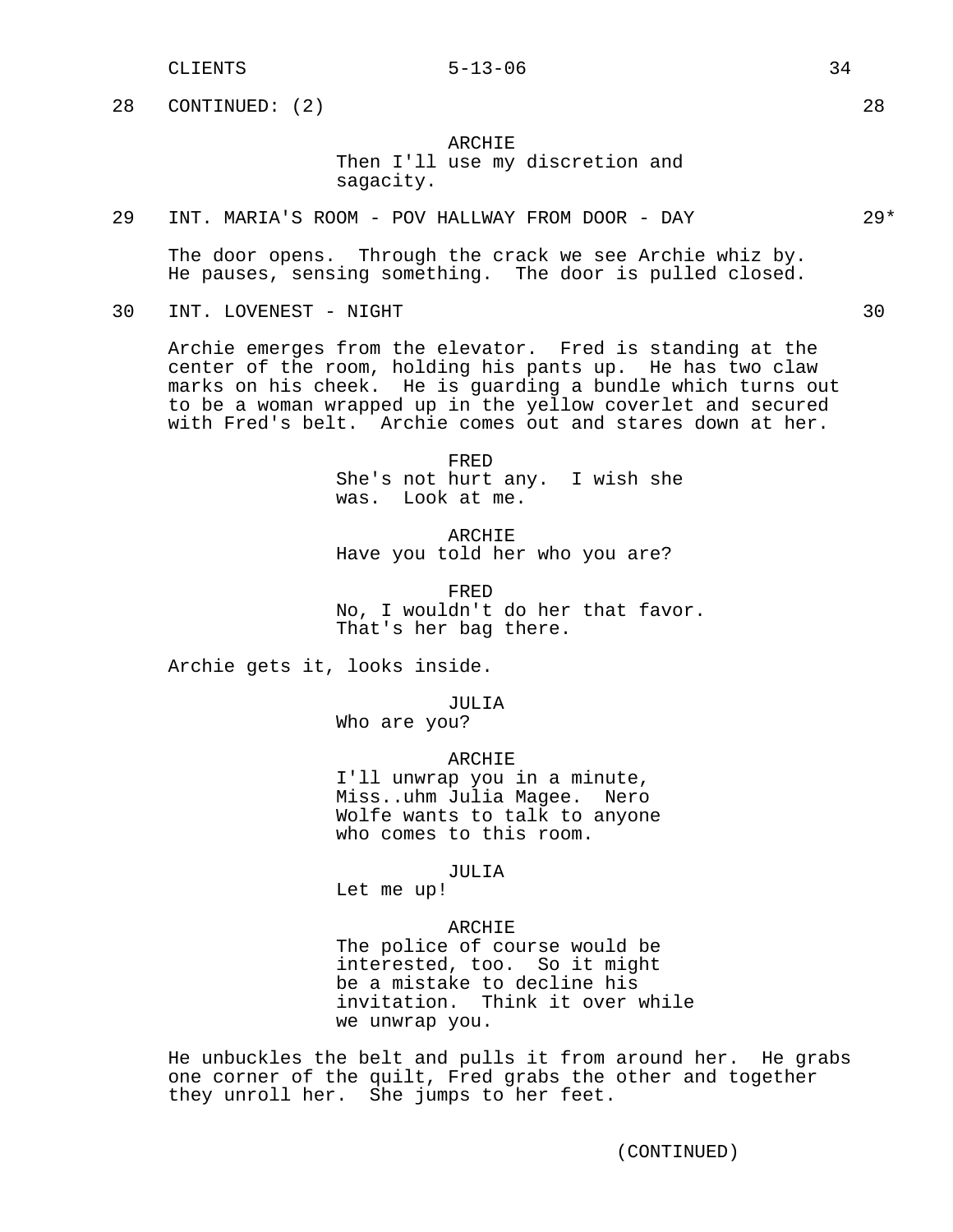JULIA

I am Mr. Yeager's private secretary. I came here to get the dictation book I left here.

ARCHIE Then you have nothing to fear.

FRED So this is Yeager's room. Now that I know that...

ARCHIE You don't. You don't know anything. I lied to her and she fell for it.

Julia has made her decision.

JULIA All right, I accept your invitation.

31 INT. BROWNSTONE - OFFICE - DAY 31

Archie comes in, leading Julia McGee to the red chair.

ARCHIE This is Miss Julia McGee. She says she is or was Mr. Yeager's secretary, which is probably true.

But Julia has other ideas.

JULIA I have to use the phone.

She goes to Archie's phone and dials. Archie continues.

ARCHIE However, she also said she came to the apartment to get a dictation notebook, which is false. I have checked. There is no notebook that room.

JULIA (into phone) Mr. Aiken? Yes...yes, I know. (MORE)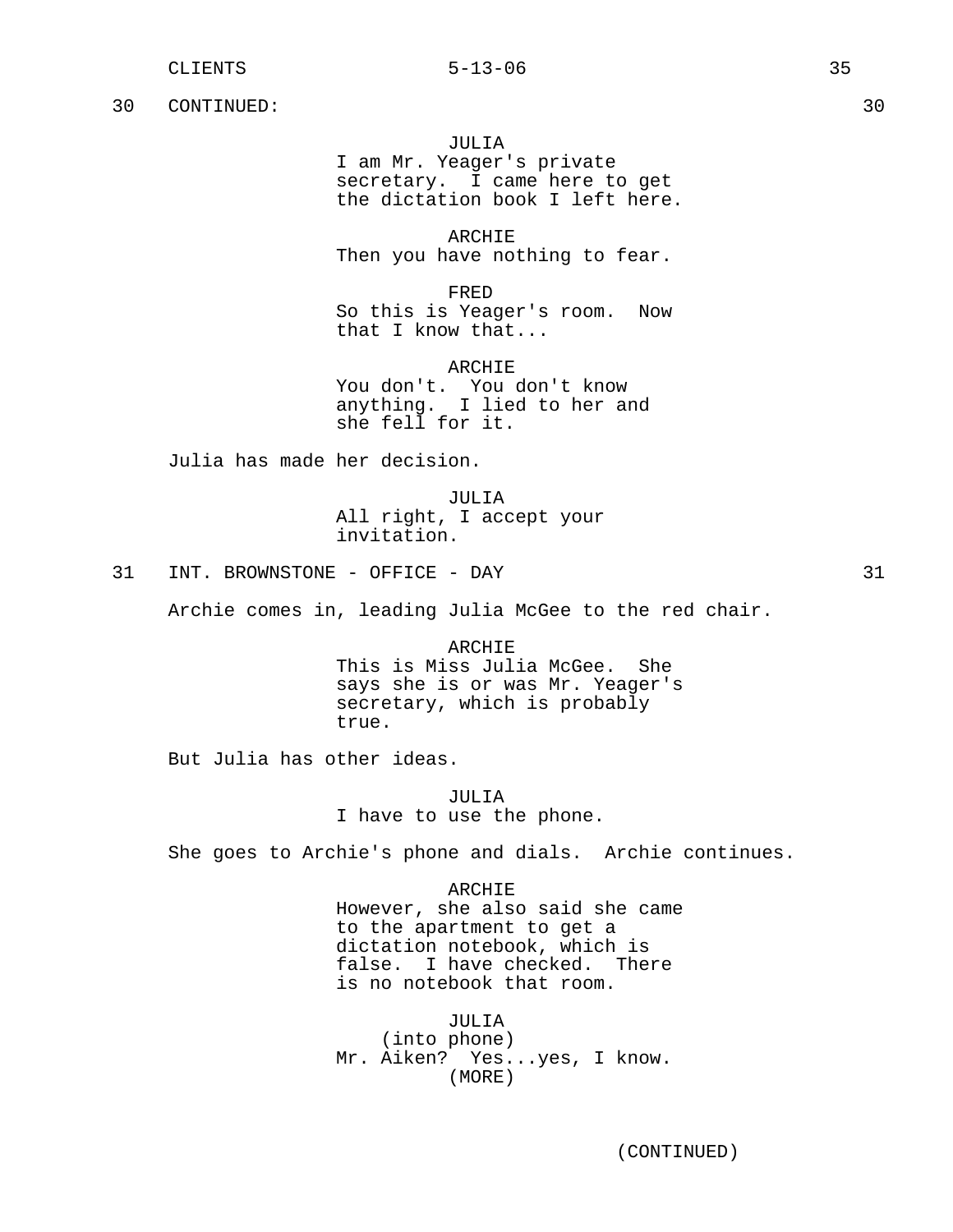JULIA (CONT'D) There was a man there and he attacked me. I have been taken to Nero Wolfe's...I don't know. Yes, of course...Yes, I will. (she hangs up) Mr. Aiken will be here in twenty minutes.

She takes her coat off as Wolfe absorbs this intrusion.

WOLFF.

Who is Mr. Aiken.

JULIA

Benedict Aiken. The president of Continental Plastics. went to that place this evening because Mr. Aiken asked me to see if there was anything to connect Mr. Yeager with it.

WOLFE Mr. Aiken gave you keys?

JULIA No. I had been there a few times to take dictation from Mr. Yeager and he gave me a set.

The lie sits there. Julia sits there, stonefaced.

WOLFE And did you find it to be a suitable milieu for business dictation.

# JULIA

It wasn't my place to think. He was my boss. But yes, I thought it was very vulgar for him to ask me there. I worried about it and decided my loyalty shouldn't be to Mr. Yeager but to the corporation. It paid my salary. So a month ago, I told Mr. Aiken. And now I am not going to say any more until he arrives.

WIPE TO: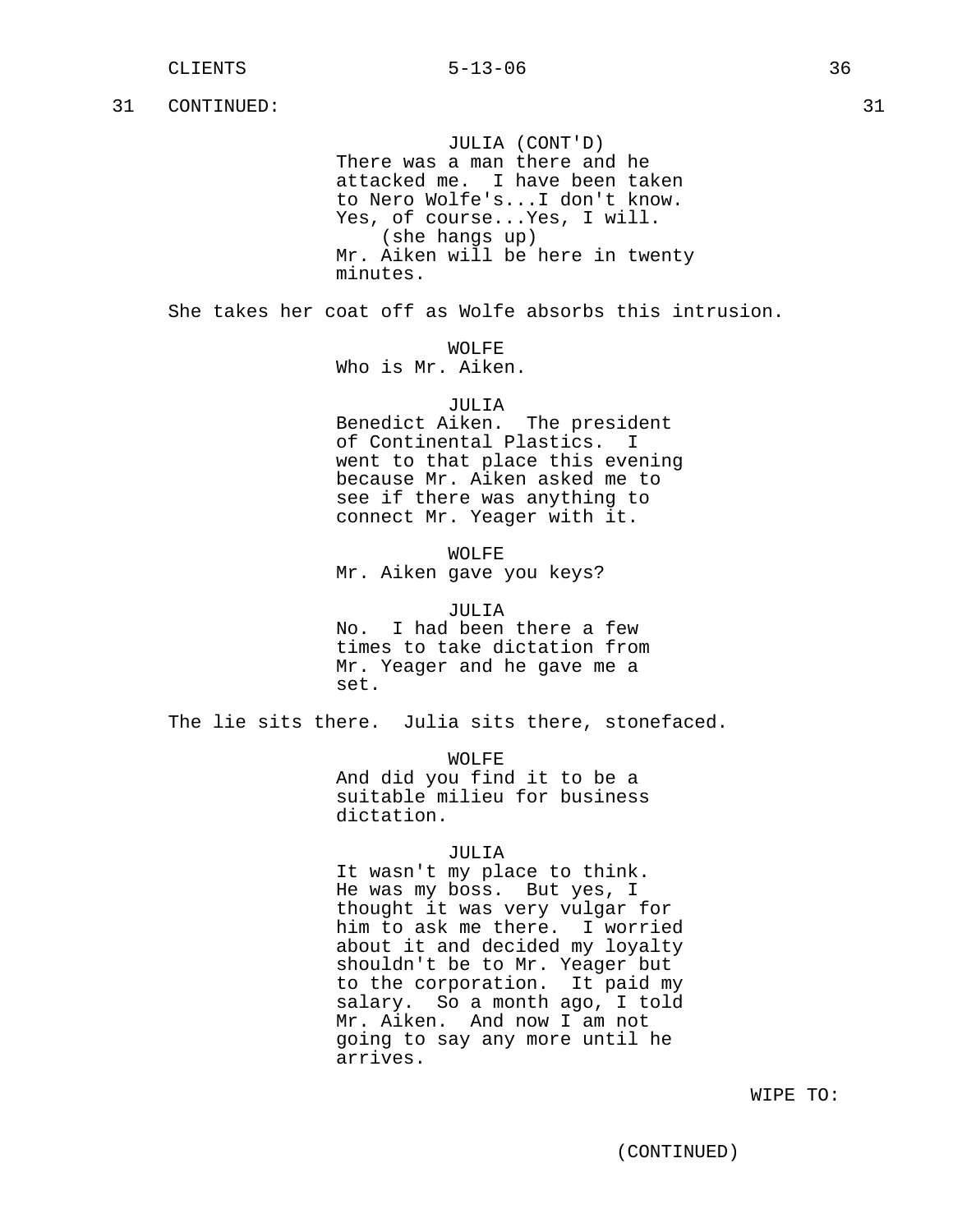# CLIENTS 5-13-06 37

## 31 CONTINUED: (2) 31

MR. BENEDICT AIKEN, every inch a president, takes off his homburg hat and settles into the red leather chair. Julia has been moved to one of the yellow ones.

#### **AIKEN**

When Miss McGee told me about the room, I asked her to mention it to no one, but not to refuse to go there again. I wanted time to consider how to deal with it.

WOLFE

Did you mention it to Yeager.

#### AIKEN

No. I was considering whether to take it up with my board of directors first when the news came of his death. Naturally that was a shock, it was unpleasant, well very unpleasant, that he had been murdered, but it would be disastrous for Continental Plastics if the existence of that room became known. You won't deny that it's a legitimate concern.

#### WOLFE

Legitimate and desperate. You can't possibly hope that his connection will never be divulged.

## AIKEN

I don't hope. I act. I will pay you to learn how you learned of the room.

WOLFE I don't sell information, Mr. Aiken. I sell services.

#### AIKEN

I'm buying them. I'm hiring you.

#### WOLFE

To do what?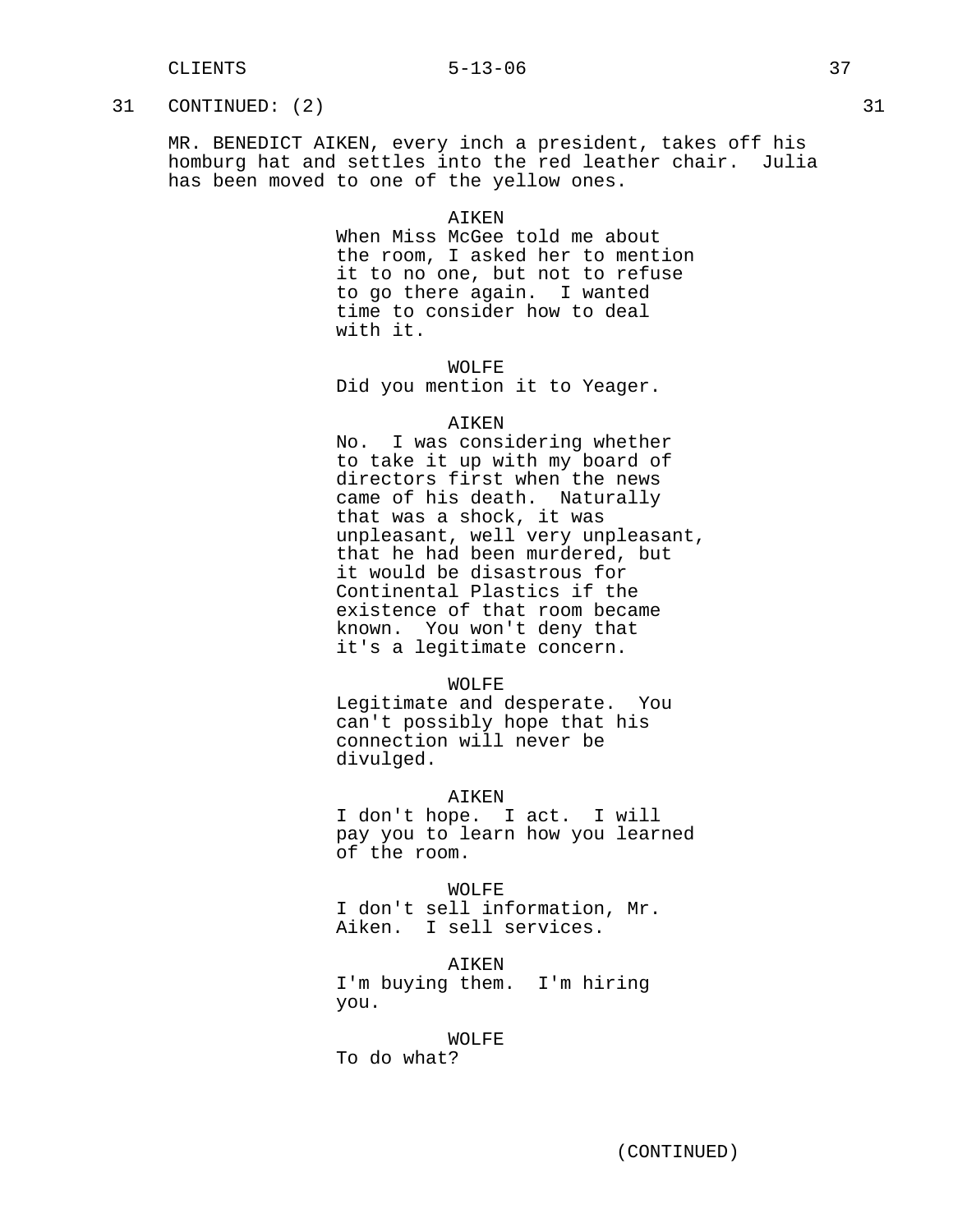31 CONTINUED: (3) 31

## AIKEN

Whatever is necessary to protect the reputation of my corporation.

## WOLFF.

I doubt if it would work. Your only hope is to provide the police with an acceptable solution to the murder that does not involve that room. I can't undertake not to disclose Mr. Yeager's connection, events might take charge. The only alternative is for me to take charge of events.

#### AIKEN

How?

WOLFE By guiding them.

AIKEN And if that proves to be impossible?

WOLFE You will have wasted your money.

AIKEN

All right!

WOLFE Archie, the typewriter. Two carbons. On behalf of my corporation, I hire Nero Wolfe...

## WIPE TO:

Aiken is reading the end of the agreement.

AIKEN "....Nero Wolfe will disclose no facts unless compelled to by his obligations as a citizen and licensed detective. The purpose of his engagement is to prevent damage to the corporation as a result of the death of Thomas Yeager." Your fee isn't specified.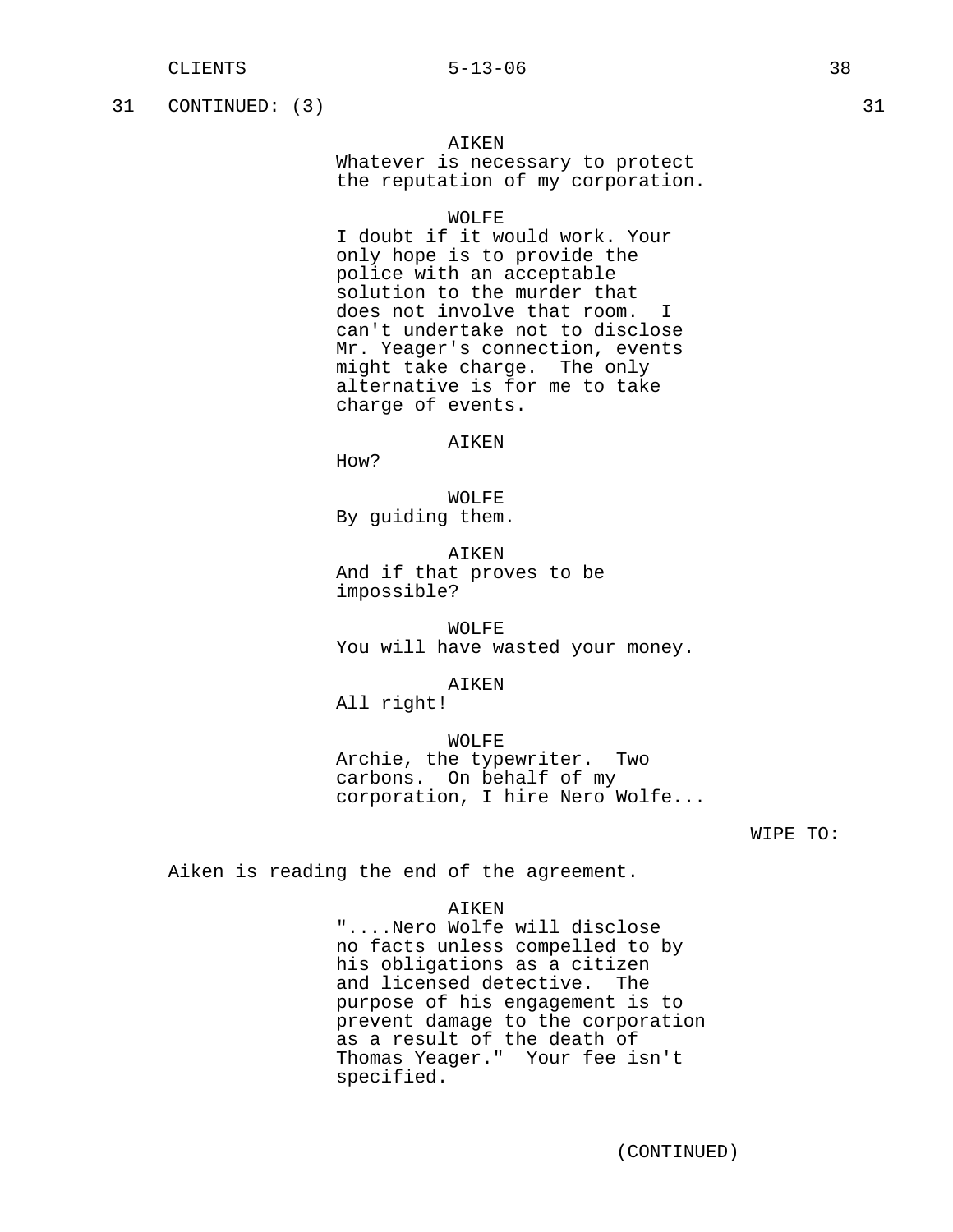31 CONTINUED: (4) 31

WOLFE It will depend on what I do.

AIKEN And who decides if you have faithfully observed the provision?

WOLFE Reason and good faith, jointly applied.

AIKEN How did you discover that room?

WOLFE I don't start a difficult job by babbling.

AIKEN That's absurd; you're working for me.

WOLFE The only test of my performance is the result.

AIKEN Who told you about that room?

WOLFE Confound it, sir. Do you want this job done or not?

AIKEN It's not what I want, it's what I'm stuck with. You have the handle. Come, Miss McGee.

They get up and leave.

32 EXT. BROWNSTONE - STOOP (STUDIO) - DAY 32

Archie watches from the door as the duo descends.

ARCHIE (V.O.) One thing we had learned: Julia McGee was a liar. No man had his secretary come to a room like that to take dictation. (MORE)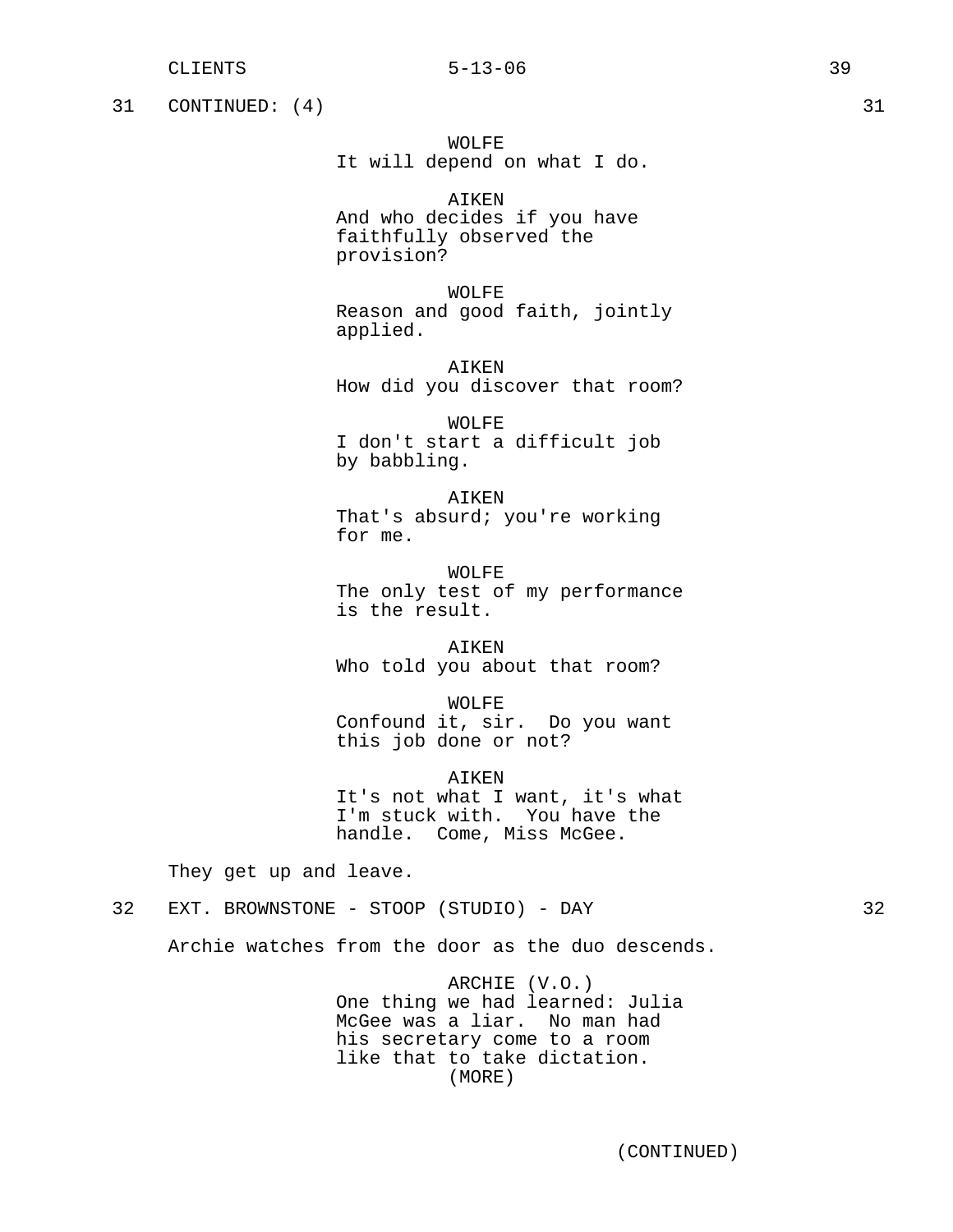ARCHIE (V.O.) (CONT'D) Not even if she was a lump, which speaking a satyr, Julia McGee was not.

33 INT. BROWNSTONE - OFFICE - DAY 33

Archie returns. Wolfe is trying to get back to his reading, can't.

> WOLFE I was a witling to take this job. All we can do is flounder around in the slush.

## **ARCHIE**

Yeah. Yesterday, we had too many clients. Today we have only one, and that's still too many because we can't possibly fill his order.

WOLFE There is nothing in that room to connect it to Yeager.

ARCHIE

He owned it. It will be an item in his estate.

WOLFE

The house, but not the room. We could try a coup. We confront Mr. and Mrs. Perez with our conviction that they killed Yeager because he had defiled their daughter. We offer them 20 thousand to go to some far corner of the earth, provided that they sign a confession, which we will deliver to the police after they are safely away.

ARCHIE Wonderful. It only has one flaw. They didn't kill him.

WOLFE That's your opinion.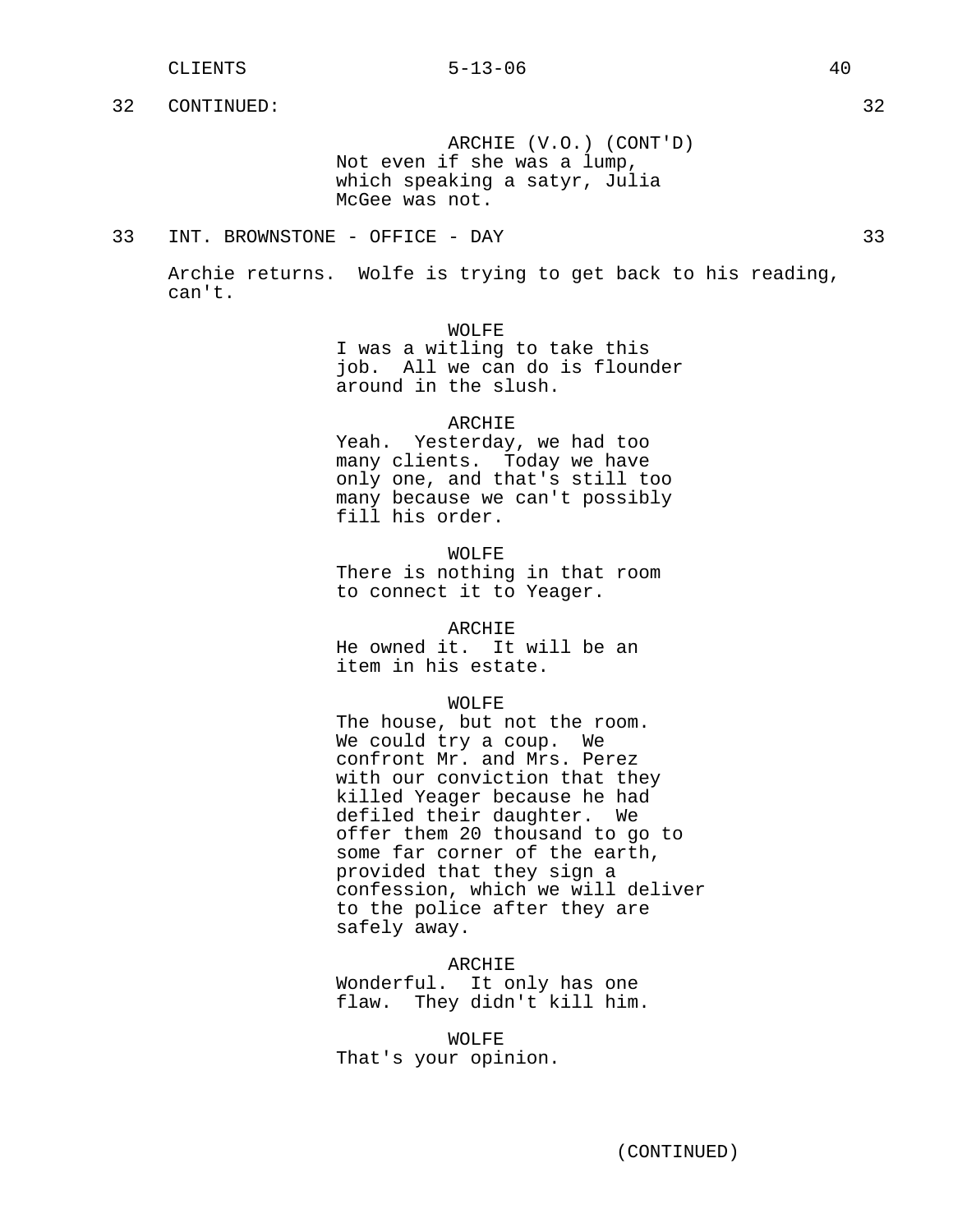## ARCHIE

With damn good legs under it. How bout some good old fashioned detective work? Means, motive and opportunity?

## WOLFE

Archie, are you attempting to be theoretical?

#### ARCHIE

Hell no. For Means, we have everyone in the country who owns a gun. For Opportunity, we have everyone who had keys to the place - that should take about a year to figure out. We just keep Fred there.

WOLFE

Does it hurt?

## ARCHIE

Using my intellect? No. I have to use it at the track to figure odds. Now about Motive. I am not a qualified expert in bowers of carnality, but it seems to me that the situation might arouse strong feelings, say in ten of Yeager's guests. Allow them three apiece for husbands, brothers and fathers, there are forty likely prospects out there.

Wolfe sighs, puts his book down and heads for the kitchen. Archie follows.

> ARCHIE (CONT'D) Reason and intellect can't crack this. What it needs is a good stiff dose of genius. And apparently you haven't turned the switch on. Or luck, we could use some luck. Where do you keep it hidden...you know, just in case...

Wolfe growls. Archie stays after him.

MONTAGE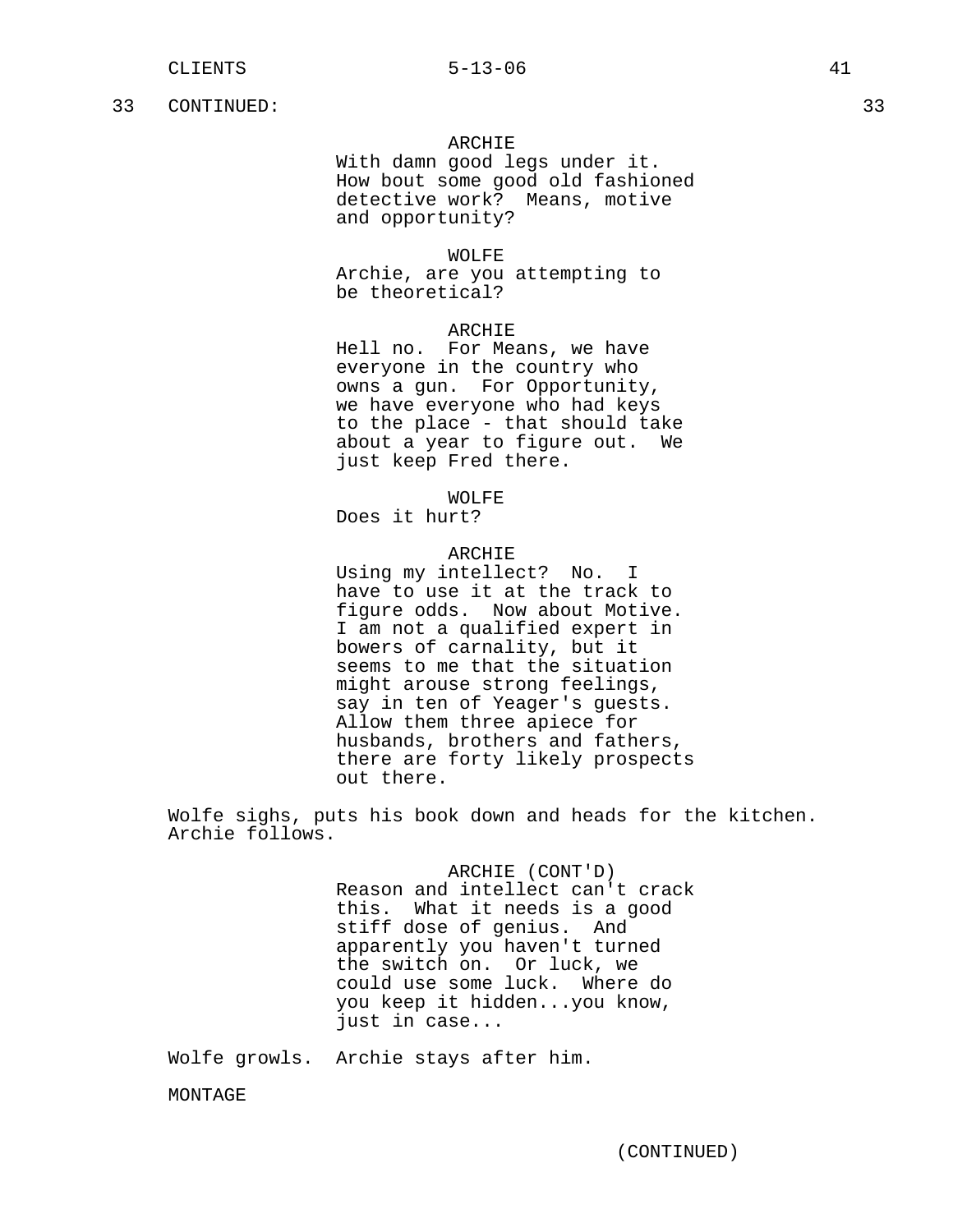33 CONTINUED: (2) 33

- Wolfe and Fritz confer in the kitchen. Wolfe looks up. Archie is tapping his foot in the corner.

- Wolfe rounds a corner. Archie is waiting for him. They are excessively polite as they make their way around each other.

- Wolfe eats his dinner. Archie just stares at him.

Each time they exchange a glance: Are you working? Leave me alone.

34 INT. MARIA'S ROOM - POV HALLWAY FROM DOOR - DAY 34\*

The door opens a crack in time to see some pretty little feet and curves fly past.

35 INT. BROWNSTONE - OFFICE - DAY 35

Wolfe comes in bearing his morning orchid. He notices a note on his desk.

> WOLFE What's this? 14,682,235 dollars and fifty seven cents?

> > **ARCHIE**

That's the cash reserve of Continental Plastics. When I finished sweeping the sidewalk, I had nothing else to do. like to keep busy...

WOLFE

Archie...

The doorbell RINGS.

ARCHIE Well, maybe you do have luck.

36 INT. BROWNSTONE - HALLWAY - DAY 36

Archie opens the door to reveal a very expensively dressed woman who has let herself go to seed - a lump - MRS. YEAGER.

> MRS. YEAGER Nero Wolfe?

ARCHIE His house anyway.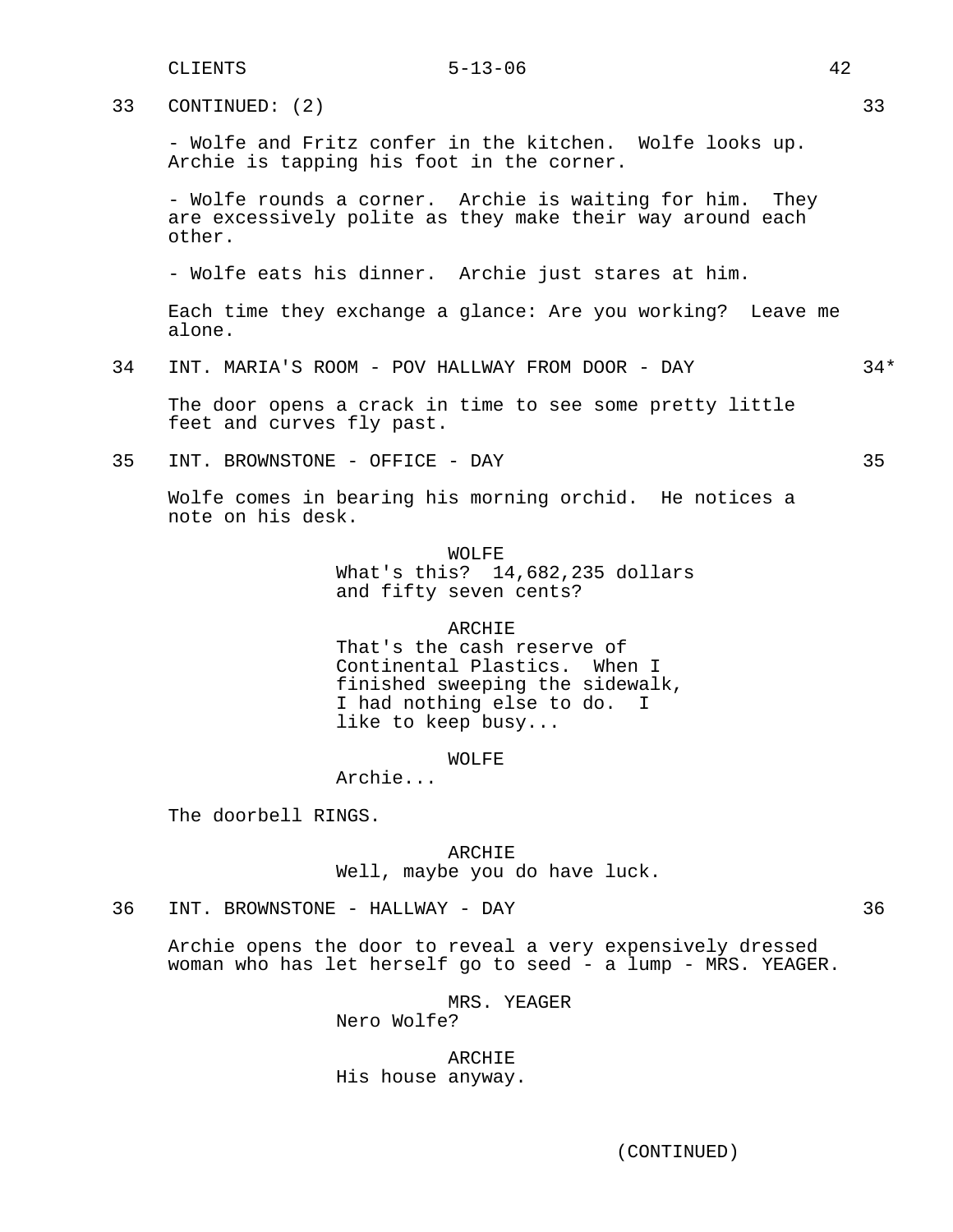MRS. YEAGER I want to see him.

ARCHIE Normally he won't see...

MRS. YEAGER I'm Ellen Yeager, Mrs. Thomas G. Yeager.

ARCHIE But seeing as this is a crisis.

She marches in. On her look, he gestures down the hall...

37 INT. BROWNSTONE - OFFICE - DAY 37

Wolfe looks up surprised from his reading.

ARCHIE Mr. Wolfe, Ellen Yeager. Mrs. Thomas G. Yeager.

WOLFE I wasn't informed that I had an appointment.

MRS. YEAGER (she seats herself and pulls out a checkbook) How much do you want as a retainer.

ARCHIE Client Number Four, ladies and gentlemen.

MRS. YEAGER I want you to find out who killed my husband and exactly what happened and then I will decide what to do about it.

WOLFE Madam, in the interests of your protection...

MRS. YEAGER Don't bother. He was a sick man, completely oversexed. I know all about it; I've kept still about it for years, but...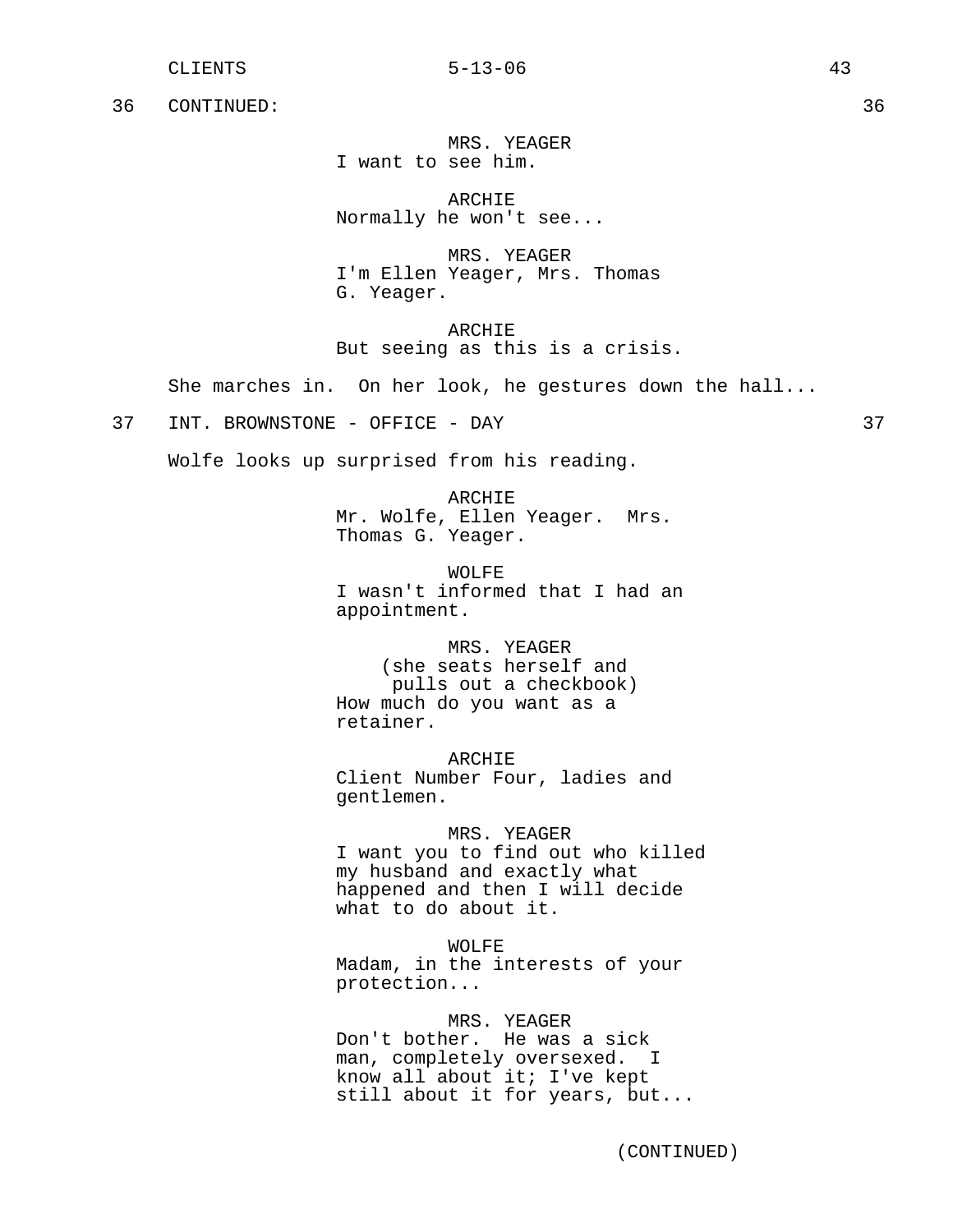#### WOLFE

Shut up.

(on her astonishment) I'm blunt because I can't let you rattle off confidential information under the illusion that you are hiring me. You can't. I'm already engaged to investigate the murder of your husband.

MRS. YEAGER You are not.

## WOLFE

Indeed.

## MRS. YEAGER

No. You're engaged to keep it from being investigated. The board doesn't want the murderer caught. All they care about is the corporation. I have a block of stock now but I don't care. They can't keep me from telling the District Attorney about that room if I decide to.

WOLFE

What room?

MRS. YEAGER You know perfectly well what room. Julia McGee went there last night and you brought her here. Benedict Aiken told a board member and he told me. (to Archie) You're Archie Goodwin? I want to see that room. Where is it? (without waiting for an answer) How much do you want for a retainer.

WOLFE Archie. The typewriter. Two carbons.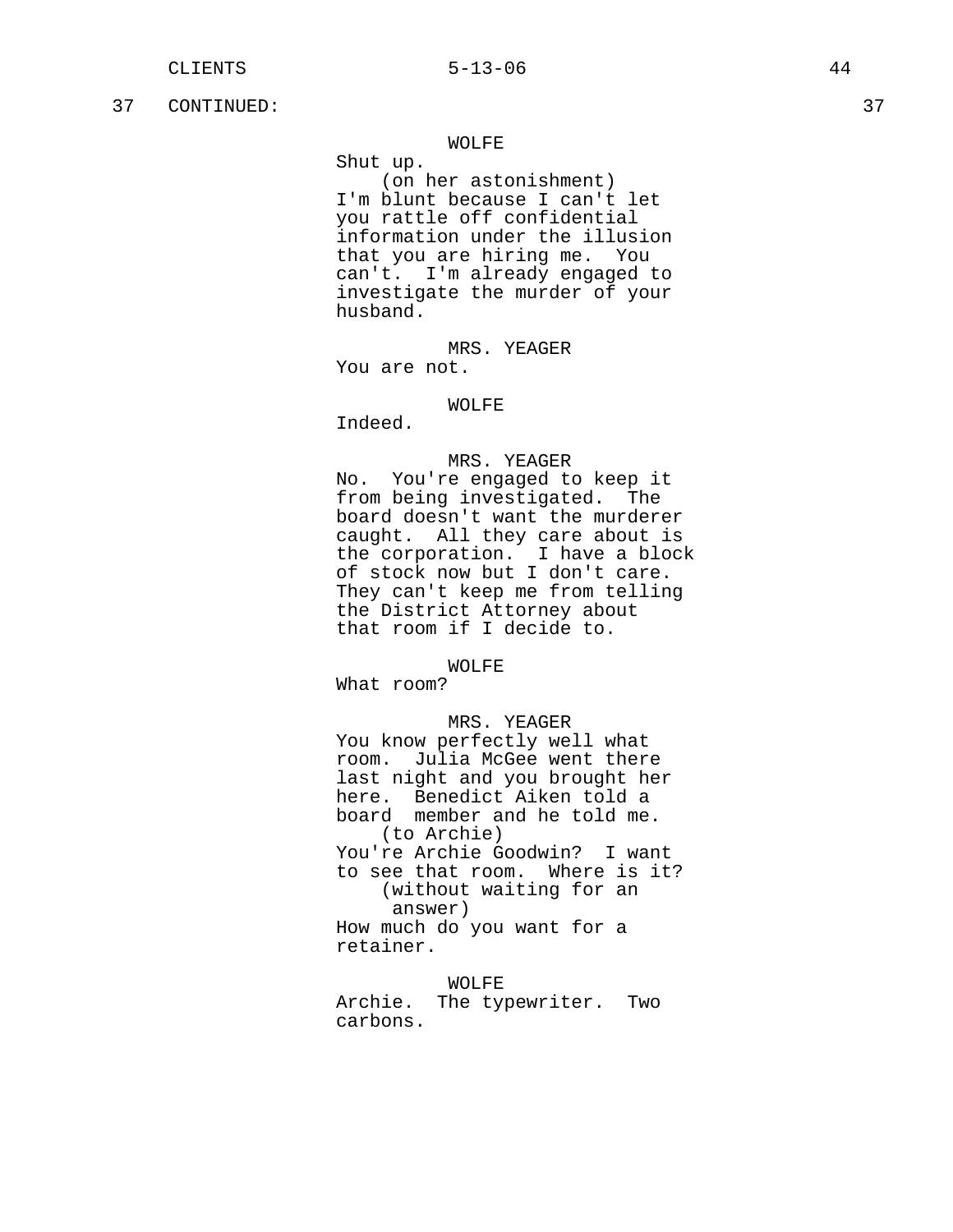38 INT. LOVENEST - BATHROOM - DAY 38

Fred is soaking in the tub, the water running. Two lovely little hands reach and turn it off. His eyes pop open, he grabs for a towel. DINAH HOUGH just laughs and sits on the edge of the tub, splashing water at him.

> DINAH Don't you think this would be a great place to have PTA meetings? What's your name, honey?

On Fred, who can't quite remember

{A&E: END HOUR}

39 INT. BROWNSTONE - OFFICE - DAY 39

-Wolfe dictates; Archie types

-Archie pulls the agreement out of the typewriter.

MRS. YEAGER (V.O.) (CONT'D) "If in trying to find the murderer, a conflict arises between the obligation of this agreement and the obligation of the agreement with Continental Plastics...

-Archie brings it to Mrs. Yeager.

MRS. YEAGER (V.O.) (CONT'D) Nero Wolfe will terminate his agreement with Continental Plastics. (out loud) And I, Mrs. Thomas Yeager, will do nothing to interfere with his investigation without giving him notice in advance." This isn't right. I want you to tell me when you find out who killed him and I'll decide what to do.

WOLFE Nonsense. The People of the State of New York will decide what to do.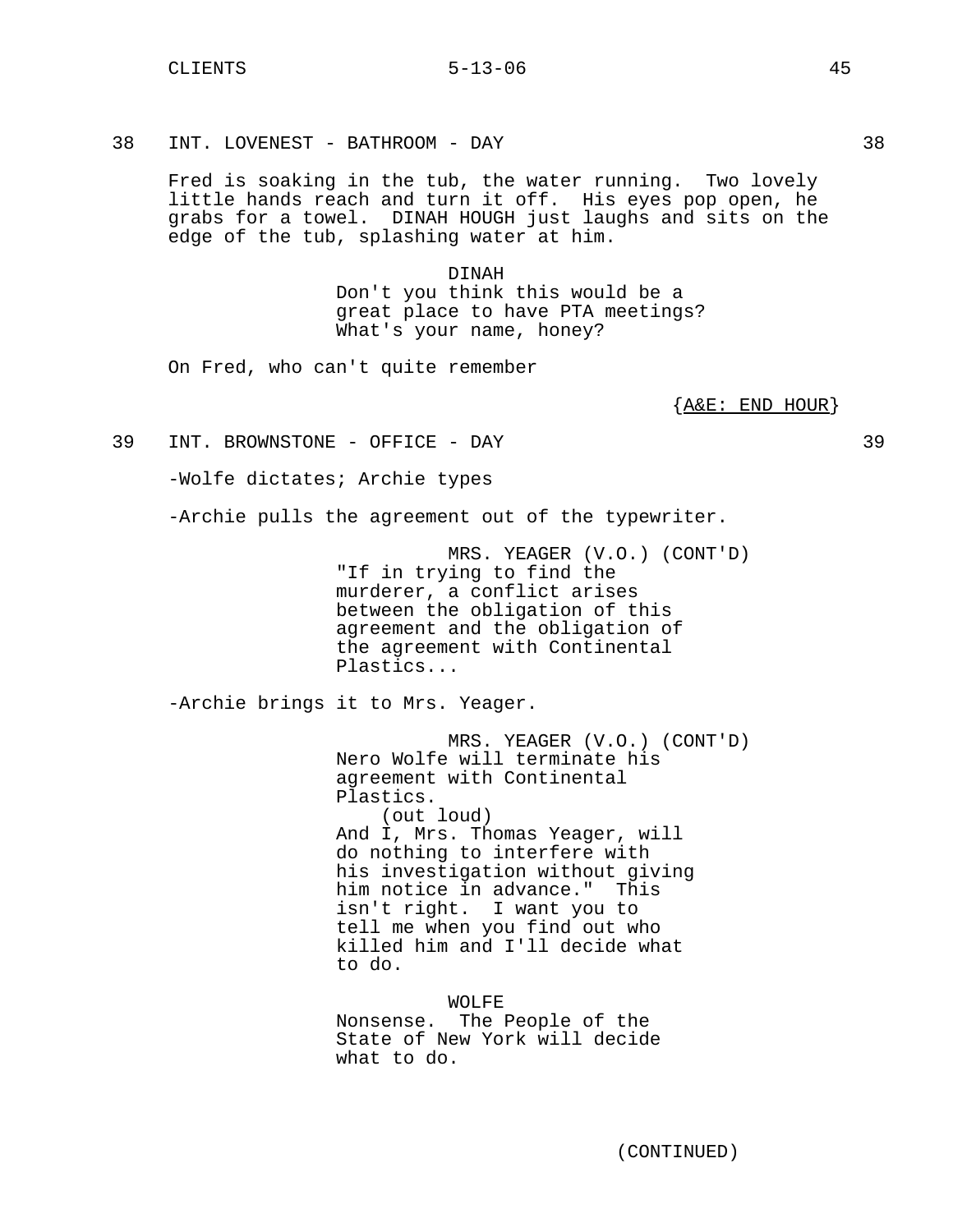MRS. YEAGER

I'm not going to sign it. I promised my husband I would never sign anything without showing it to him first.

The two men stare at her. Wolfe's mouth goes up an eighth of an inch. Archie actually smiles.

MRS. YEAGER (CONT'D)

What?

## ARCHIE

Nothing.

# WOLFE

Perhaps you would like me to sign it?

MRS. YEAGER It doesn't do any good to sign things. What counts is what you do, not what you sign. How much do you want as a retainer?

WOLFE

I do not ask for a retainer. I will expect no payment if I find out that you killed your husband.

# MRS. YEAGER

You won't. There was a time when I felt like killing him, but that was when the children were you. How much?

#### WOLFE

One dollar.

She nods, opens her purse again and gets out a dollar. She leaves her chair and hands it to him and turns to Archie.

## MRS. YEAGER

Now I want to see that room.

## WOLFE

Not now. You said that you have known for years that your husband was oversexed, you used the word, "sick", so it may be presumed...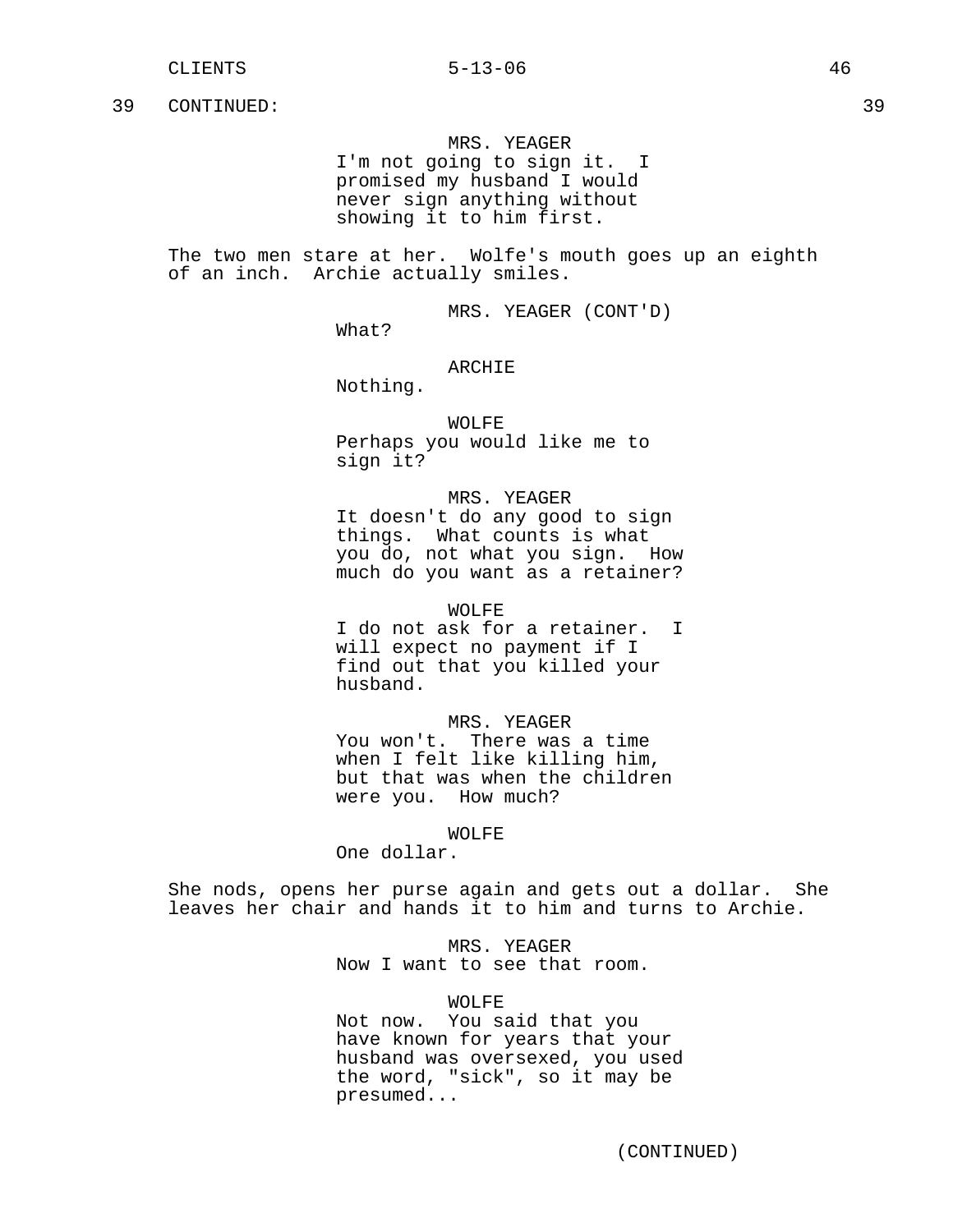39 CONTINUED: (2) 39

MRS. YEAGER

Yes. I asked my doctor if something could be done, but what was the use? My husband wouldn't do that. I have a friend whose husband is an alcoholic; it's the same.

The DOORBELL RINGS. Archie steps to the door.

40 INT. BROWNSTONE - HALLWAY - DAY 40

INSPECTOR CRAMER works a cigar on the other side of the glass.

ARCHIE (V.O.) Inspector Cramer of Homicide West has never been a client. And his expression made it clear he hadn't come to ante a retainer.

Archie opens the door but keeps the chain bolt on.

ARCHIE (CONT'D) Greetings. I don't open up because Mr. Wolfe has company.

CRAMER I know. Mrs. Thomas G. Yeager. She's been here nearly half an hour. Open up.

ARCHIE Make yourself at home, I'll see.

41 INT. BROWNSTONE - OFFICE - DAY 41

Archie comes in and gets Wolfe's attention from Mrs. Yeager who is still talking.

> ARCHIE The tailor. He says his man brought the suit nearly half an hour ago and he wants to discuss it.

Wolfe turns to Mrs. Yeager.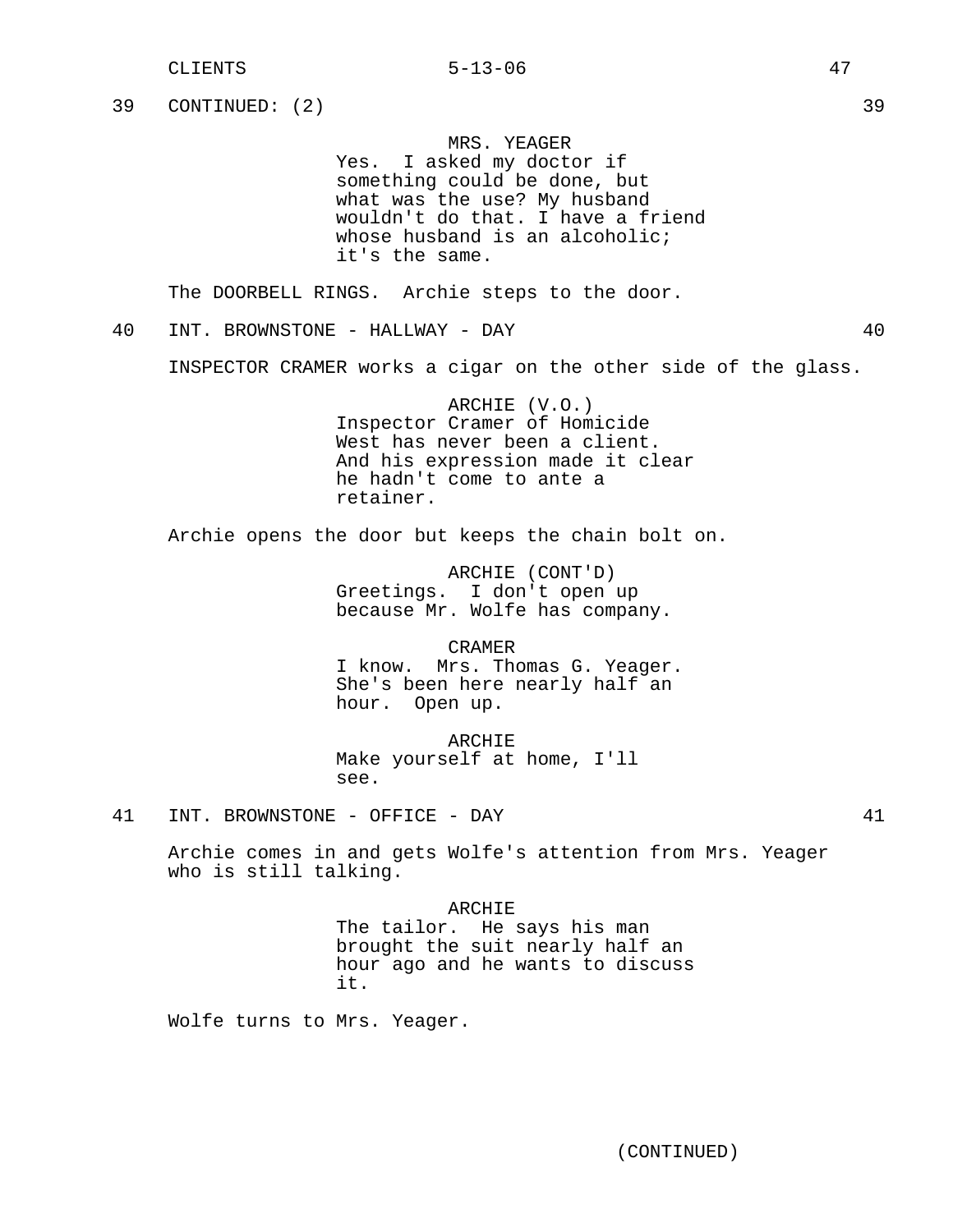WOLFE Inspector Cramer of the police is at the door, and he knows you're here.

MRS. YEAGER He does not. How could he?

WOLFE Ask him. It may be assumed that you are under surveillance.

MRS. YEAGER They wouldn't dare! Me? I don't believe it.

And before they can stop her, she's out of her chair and out the door.

42 INT. BROWNSTONE - HALLWAY - DAY 42

Mrs. Yeager flings open the door to a surprised Cramer.

MRS. YEAGER Am I being followed around?

CRAMER Good morning, Mrs. Yeager.

MRS. YEAGER Am I being followed around?

CRAMER

When there's a murderer loose we don't like to take chances, and for your protection...

MRS. YEAGER You didn't protect my husband. You didn't even find his body!

CRAMER

There are things to be protected from besides personal violence, like making mistakes. If you came to tell Nero Wolfe something about your husband's death...

MRS. YEAGER I hired him to find out who killed my husband. (MORE)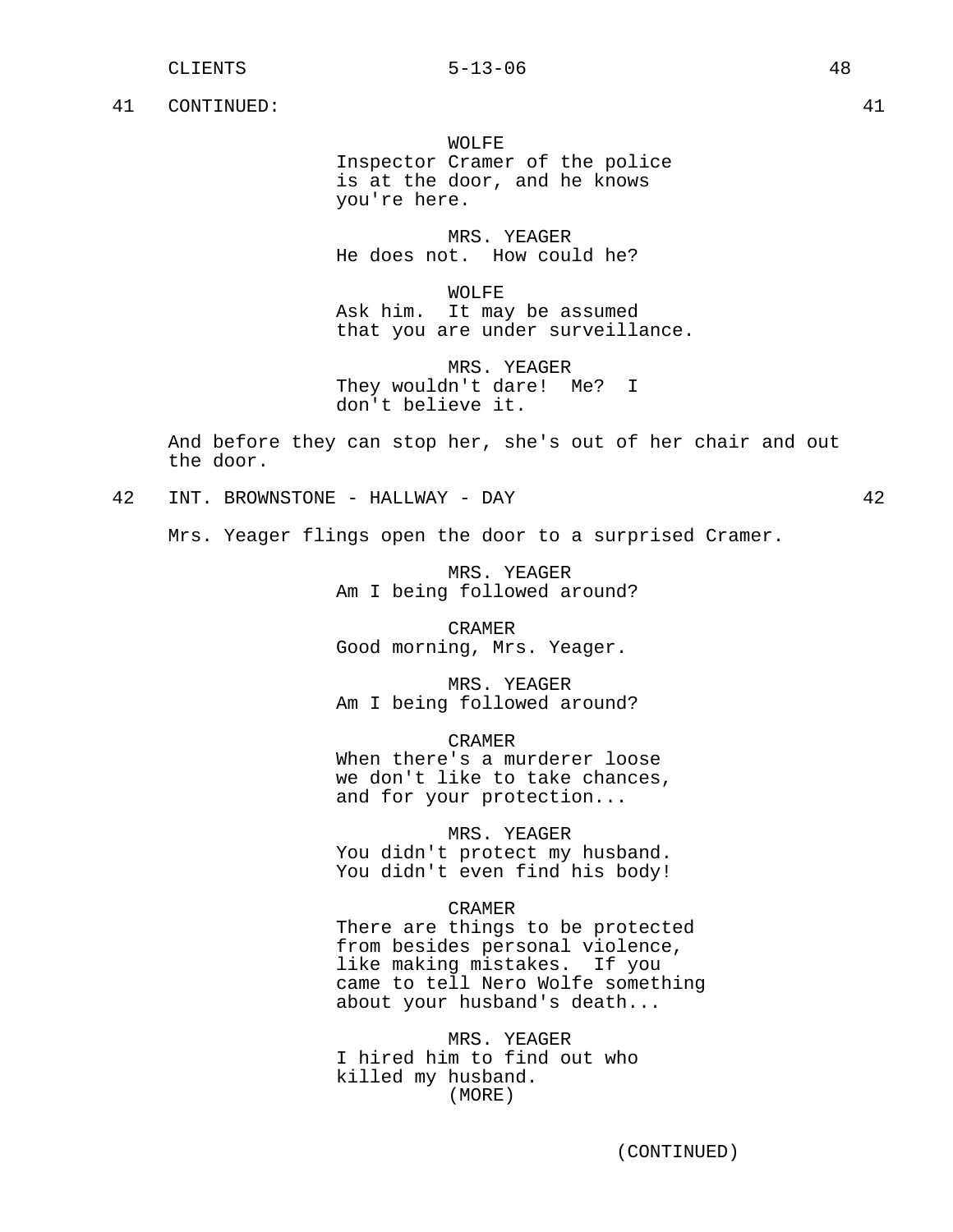MRS. YEAGER (CONT'D) If I had anything to tell anybody I'd tell him, not you. Get out of my way, I'm going to see this man who was following me.

CRAMER I want to know what you said to Wolfe.

# MRS. YEAGER

Ask him.

She goes out the door. Cramer shakes his head at Archie who gestures to go in. He charges up the hall, and Archie starts klto follow when he notices Mrs. Yeager is still at the door. \* She taps on it. He opens it. She whispers.

> MRS. YEAGER (CONT'D) When will you take me to see it?

ARCHIE As soon as I can.

43 INT. BROWNSTONE - OFFICE - DAY 43

CRAMER

What information do you have on Yeager that will help identify the killer?

WOLFE

The responsibility of withholding it is mine - and the risk.

CRAMER

Risk my ass. With your goddamn luck and you talk about risk. I'll try a question that is more specific. Why did Goodwin phone Lon Cohen at the Gazette for the dope on Yeager two hours before Yeager's body was found?

WOLFE That is indeed specific.

CRAMER Yeah. Now you be specific. How did you know he was dead.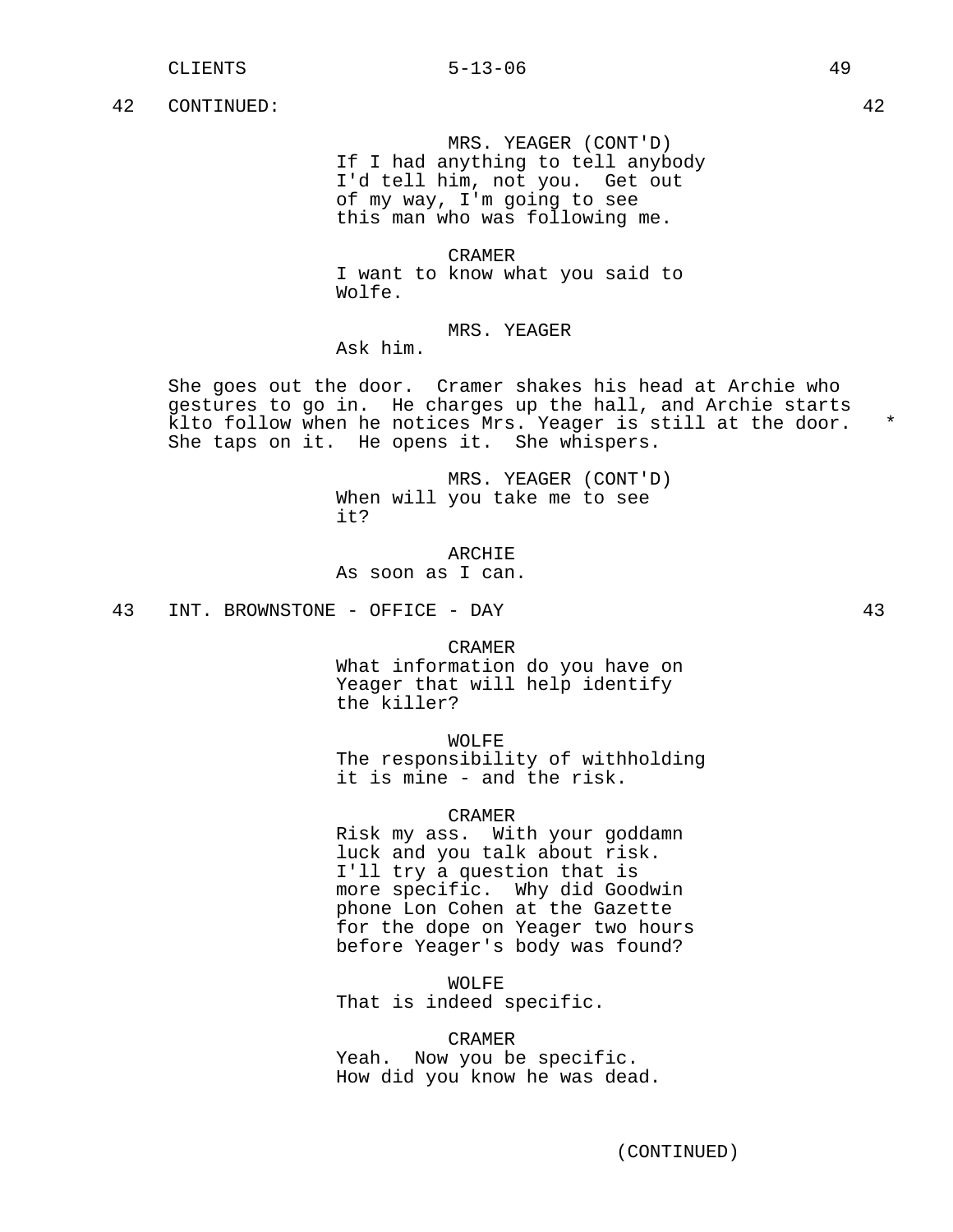## WOLFE

I didn't. Someone, call him X, said something in this room that made Mr. Goodwin phone Mr. Cohen for information. But first, nothing X said indicated that he knew Yeager was dead and second, nothing X said was true.

CRAMER Is X Mrs. Yeager?

WOLFE No. I wouldn't name him if I could, but I can't.

The PHONE RINGS. Archie answers it.

CRAMER You're taking the risk then.

FRED (V.O.) Archie. I've got another one.

ARCHIE

I'm not so sure that was sensible, Mr. Gerson. That might get you into trouble.

FRED (V.O.) Oh. Somebody there?

## ARCHIE

Certainly. I guess I'll have to come down there, but I don't know how soon I can make it. (to Wolfe) That damn fool Gerson has found his bonds and has got two of his staff locked in a store room.

WOLFE You have to go then. The man's a nincompoop.

ARCHIE I'll be there. Keep them locked up until I come.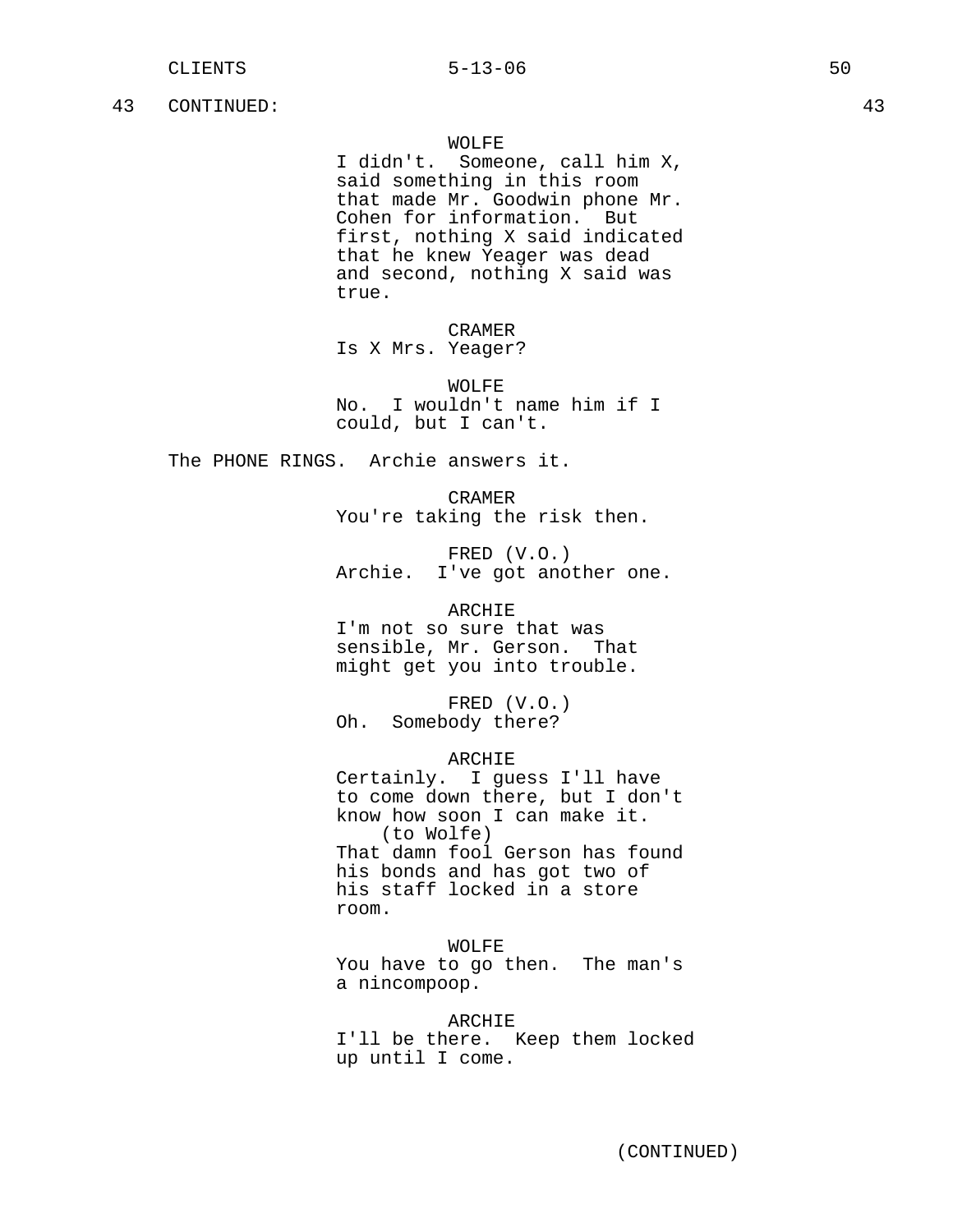43 CONTINUED: (2) 43

He hangs up.

WIPE TO:

#### 44 INT. 82ND STREET APARTMENT BLDG - HALLWAY - DAY 44\*

Archie lets himself in and chugs down the hall. Mrs. Perez sticks her head out as he passes. She is joined by Cesar.

> MRS. PEREZ There's a woman up there.

ARCHIE I came to meet her.

MRS. PEREZ

Wait.

CESAR

No.

MRS. PEREZ Cesar. We must tell him.

PEREZ I don't know. You think better than I do, Felita. If you say so.

MRS. PEREZ If you are not an honest man, may the good God send us help.

She hands Archie a sheaf of paper and a business card.

ARCHIE (reading) John Morton Seymour, attorney at law.

MRS. PEREZ He give it to us. He said that Mr. Yeager tell him to give it to us 48 hours after he died.

ARCHIE It's a deed. He's left you the house. How long have you known about this.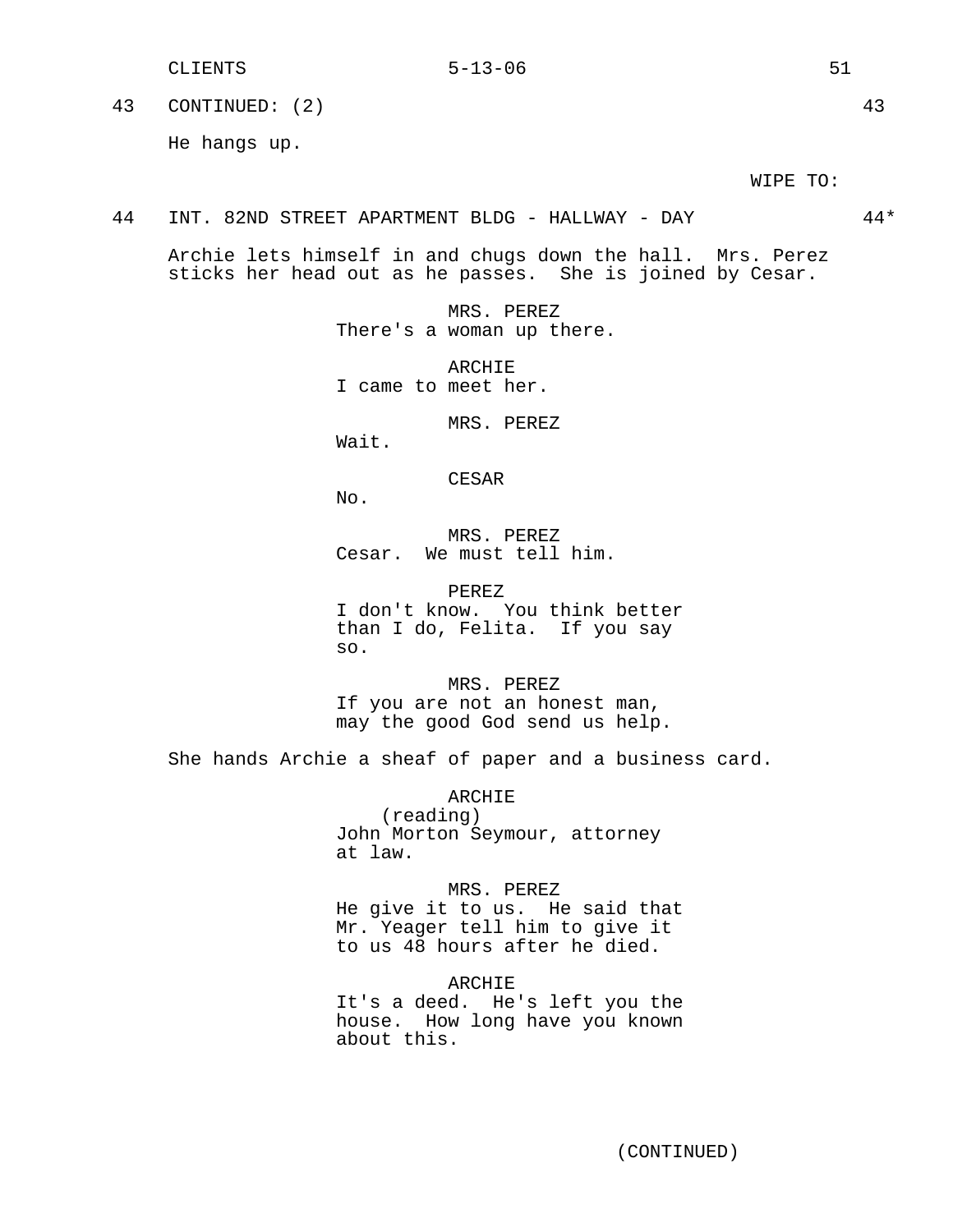## MRS. PEREZ

We didn't know. We were going to go away tonight. But now we fight. My husband and my daughter think we can stay. I think we must go.

## PEREZ

This Mr. Seymour, he say that Mr. Yeager make it so nobody ever know he own this house and we must not say he own it. So I say we stay.

#### ARCHIE

Yeager told you, didn't he? You knew the house would be yours if he died.

MRS. PEREZ If you listen, do you call us liars? When we say we were going away and now we fight.

ARCHIE Have you got a bible?

MRS. PEREZ Of course.

WIPE TO:

## 45 INT. PEREZ APARTMENT - DAY 45

The Perezes have their hands on the bible.

ARCHIE I swear on this Bible... (they repeat it) That I didn't know and had no reason to believe... (they repeat it) That Mr. Yeager was going to give us this house. (they repeat it.) I advise you to stay here. Skipping out is the worst thing you can do.

MRS. PEREZ They wouldn't find us.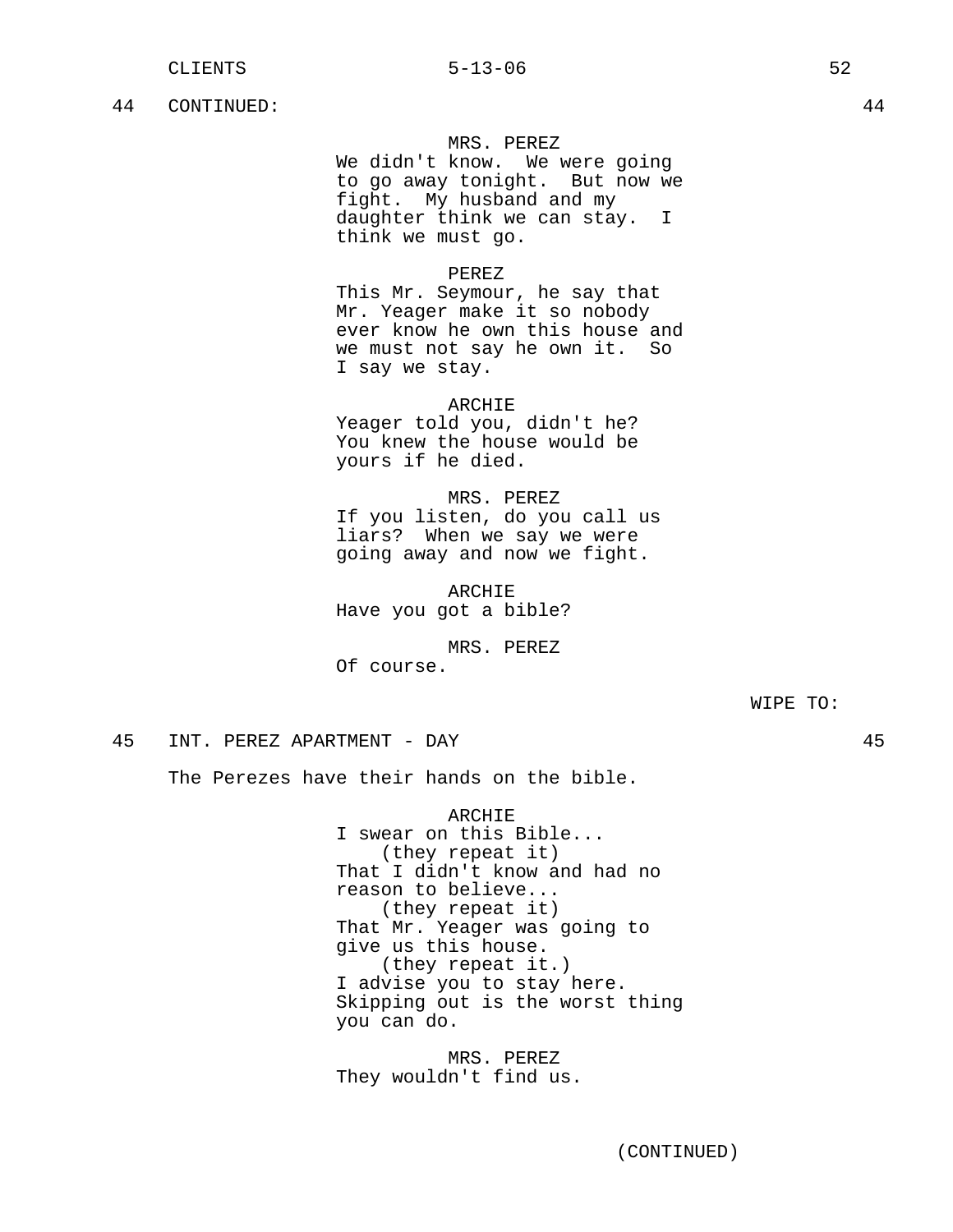# ARCHIE

Don't kid yourself.

He goes out into the hall and turns toward the elevator.

#### 46 INT. MARIA'S ROOM - POV HALLWAY THROUGH DOOR 46\*

The door opens a crack to see Archie chug by out of frame. Then suddenly the door is yanked open by Archie. We discover Maria standing in the darkness of her room.

MARIA

Why did you do that? This is my room.

## ARCHIE

I beg your pardon. As you know, I'm a detective and detectives have bad habits. How many times have you been in the room on the top floor?

## MARIA

I'm not allowed up there. And why would I tell you? So you could tell my mother? Excuse me, I shut the door.

She does - on Archie's foot. She slackens it a bit.

ARCHIE A nice talk with you would be desirable, but it will have to wait.

He withdraws his foot, she closes the door.

The elevator opens and Archie enters. Music is playing. Candles are lit. What he takes in is Fred lounging in a yellow silk chair with a glass of champagne and draped all over the chair and him is a female who is all curves, DINAH HOUGH. She wears a negligee.

> ARCHIE Am I intruding?

DINAH Oh. It's you. (MORE)

<sup>47</sup> INT. LOVENEST - DAY 47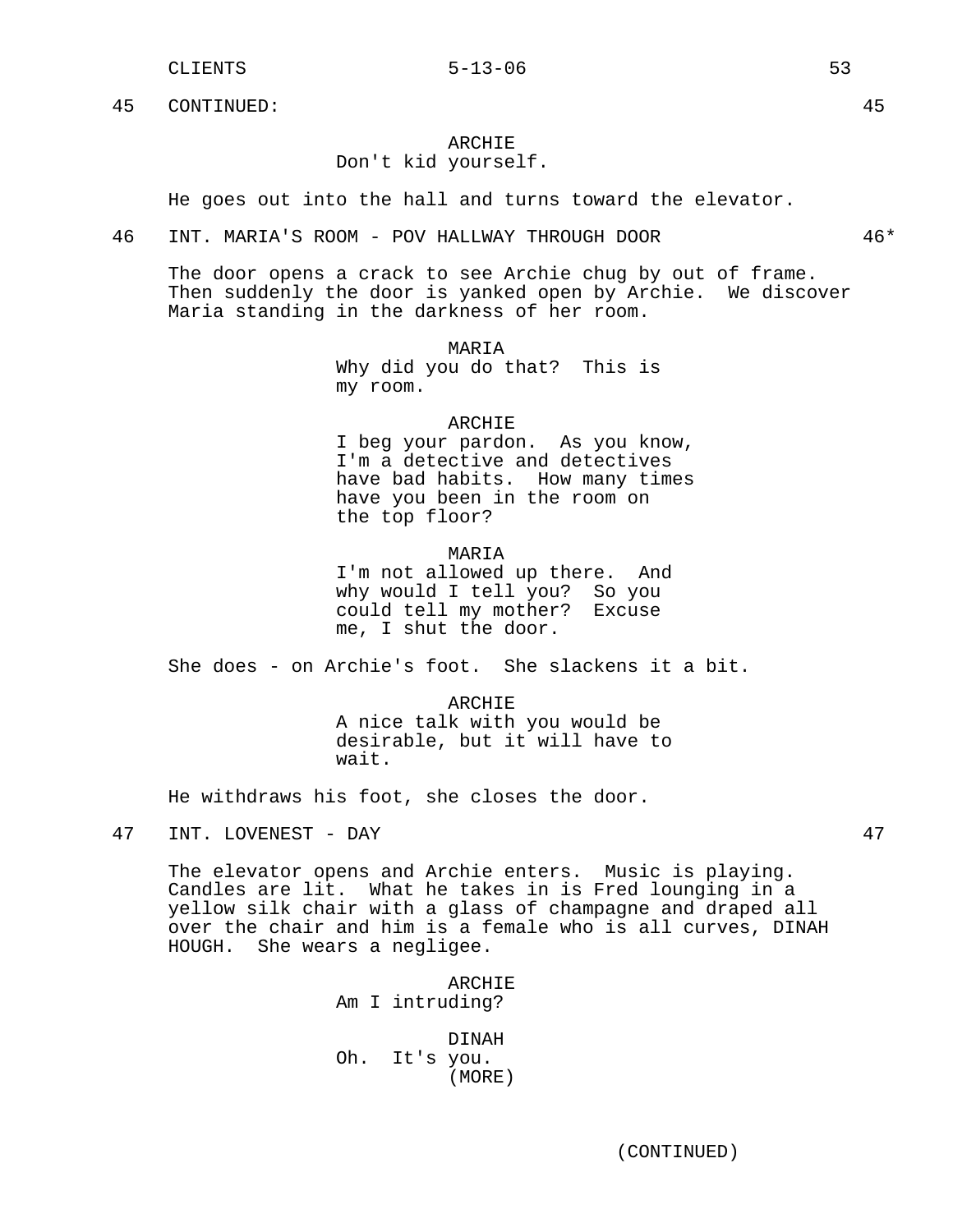DINAH (CONT'D) When Fred said Archie Goodwin was coming, I nearly swooned. I've seen you at the Flamingo. You dance like a dream.

She dances up to him. He takes her for a spin.

ARCHIE Are you and Fred old friends?

DINAH No, but it seems silly to call a man Mister when you're drinking champagne with him.

ARCHIE If she calls you Fred, what do you call her?

FRED She said to call her Di.

DINAH I made a man mad once saying I wanted to dance with you.

He spins her out and picks up her bag.

DINAH (CONT'D) That's not nice.

ARCHIE I'm only nice when I'm dancing. (looking at her wallet) Mrs. Austin Hough. 64 Eden Street.

DINAH Uhuh. I left the gun at home.

ARCHIE That was sensible. Nero Wolfe wants to see anyone who has keys to this room. But we'll have to wait because he's with his orchids now.

DINAH Have some champagne then.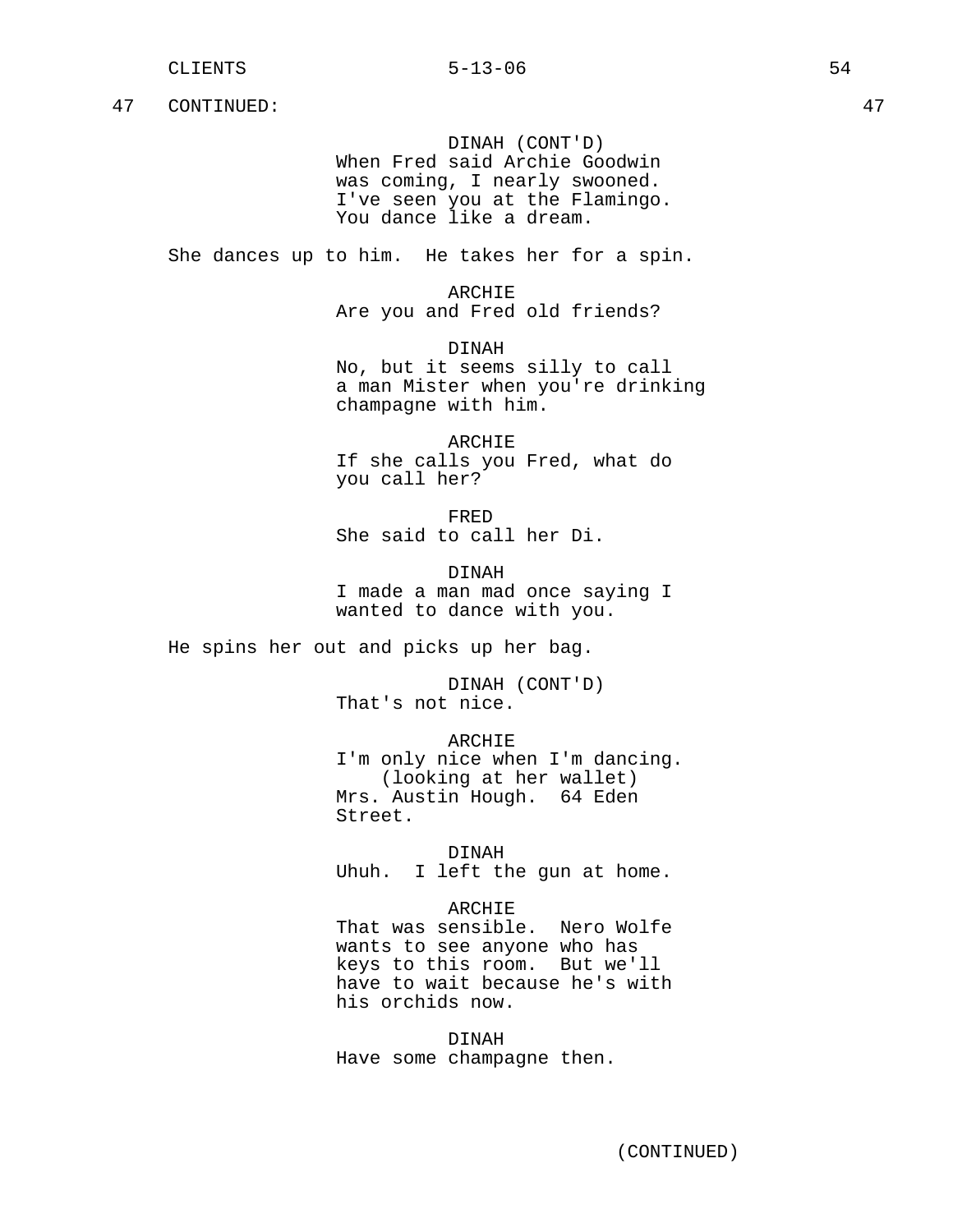47 CONTINUED: (2) 47

## ARCHIE

Is the champagne what you came for?

DINAH No, no, no. My umbrella.

ARCHIE Yellow with a red plastic handle?

DINAH Grey with a black handle.

ARCHIE It's in the drawer, but you'll have to manage without it for awhile. How did it get here?

DINAH

I need a refill. I left it here. I met Tom Yeager three weeks ago. He told me he knew a place that was worth seeing.

48 INT. LOVENEST - DAY (FLASHBACK) 48

Yeager leads Dinah in. In contradiction to what she is telling Wolfe and Archie, she is enchanted with the lovenest and intimate with Yeager.

> DINAH (V.O.) I came but he had ideas I didn't like. He didn't actually assault me, say nothing but good of the dead, but he was pretty difficult.

49 INT. LOVENEST - DAY 49

#### DINAH

(toasting) To Faith Hope and Charity. (she goes to get more) I wasn't worried about being suspected of having something to do with his death, but I know how clever they are at tracing thing and well, if it got bad enough, my husband might lose his job.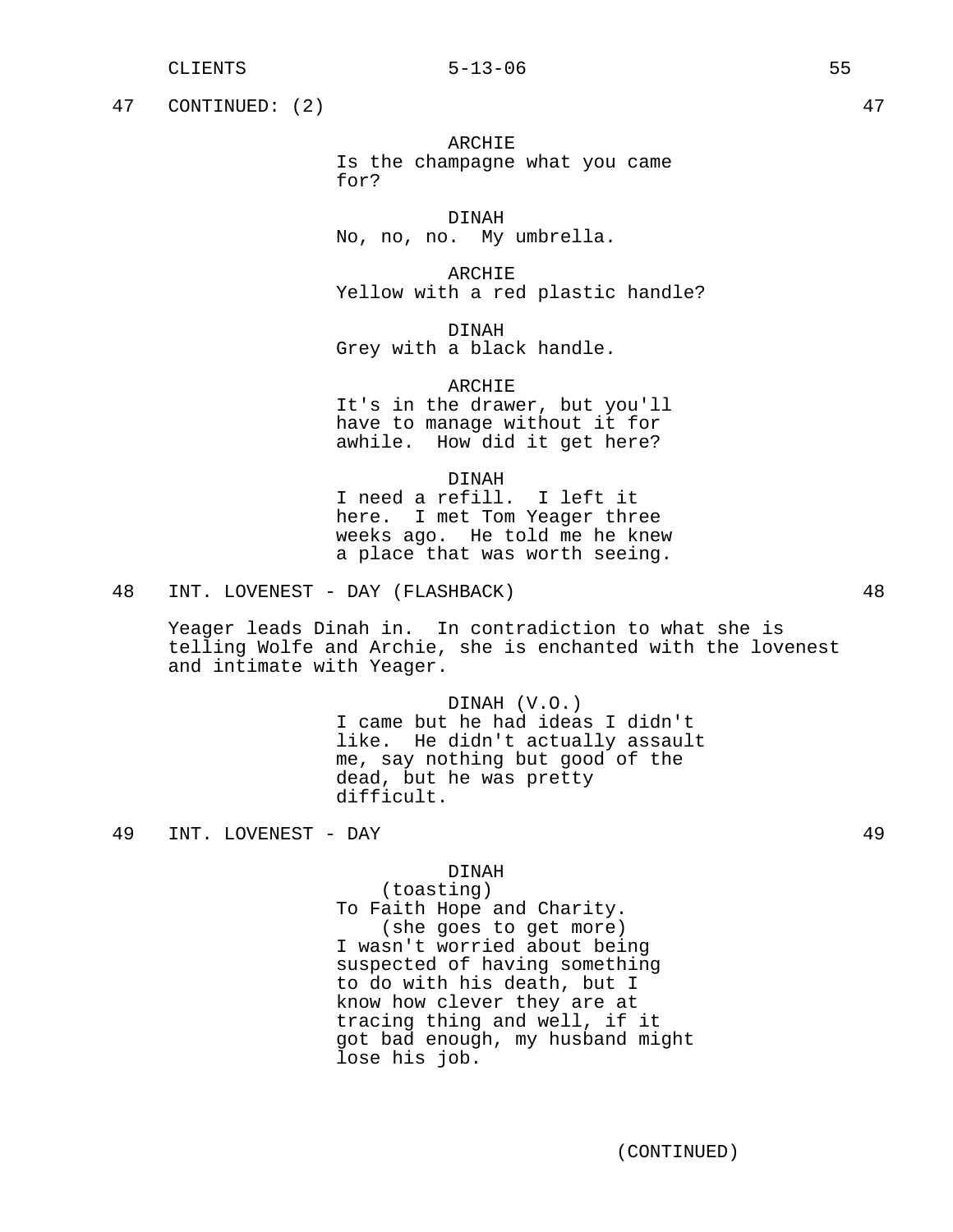ARCHIE He works for Continental Plastics?

DINAH Oh, no,no, no. He's a professor. An assistant professor at NYU.

ARCHIE What is he professor of?

DINAH English lit. Why don't we go dancing now?

## ARCHIE

Measure your mind's height by the shade it casts, Mrs. Hough. (to Fred) Let her finish the bottle. I've got an errand.

WIPE TO:

50 INT. HOUGH APARTMENT - DAY **50\*** 50\*

Austin Hough opens the door to see Archie Goodwin.

ARCHIE "Other sins only speak; murder shrieks out."

HOUGH How in the name of god...

ARCHIE

There's nothing I'd enjoy more than chatting with you, but Mr. Wolfe will be down from the plant rooms soon and he'll be waiting for you.

HOUGH I don't know what you're talking about. Who are you?

ARCHIE I'm the ghost of Thomas G. Yeager. Don't be a sap. You can't get away with it.

(CONTINUED)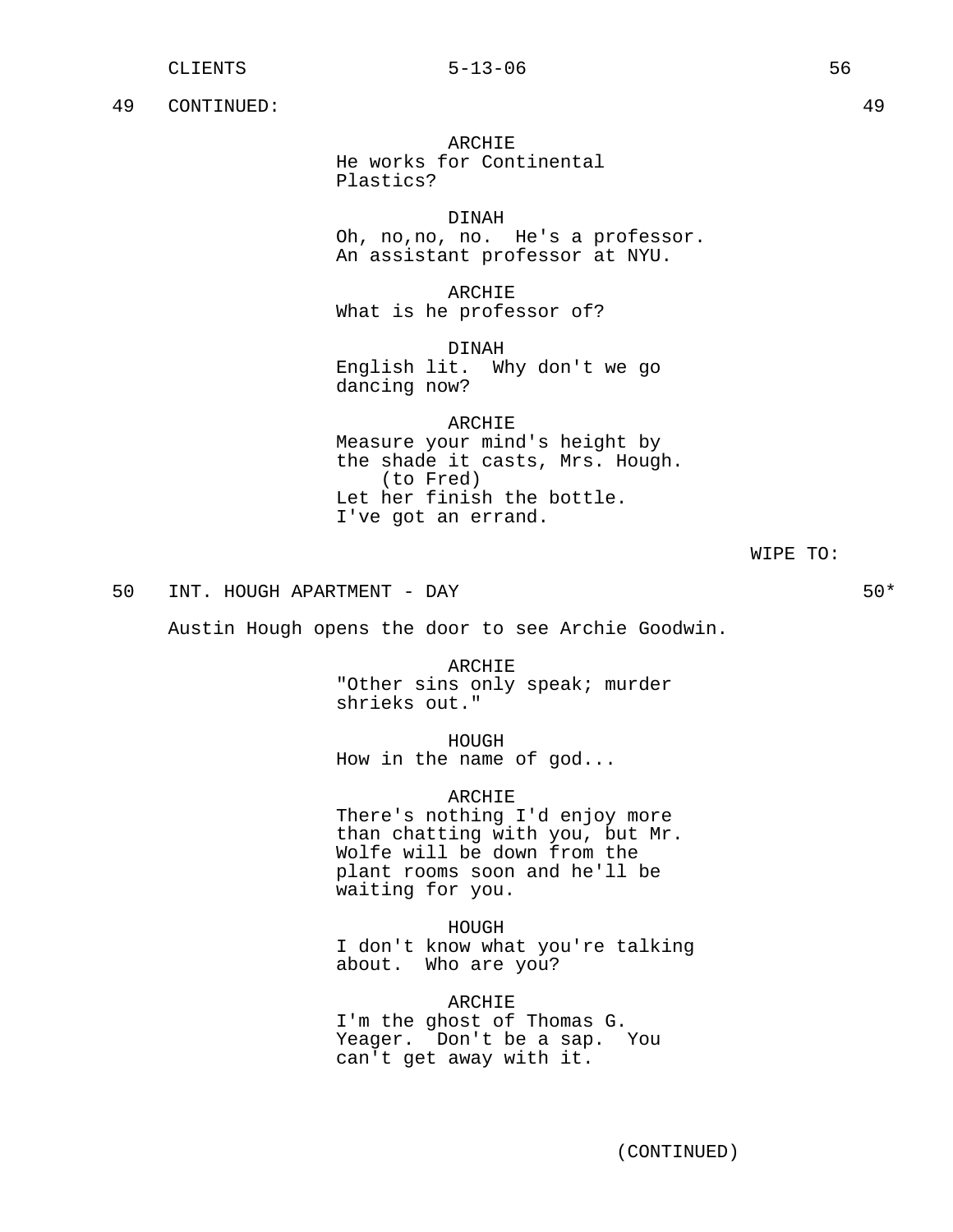HOUGH We'll see if I can't.

ARCHIE How do you think I got this address? I just had a talk with your wife.

HOUGH That's a lie.

ARCHIE Dinah Hough. Hazel eyes. She tilts her head a little to the right when she...

HOUGH Where did you see her?

ARCHIE That's all you get from me.

HOUGH Where's my wife?

ARCHIE Ask Mr. Wolfe.

WIPE TO:

51 INT. BROWNSTONE - OFFICE - DAY 61

Wolfe has been interrupted in the middle of his crossword puzzle.

> HOUGH Where is my wife?

> > WOLFE

Mr. Hough. Would you like the police to know your name and address?

HOUGH Until I know where Goodwin saw my wife I'm explaining nothing.

WOLFE Very well. Archie.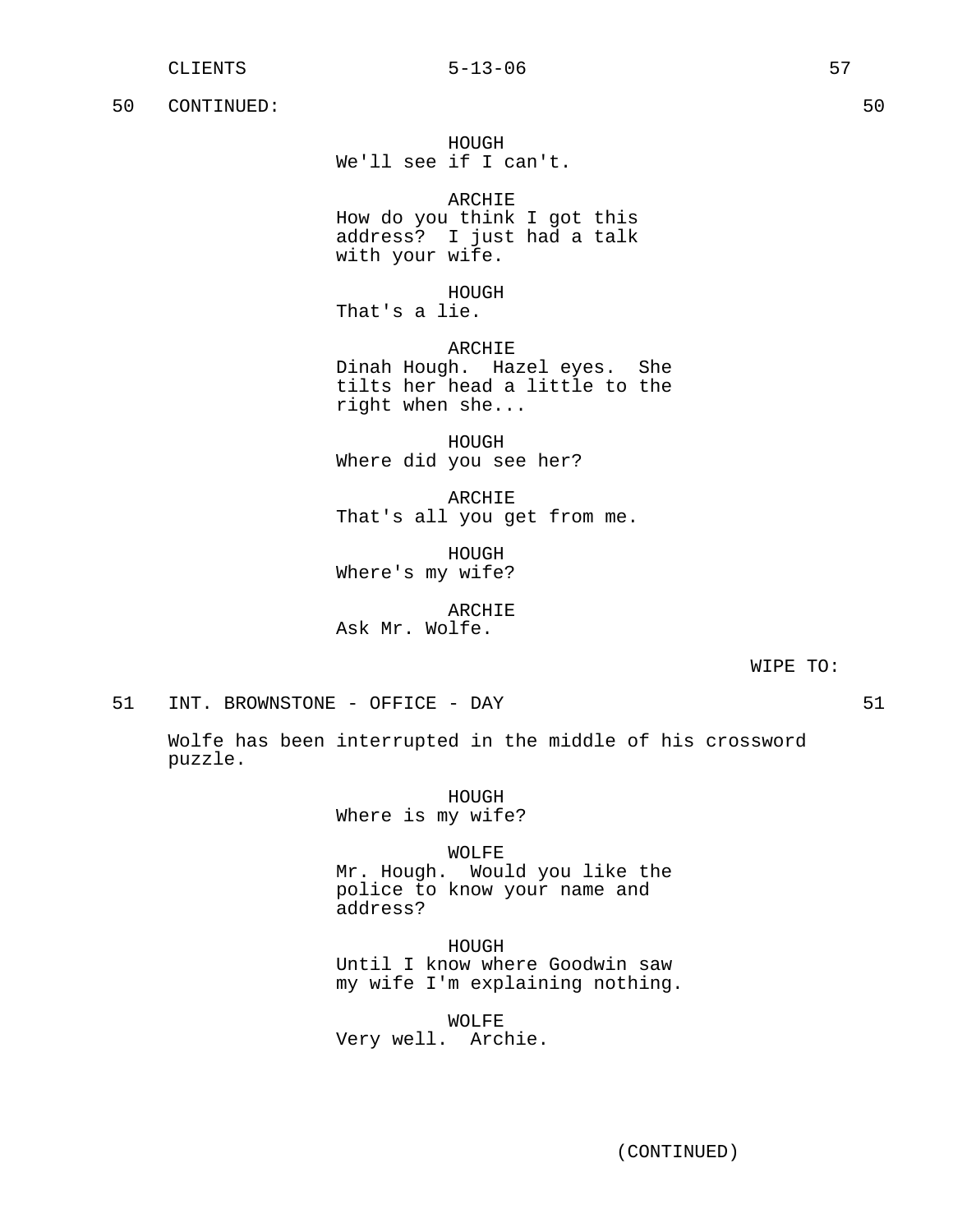## ARCHIE

Your wife came to 156 W. Eighty Second Street this afternoon. She had keys to the house and the room.

# WOLFE

You position is hopeless. What did you hope to accomplish by sending Mr. Goodwin on that pointless errand.

HOUGH You talked with her, Goodwin. What did she tell you?

## ARCHIE

As lies go, not a very good one. She said she had been there only once and hadn't stayed long.

HOUGH Why do you think it was a lie?

ARCHIE Nuts. I don't think she lied; I know she lied.

WOLFE Mr. Hough. We have humored you but our indulgence isn't boundless.

HOUGH Circumstances. Men are the sport of circumstances.

ARCHIE

You should know.

## HOUGH

My wife shouldn't have married me. She wanted things I couldn't supply, she wanted to do things that I am not inclined to. So she did them without me.

52 INT. HOUGH APARTMENT -- NIGHT 52\*

Hough works at his desk, grading papers. In the b.g., Dinah dresses to go out nightclubbing.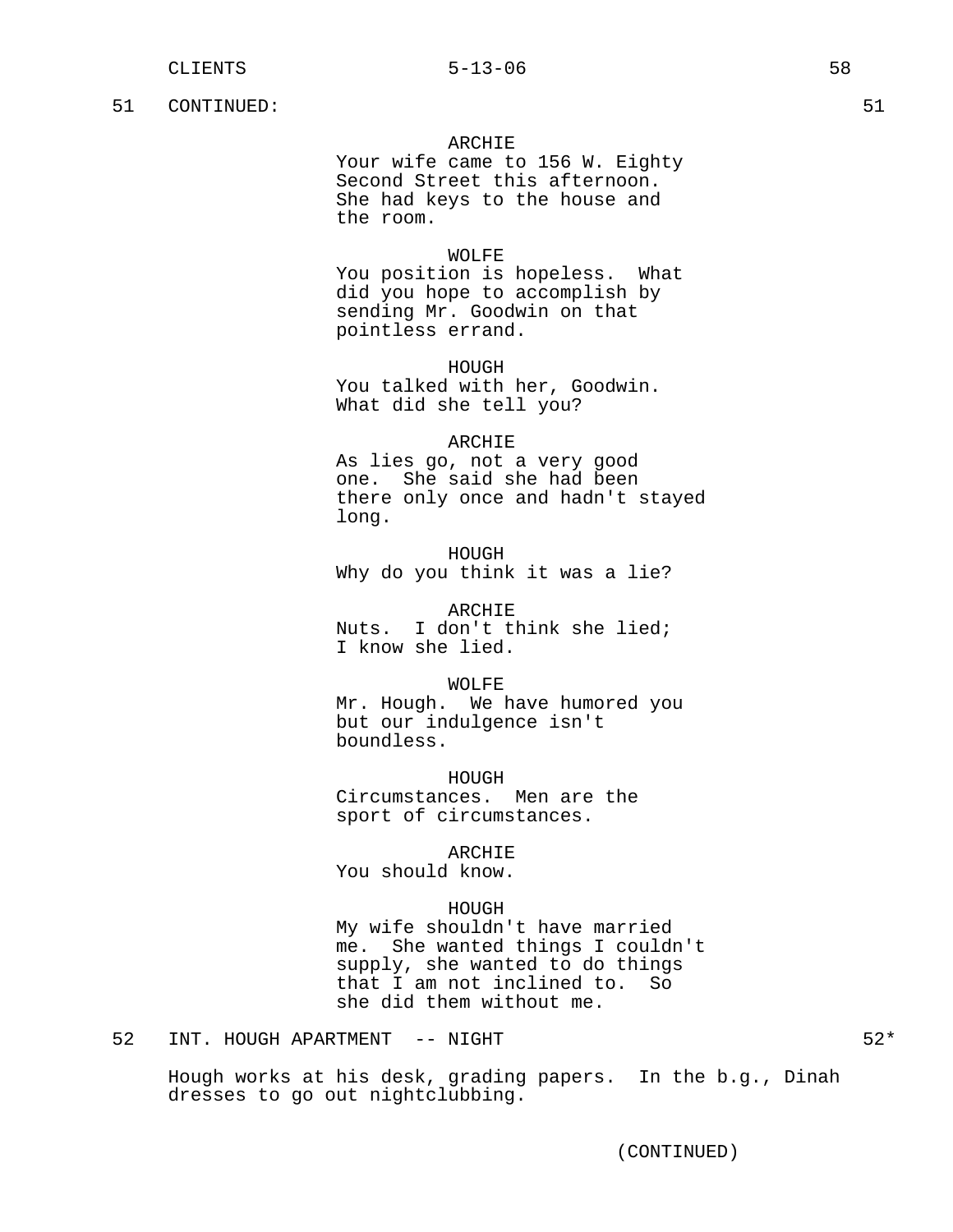# CLIENTS 5-13-06 59

52 CONTINUED: 52

She comes to kiss him goodbye and he pretends to be engrossed in his reading. The door slams. He closes his book.

> HOUGH (V.O.) About a year ago, she suddenly had a watch that must have cost a thousand dollars or more. Then a fur coat. Then she started coming home after dawn. I descended to snooping.

## 53 EXT. 82ND STREET APARTMENT BUILDING - NIGHT **1988** 53\*

Dinah crosses to the building and lets herself in. Hough emerges from the shadows to spot her. Then he retreats as Thomas Yeager strides purposefully towards the building and goes inside.

> HOUGH (V.O.) "Curiosity creeps into the homes of the unfortunate under the names of duty or pity."

Hough is miserable.

WOLFE (V.O.)

Pascal?

HOUGH (V.O.) Nietzsche. At least my wife came home that night. I didn't ask her where she'd been. I hadn't asked her that for a year. But I found out who he was and where he lived when I found a phone number scribbled on a scrap of paper.

WOLFE

So you came to see Mr. Goodwin.

HOUGH

Yes. I knew that when Yeager didn't turn up, Goodwin would find out why. He would describe me to Yeager. And Yeager would tell my wife and describe me, and she would know that I know. That's what was most important. (MORE)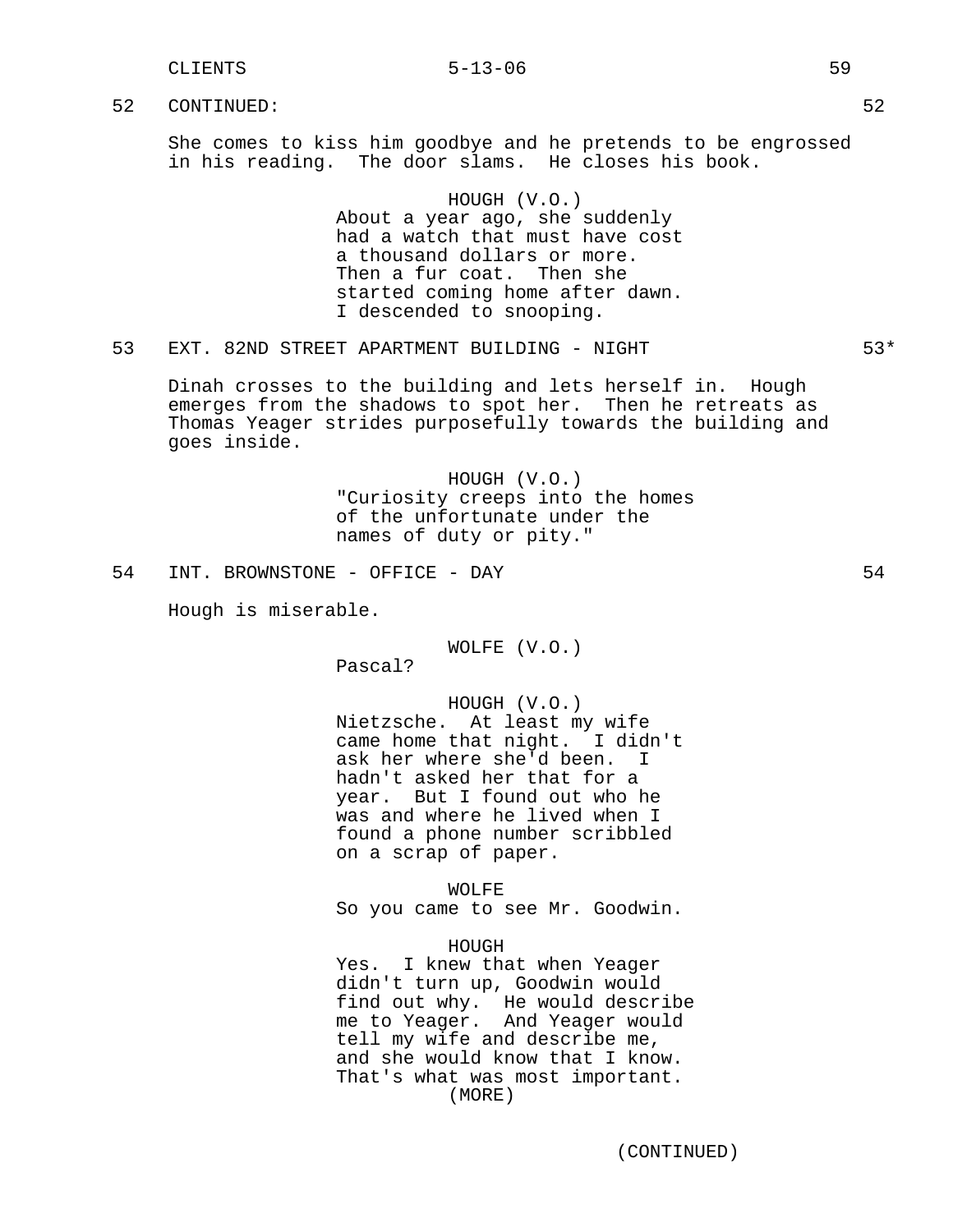HOUGH (CONT'D) I couldn't tell her, but I wanted her to know that I know. Thank god she wasn't there Sunday night.

WOLFE Are you sure of that?

HOUGH

Certainly I'm sure. We sleep in separate beds, but when she turns over I hear her.

ARCHIE (V.O.) I seldom feel sorry for people that Wolfe has in a corner, they usually deserve it, but this time I was tempted.

55 EXT. BROWNSTONE - STOOP (STUDIO) - DAY 55

Archie sees Hough out and watches him down the steps.

ARCHIE (V.O.) On the other hand, he had married her, I hadn't.

He goes back inside.

56 EXT. 82ND STREET/CONSTRUCTION SITE - NIGHT  $56*$ 

Maria and two FRIENDS come down the street giggling. Maria \* stops and tells them to go on she forgot something. They go  $*$ <br>on she waits a beat and then sets off purposefully in a on. She waits a beat and then sets off purposefully in a  $*$ another directions.

57 INT. BROWNSTONE - OFFICE - DAY 57

Wolfe is working again on the crossword when Archie comes back

#### WOLFE

We've had a letter from Farmer Jenkins in Putnam County asking how many starlings we will want this year. Please reply to him that we will take forty as usual.

ARCHIE Hmmm. Starling pie.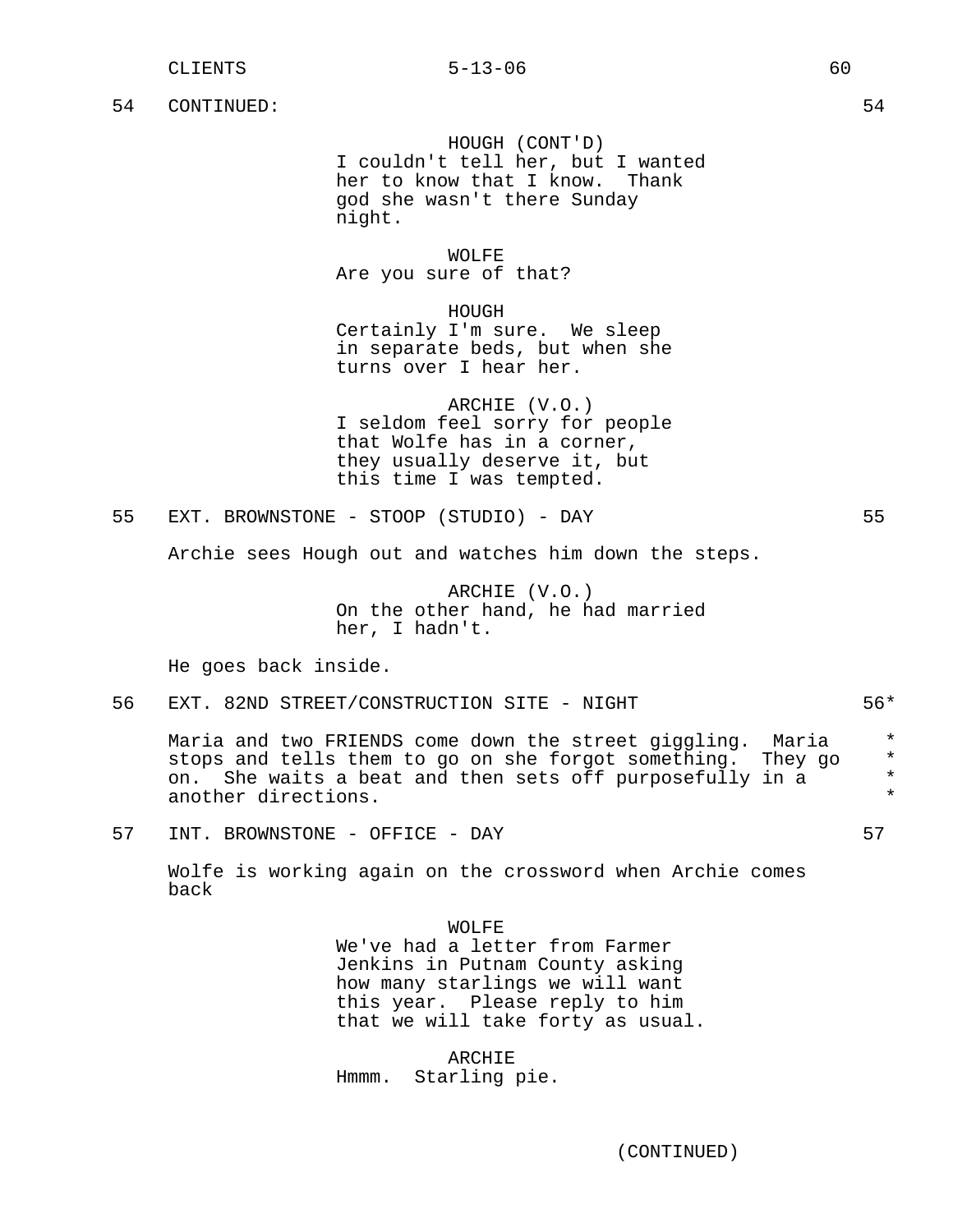## WOLFE

Your exclusion of Mr. and Mrs. Perez is no longer valid. They knew they would get the house.

## ARCHIE

It's a funny thing about the Bible. I haven't been to church in years and modern science has proved that heaven is 200 degrees hotter than hell, but if asked to put my hand on the bible and swear to a lie, I'd dodge. I'd say I was a Hindu or a Buddhist.

WOLFE

You're incorrigibly mulish.

ARCHIE

Yes, sir. Same to you.

WOLFE

Nor is that imbecile Hough excluded. What if in fact subtle, wily and adroit? He got her keys, went there and killed Yeager. Then he decided to take an action that would make it seem highly unlikely that he could be implicated.

ARCHIE

I see only three holes in it.

WOLFE I see four, but none beyond patching.

#### ARCHIE

The problem is we don't have a single card to play. Our big ace, that we know about the room, is worthless and the longer we keep it up our sleeve, the more ticklish it will be when the police find it.

Archie gets ready for bed.

(CONTINUED)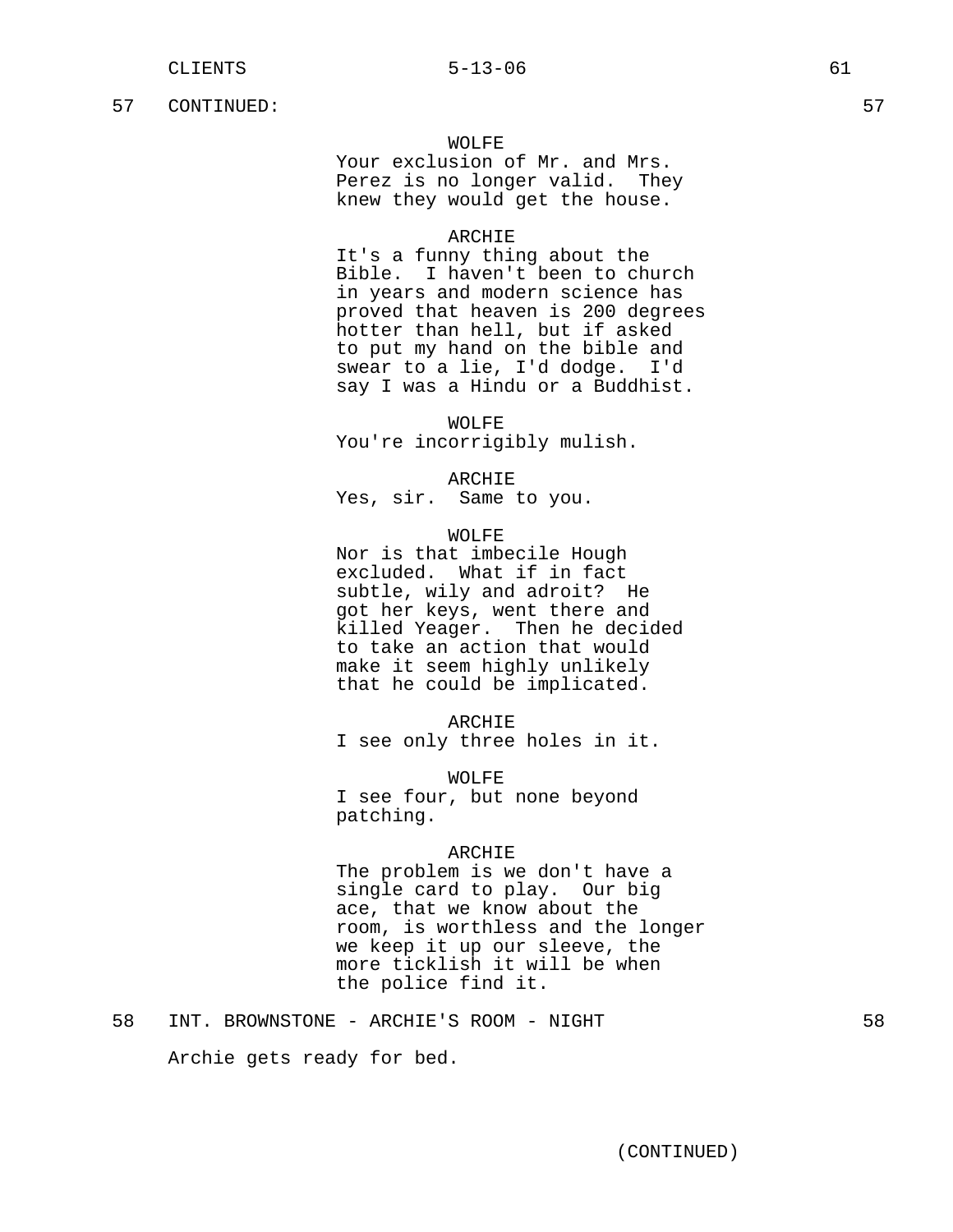ARCHIE (V.O.) Wolfe was so sour that he didn't say good night. I was so upset I turned over three times before I fell asleep.

He turns out the light.

59 INT. PEREZ APARTMENT - NIGHT 59

No lights. The PHONE is RINGING. Mrs. Perez stands over it. Crosses herself and reaches for it.

60 INT. BROWNSTONE - ARCHIE'S ROOM - LATER 60

The PHONE is RINGING. Archie doesn't really wake up.

ARCHIE

MRS. PEREZ (V.O.) Mr. Archie Goodwin.

He switches on the light. INTERCUT WITH MRS. PEREZ

ARCHIE

Mrs. Perez?

'Lo.

MRS. PEREZ You must come now. Our daughter Maria is dead. She was killed with a gun.

61 INT. MORGUE - NIGHT 61

The ATTENDANT pulls back a sheet and reveals MARIA dead and cold. The Perezes look at her in disbelief.

- 62 EXT. 83ND STREET APARTMENT BUILDING NIGHT 62\* The Perezes return home. Archie emerges from the shadows \* where he's been waiting and accompanies them.  $*$
- 63 INT. 82ND STREET APARTMENT BLDG HALLWAY NIGHT 63\*

Archie lets them in. Without a word, Cesar walks down the hall and opens the door to Maria's bedroom.

64 INT. MARIA'S BEDROOM - NIGHT 64 Cesar Perez sits on his daughter's bed.

(CONTINUED)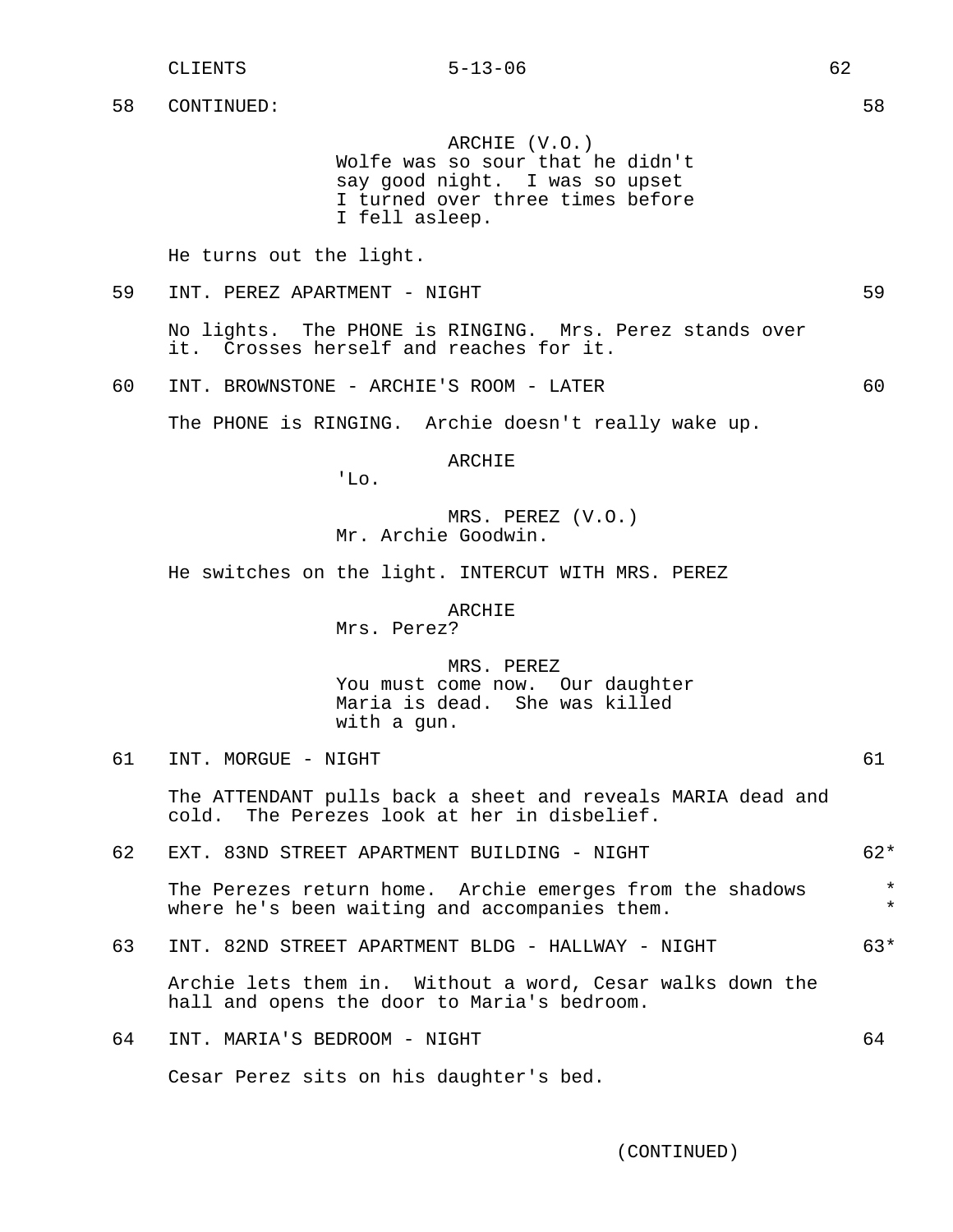CESAR

My wife told you we sit down with friends. Are you a friend?

Archie sits.

CESAR (CONT'D) You can't do anything, nobody can do anything, not even God himself.

## ARCHIE

The trouble with a time like this is that there is something to do. You have no room in you right now for anything except that she's dead, but I have. I want to know who killed her.

CESAR

I'll kill him.

ARCHIE What time did she leave the house, where did she go?

MRS. PEREZ She went to the movies with friends. But she left them.

ARCHIE Have you any idea where she went?

MRS. PEREZ

No.

## ARCHIE

Have you any idea who killed her? If her going had anything to do with Yeager...

MRS. PEREZ

She never had anything to do with Yeager. She never spoke with him. She knew nothing about him and the people who came.

ARCHIE I don't believe it. (MORE)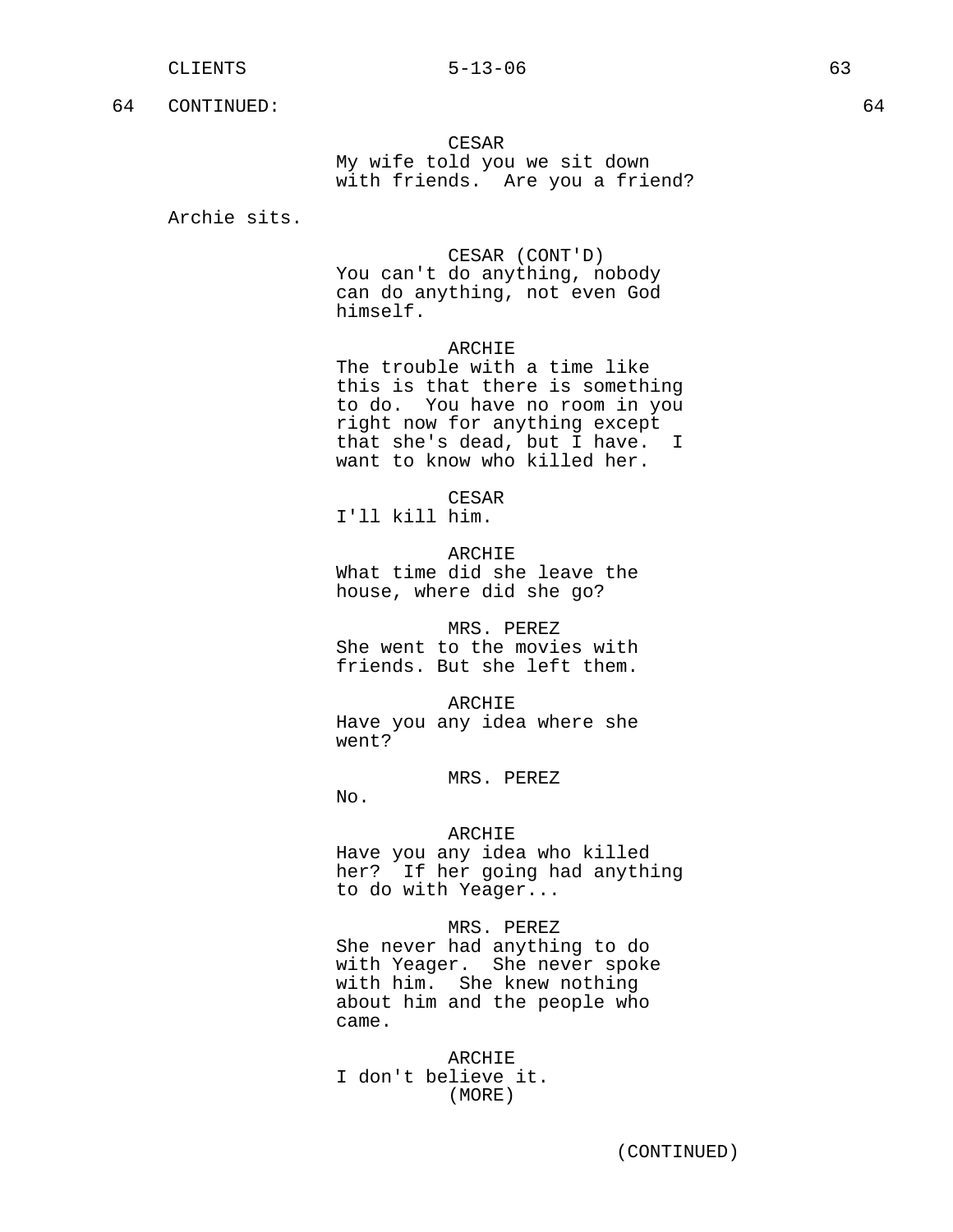# 64 CONTINUED: (2) 64

ARCHIE (CONT'D) She had good ears. She heard me enter the house and watched me from this room, through this door. She watched others.

MRS. PEREZ

No!

CESAR You're crazy.

MRS. PEREZ Maria wouldn't do that.

## ARCHIE

But she did. And why shouldn't she? A beautiful intelligent girl not interested in what was happening in her own house? That's absurd.

MRS. PEREZ She wouldn't.

ARCHIE All right. But we've got to find out what she did that made someone want to kill her. Have the police searched here?

MRS. PEREZ Yes, in this room. The first one that came.

ARCHIE Did he take anything?

MRS. PEREZ

No.

ARCHIE Okay. You two go to bed or if you can't do that, go to the kitchen. I have to go through all her things.

Slowly, very slowly the Perezes leave the room.

MONTAGE:

Archie looks thoroughly all through the room while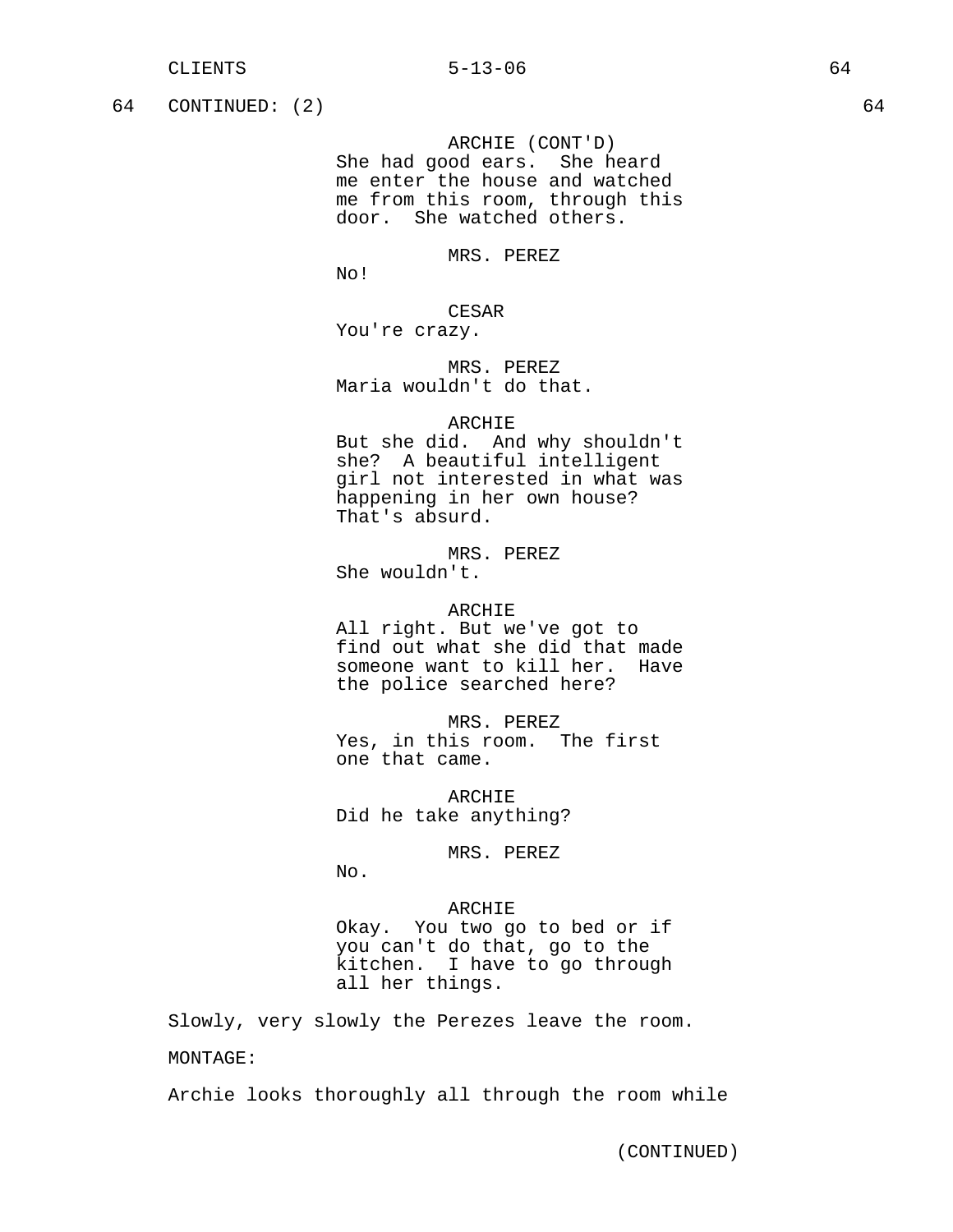64 CONTINUED: (3) 64

- Cesar works his way through a bottle of rum

- Mrs. Perez goes back and forth between them, finally putting Cesar to bed.

Archie lifts the mattress and checks inside the box spring with a knife.

Checks the drawers of bureau for false bottoms with a screwdriver.

Takes up the rug. Checks the light fixture.

Finally the room is back in order, sort of. Archie sits on the bed. Mrs. Perez is at the door.

> MRS. PEREZ I told you. Nothing.

ARCHIE Yeah, I heard you.

He pulls a drawer out of the bureau again.

MRS. PEREZ Not again. You are stubborn like my husband.

This time he looks at the inside with a flashlight. The drawers are lined with a flowered fabric.

#### ARCHIE

Not stubborn enough.

He spies a tiny hole in the fabric. He takes an ice pick and pries. The whole bottom comes up with it and out onto the bed spills a collection of material: Five dollar bills, sketches of women and women's faces, newspaper clipping featuring photographs of Yeager, Yeager and his wife, Yeager giving a speech that Archie looked at and Meg Duncan. There is a signed fan photo of Meg Duncan.

Mrs. Perez moves to get them, Archie holds her back.

MRS. PEREZ I have a right. It's my daughter.

ARCHIE She was hiding it from you, wasn't she? (MORE)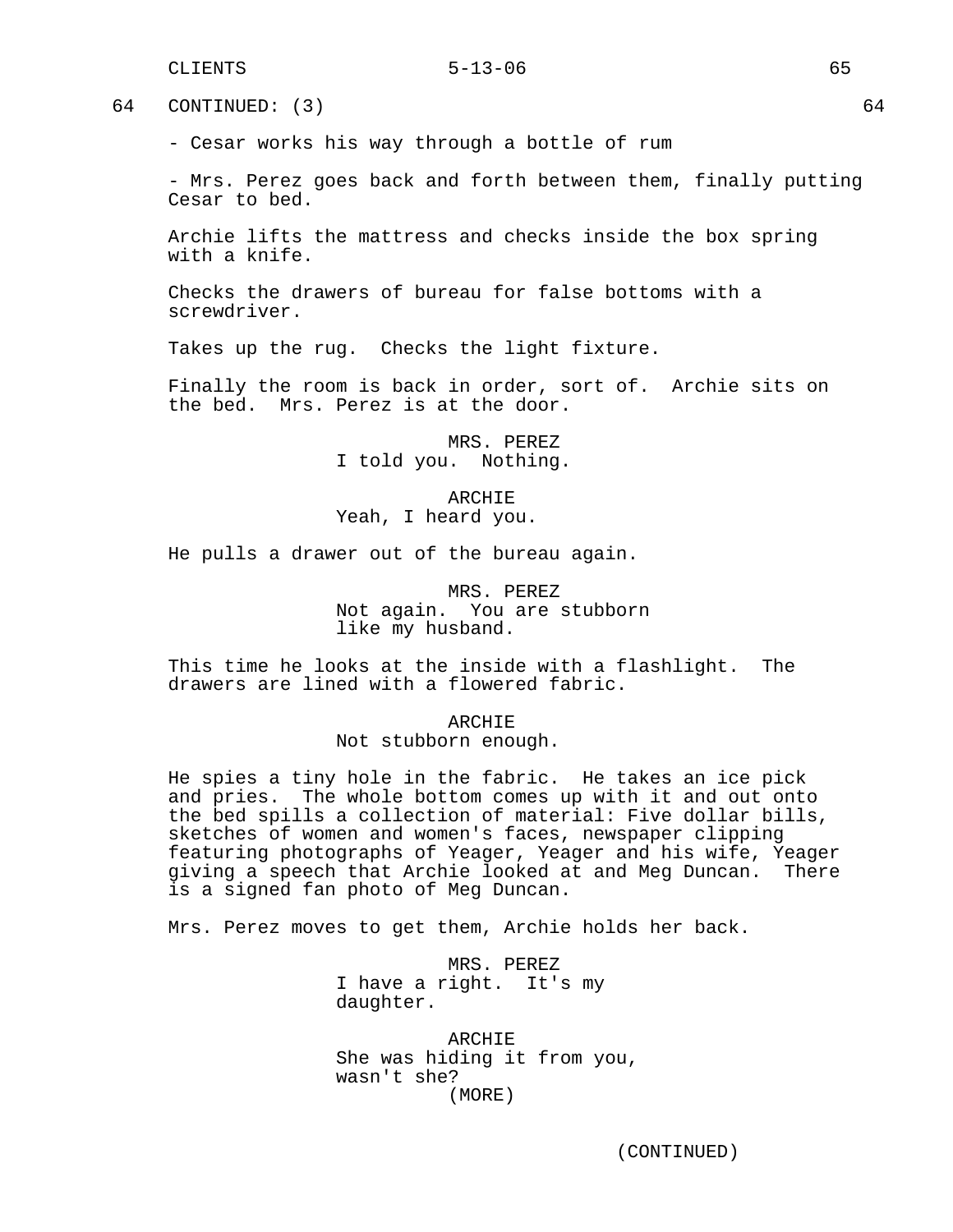| 64 | CONTINUED: $(4)$                                    |                                                                                                                                                                                                                               | 64 |
|----|-----------------------------------------------------|-------------------------------------------------------------------------------------------------------------------------------------------------------------------------------------------------------------------------------|----|
|    |                                                     | ARCHIE (CONT'D)<br>The only right was hers and now<br>she's dead. Do you have a<br>dollar?                                                                                                                                    |    |
|    |                                                     | MRS. PEREZ<br>Why?                                                                                                                                                                                                            |    |
|    |                                                     | ARCHIE<br>Because you're hiring Mr. Wolfe<br>to investigate the death of<br>your daughter. And I am taking<br>all of this to his office. If<br>the police see it they will<br>find out about Yeager and the<br>room upstairs. |    |
|    |                                                     | MRS. PEREZ<br>I'm not sure.                                                                                                                                                                                                   |    |
|    |                                                     | ARCHIE<br>I am. Unless you're my client,<br>I'm concealing evidence.                                                                                                                                                          |    |
|    |                                                     | MRS. PEREZ<br>You were right before.                                                                                                                                                                                          |    |
|    |                                                     | ARCHIE<br>I haven't earned any medals<br>yet. The dollar, please.                                                                                                                                                             |    |
|    | It's pinned inside her blouse. She hands it to him. |                                                                                                                                                                                                                               |    |
|    |                                                     | ARCHIE (CONT'D)<br>When they come to ask you<br>questions, don't mention Yeager.<br>And I'm going send the man<br>upstairs home, so you don't<br>have to bother with breakfast<br>any more.                                   |    |
|    |                                                     | He offers her a hand. She takes it.                                                                                                                                                                                           |    |
|    |                                                     | ARCHIE (CONT'D)<br>Tell your husband we're friends.                                                                                                                                                                           |    |
| 65 | INT. LOVENEST - NIGHT                               |                                                                                                                                                                                                                               | 65 |

Fred is curled up asleep in the yellow silk bed. He stirs and blinks. Someone is in the shadows. Archie flips on the bedroom light and Fred goes for his gun.

(CONTINUED)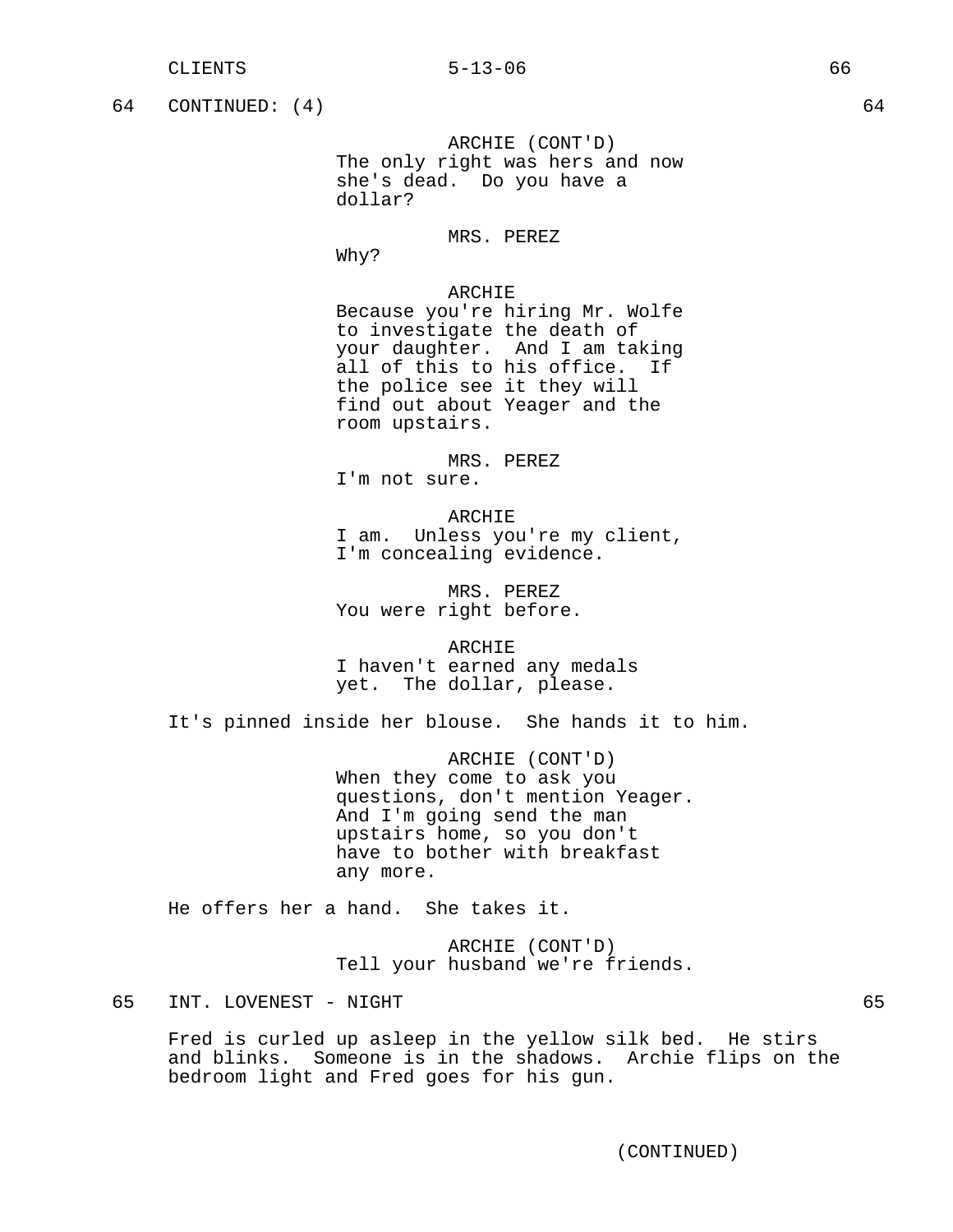## ARCHIE

At ease. I could have plugged you before you touched it. It's time to go. Don't say goodbye to the Perezes. Their daughter was murdered tonight.

FRED What the hell is this, Archie. What am I in?

ARCHIE I advise you to ask me no questions, I might answer.

FRED Am I going to get tagged?

ARCHIE

Toss a coin.

FRED Then I'm gonna wipe this place before I go.

ARCHIE Forget it. If they get this far, they won't need fingerprints.

Archie takes one last glance at his favorite picture - and he leaves Fred alone.

66 INT. BROWNSTONE - DINING ROOM - MONTAGE - DAY 66

Archie and Wolfe sort the evidence on the dining room table - Archie labels the pictures.

- Ads for Continental Plastics
- Two newspaper pics of Thomas Yeager
- One newspaper pic of Mrs. Thomas Yeager

- one newspaper pic of Yeager addressing National Plastics Association. Aiken is seated next to him.

> ARCHIE (V.O.) This is the one I showed you.

- 31 pencil sketches of women's heads, dated.

(CONTINUED)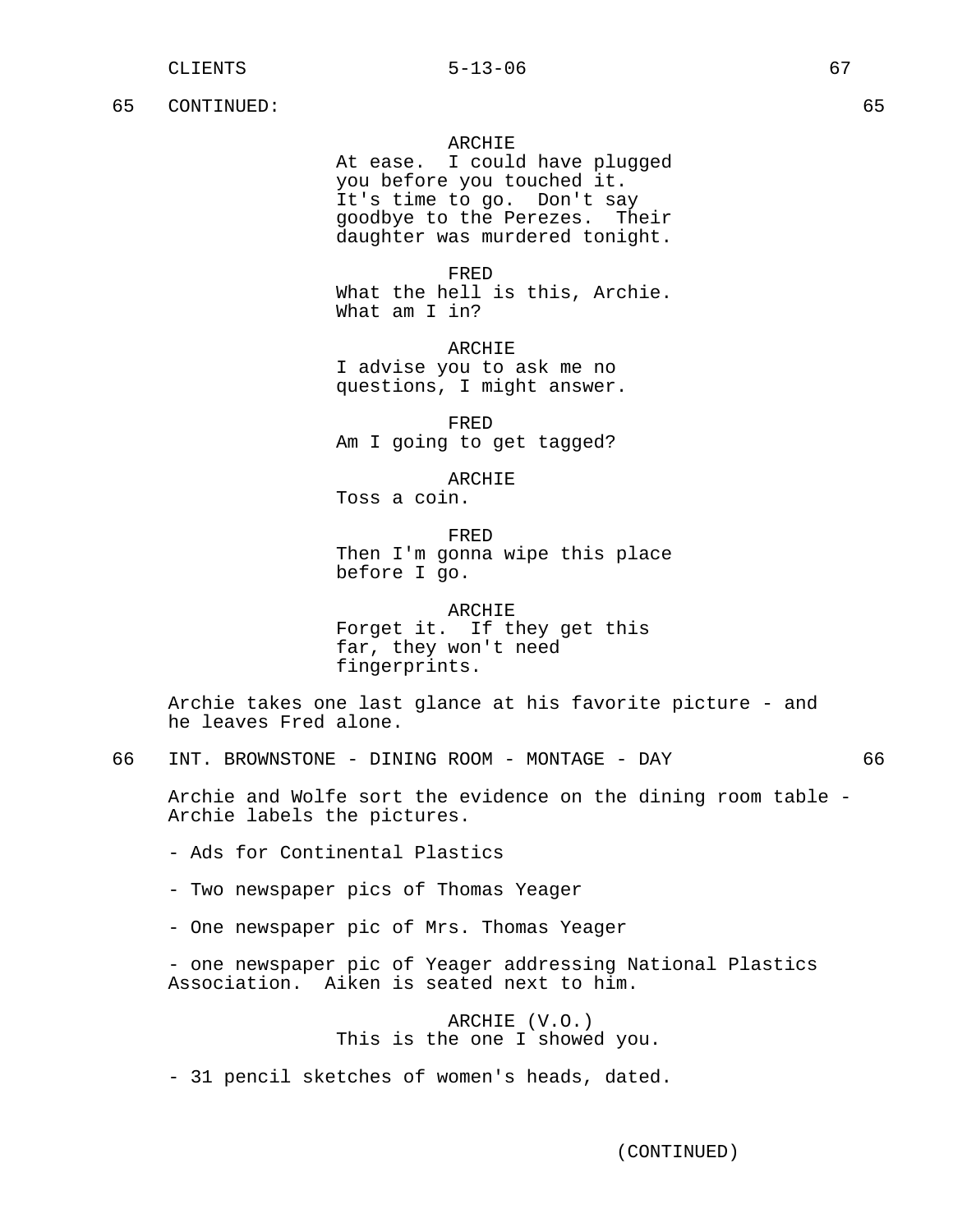- Three pics of Meg Duncan - a fan magazine, a signed publicity photo and a newspaper pic.

> WOLFE (V.O.) Why are there are no sketches of Meg Duncan.

ARCHIE (V.O.) Well, she already had her name and her face attached.

- 9 five dollar bills.

Wolfe and Archie sort the sketches into piles of faces who resemble each other. The faces mix and match and finally 12 different piles take shape - some with more, some with fewer sketches -

Archie puts labels on the piles with the faces he recognizes - Julia McGee, Dinah Hough, one or two others.

> ARCHIE (CONT'D) (pointing) She's married to Standard Oil.

WOLFE All the sketches are pictures of women whose names she did not know.

ARCHIE

(pointing) And I've danced with this one at the Flamingo Club once or twice.

WOLFE

And they are dated. Julia McGee was there last Sunday, so either she killed him or found him dead.

## ARCHIE

I assume that this lets the Perezes off the hook. (on Wolfe's look) I am not crowing. I would rather have been wrong than be proved right by having Maria get it, even if she did ask for it.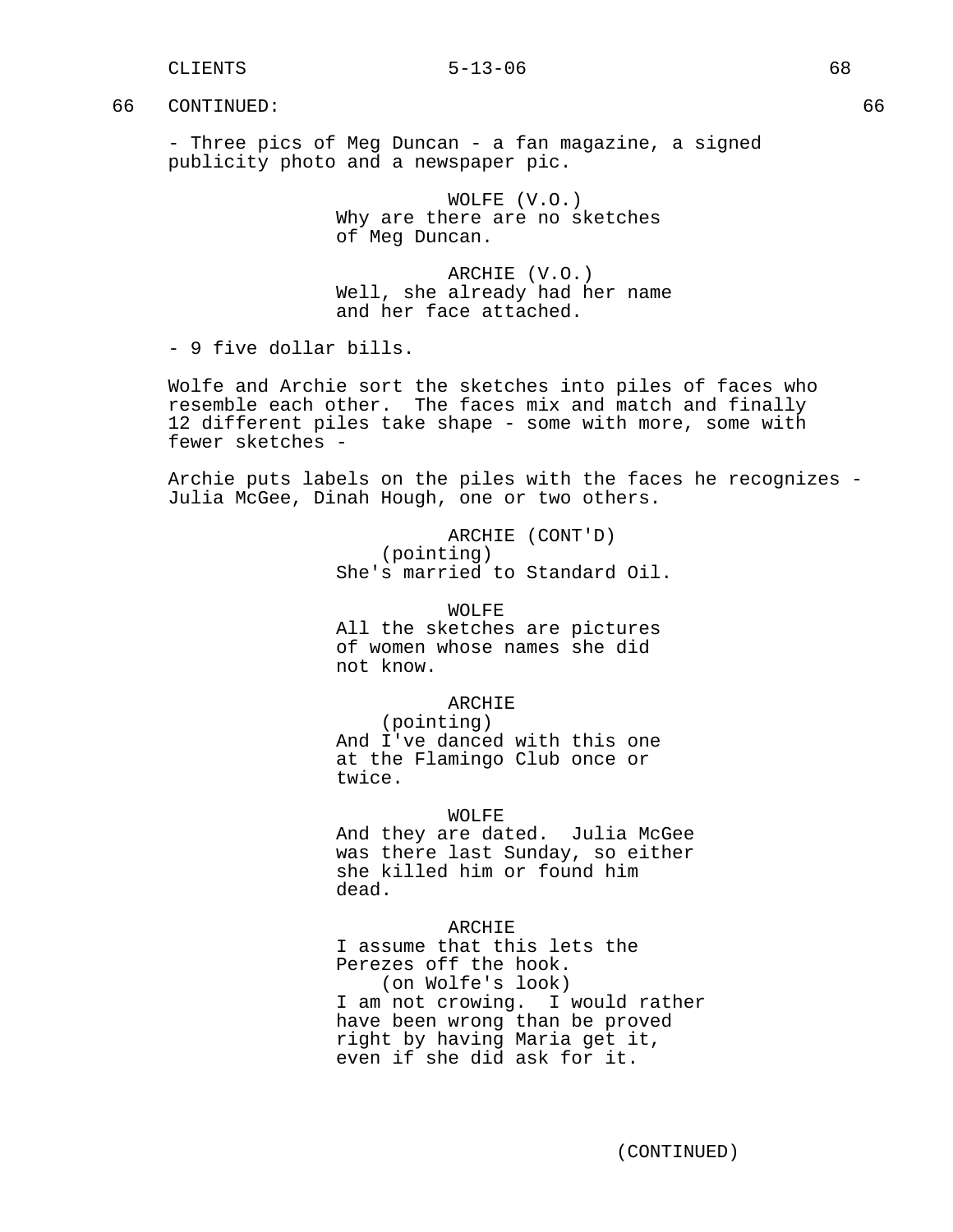66 CONTINUED: (2) 66

## WOLFE

Mere conjecture.

#### ARCHIE

No. Our theory is that whoever killed Yeager killed Maria or we haven't got a theory. And in that case, Maria made the contact. And she wouldn't have done it for the hell of it, she would have wanted to make a deal.

WOLFE

Get Fred. And then Julia McGee. How much do we owe him.

#### ARCHIE

We are now out three C's on the Yeager investigation and have a total of 2 dollars in retainers.

But Wolfe isn't listening. He has his eyes closed and is pushing his lips in and out.

WIPE TO:

67 INT. BROWNSTONE - OFFICE - DAY 67

Fred gets his instructions from Wolfe. He nods and smiles. Wolfe hands him his check for \$315.00.

> ARCHIE (V.O.) Fred received his instructions without a blink. He has the idea that there is no limit to what Wolfe can do, so there is no risk involved. I would like to be present when Wolfe tells him to go to Moscow and bring back Joe Stalin.

The DOORBELL RINGS. Fred goes to his post, Archie goes to the door.

68 INT. BROWNSTONE - HALLWAY - DAY 68

Archie is surprised to see that Julia McGee is accompanied by Benedick Aiken. Fred is in the corner, nods at her.

(CONTINUED)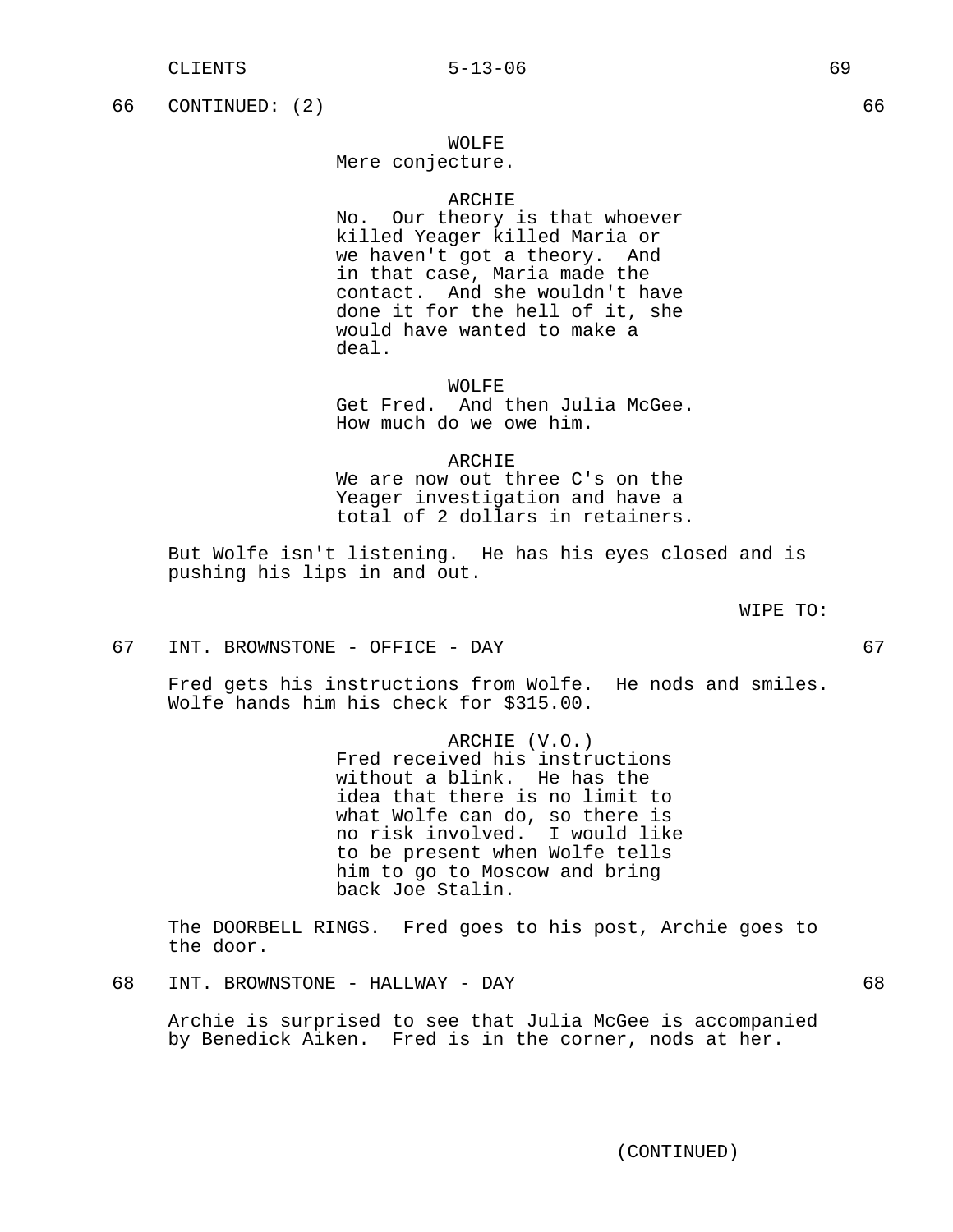ARCHIE Why Miss McGee. You've brought your boss.

## 69 INT. BROWNSTONE - OFFICE - DAY 69

Aiken and Julia are seated.

## AIKEN

You sent for Miss McGee. If there has been a development, I should have been notified since I am your employer.

#### WOLFE

Fred?

FRED Yes, sir.

WOLFE Look at Miss McGee.

FRED I don't have to, sir.

#### WOLFF.

You recognize her?

## FRED

Yes, sir. I saw her on Tuesday  $*$ and I saw her on Sunday evening when I was covering that house on 82nd. She entered at the basement door.

WOLFE

Why didn't you tell me this on Tuesday.

## FRED

When she came at me on Tuesday, it was a tangle. And then I got to thinking later, and I knew what it would mean. And I didn't want to be a witness in a murder case. But this morning I decided that you were paying me and counting on me and that I'd have to.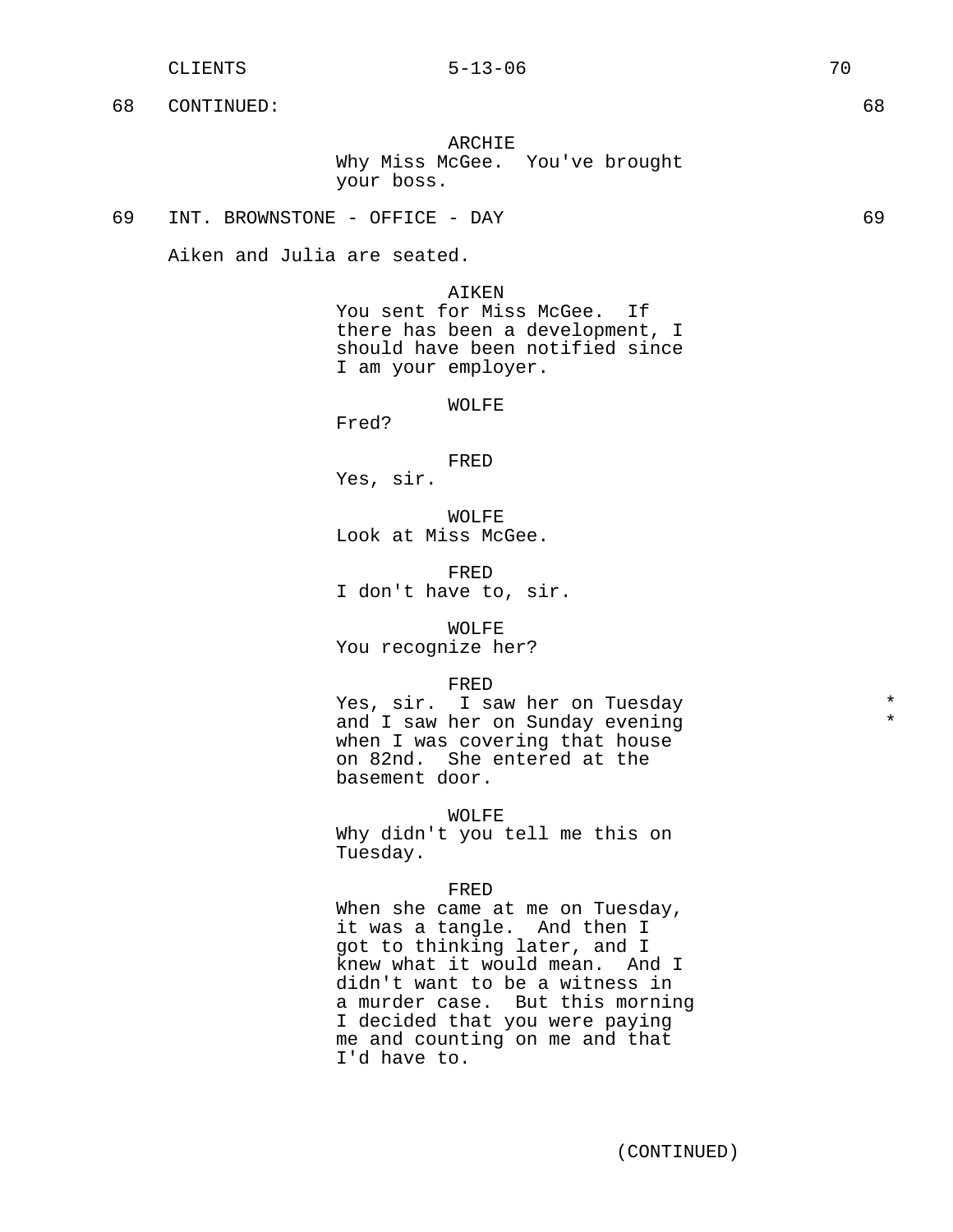WOLFE How sure are you?

FRED

Dead sure. (Wolfe sighs) I know I'm in for it now.

WOLFE And you deserve it. You withheld vital information for thirty six hours. Go to the front room and wait.

Fred departs.

WOLFE (CONT'D) Why did you kill him, Miss McGee?

# AIKEN

Don't answer. You're working for me, and so are you, Wolfe. Why did you have that man watching the house?

WOLFE Why did you kill Mr. Yeager, Miss McGee?

AIKEN That's just a trick. Did your man see Yeager enter?

WOLFE

I am humoring you, sir. I dare contrive a solution that will satisfy the conditions of our contract only by knowing the truth. Miss McGee. Was Mr. Yeager in the room when you entered Sunday night?

JULIA

Yes, he was.

AIKEN No, I'm ordering you...  $*$ 

JULIA

He was dead.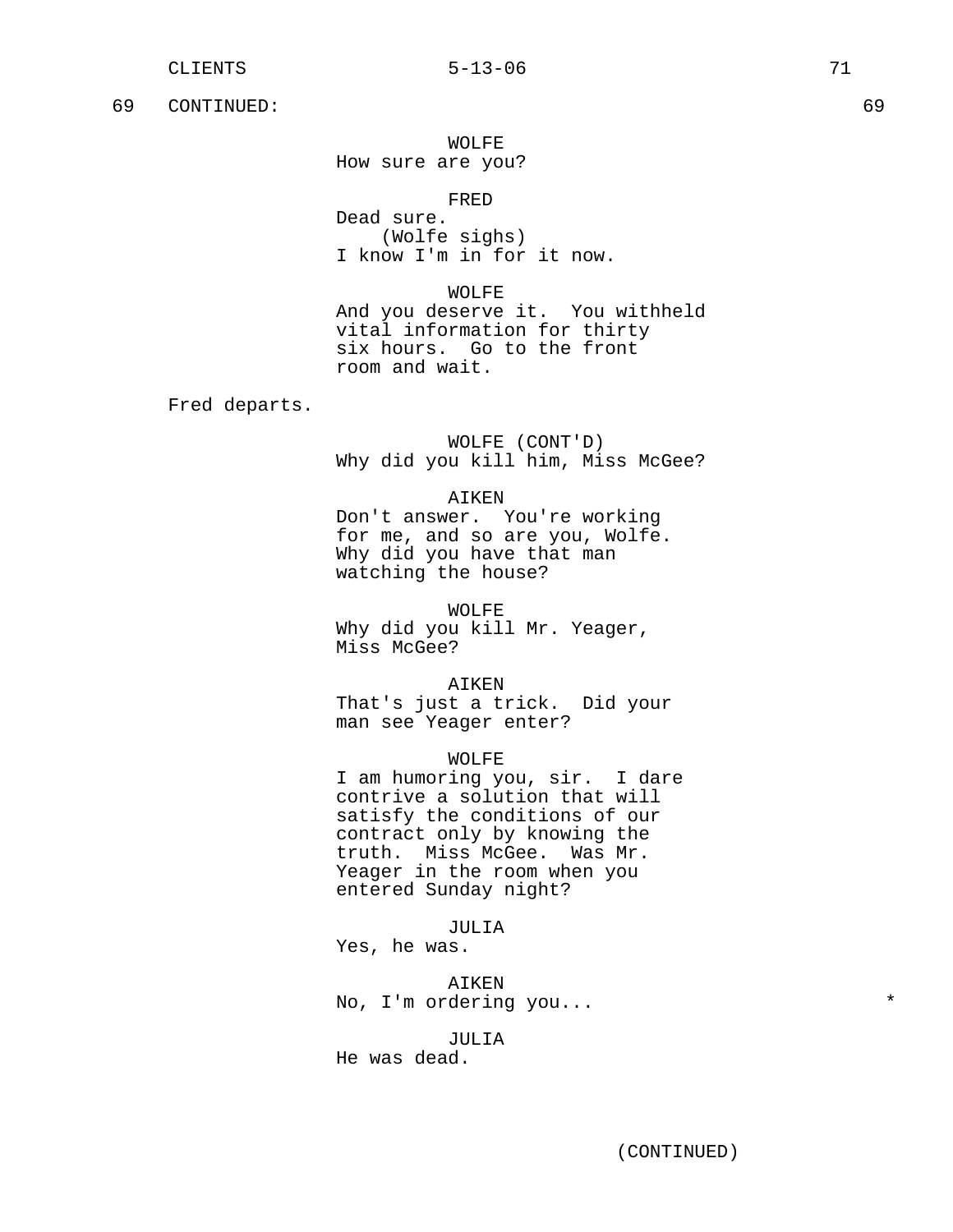69 CONTINUED: (2) 69

WOLFE What did you do?

JULIA I sat in the chair for a few minutes and then left.

WOLFE Did you see a gun?

JULIA

WOLFE Did you tell anyone of your experience?

JULIA

No.

No.

WOLFE Not Mr. Aiken.

# JULIA

No.

### WOLFE.

He did not know until now that you were there on Sunday night.

JULIA

Nobody knew.

## WOLFE

You said your loyalty should be  $*$ to the corporation not Mr. Yeager, so you betrayed him...

JULIA

I didn't betray...

## WOLFE

Betray. Verb. Second Definition: to prove faithless to one who trusts. Surely Mr. Yeager trusted you not reveal the activities of that room.

### JULIA

But I...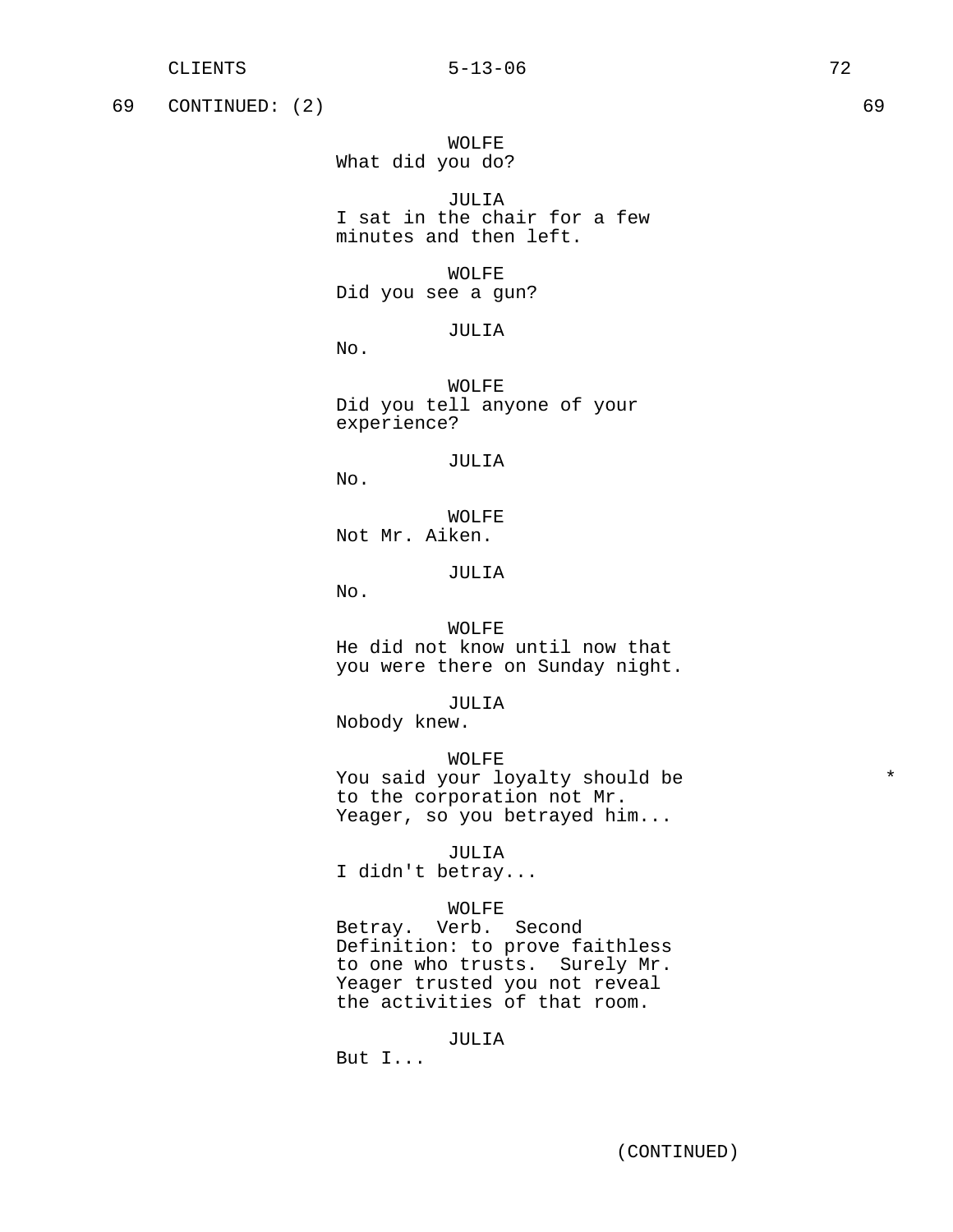69 CONTINUED: (3) 69

# WOLFE

A hypothetical. If you went there that night, not to take  $*$ dictation, but for activities more congenial to the decor, I assume you had decided to switch your loyalty back to Mr. Yeager.

## JULIA

My loyalty had nothing to do with it. Mr. Yeager asked me to come and take dictation and I did. You asked me why I killed him? I ask you: why would I? Why would I go there to take dictation and take a gun along with me?

### WOLFE

It's futile. I doubt if I'll learn anything from you.

He closes his eyes and starts pushing his lips.

AIKEN I don't think she killed him and I don't think you do. You're only making it worse...

He trails off, seeing Wolfe isn't listening.

ARCHIE Sorry. When he's doing that, we're not here any more.

AIKEN He can hear me!

ARCHIE He doesn't hear anyone or anything.

Then

WOLFE Miss McGee. I want your keys.

### JULIA

What?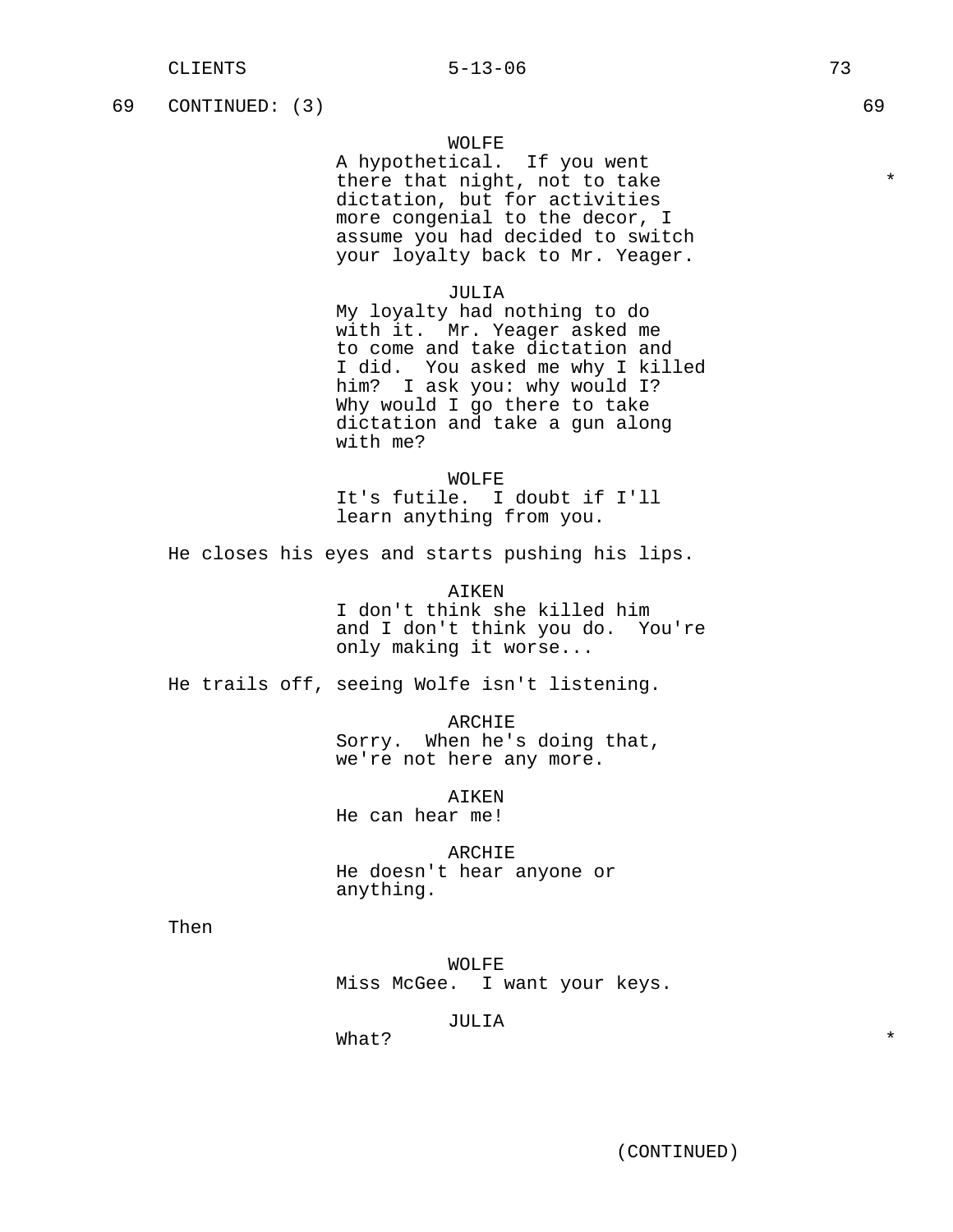69 CONTINUED: (4) 69

## AIKEN

Do you call this protecting the interests of the corporation?

# WOLFF.

How the deuce did you get to be  $*$ a president? You spout and you sputter and say I have made it worse. If I hadn't resorted to humbug, we would not know that  $*$ Yeager was killed in that room and I might have blundered fatally.

### AIKEN

Humbug?

# WOLFE

I pried it out of her with a ruse. Mr. Durkin was never at that house on Sunday.

# AIKEN

You tricky bastard! Where's that paper...

### WOLFE

I am now gravely compromised. If I had my share of prudence, I would be on the telephone, speaking to Inspector Cramer. Where were you last night from nine o'clock to midnight?

Aiken stares at him, speechless with rage.

AIKEN None of your damned business!

WOLFE Very well. Miss McGee?

AIKEN No. Don't answer him. Don't answer anything.

JULIA But I have to answer that.

AIKEN He's a liar and a blackmailer.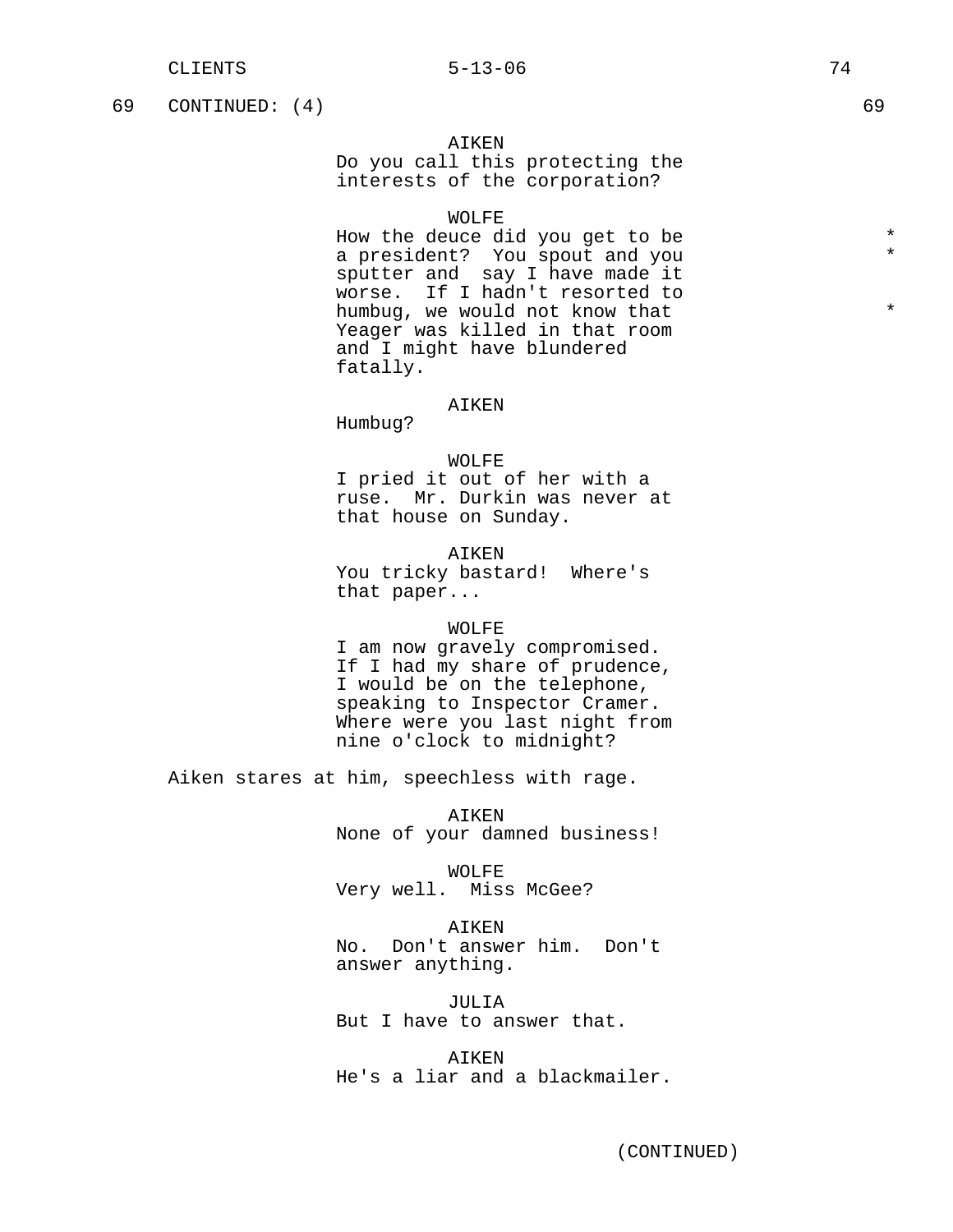## CLIENTS 5-13-06 75

69 CONTINUED: (5) 69

# JULIA

I never saw that girl. Last evening I had dinner with friends and got home after midnight. Their name is Quinn and they live at 98 W. 11th Street.

AIKEN What exactly do you want?

WOLFE Since I lie, what does it matter?

Wolfe leaves. Aiken takes his leave, Julia trailing after.  $*$ 

70 INT. BROWNSTONE - KITCHEN - DAY 70

Wolfe is inspecting the goods for lunch. Fred is there having coffee. Archie enters.

> ARCHIE Nice way to treat our one paying client.

WOLFE You realize that we have never been so close to catastrophe. And ignominy.

ARCHIE

Yes, sir.

WOLFE It is imperative that we find the murderer before Mr. Cramer finds that room.

# ARCHIE

Errands?

WOLFE Fred. You will join us for lunch. Get Saul and Orrie. I must have them this afternoon.

## ARCHIE

And me?

## WOLFE

Presumably that woman, Meg Duncan was at the theater last evening.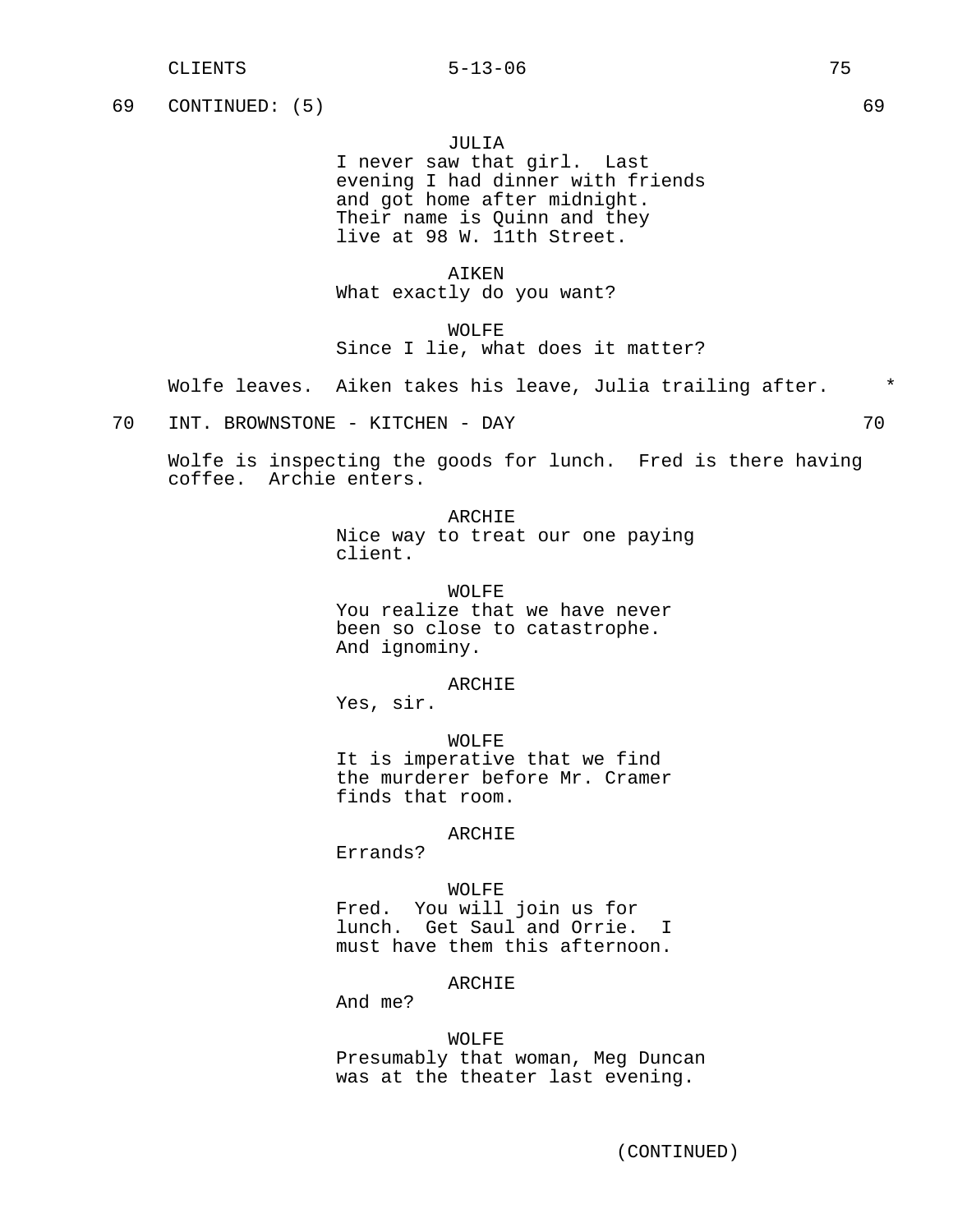## ARCHIE

Presumably I can find out. The play ends at eleven, if she made a date with Maria Perez for eleven thirty, she could have made it without rushing.

WOLFE Instructions after you get Saul and Orrie.

71 INT. BROWNSTONE - HALLWAY - DAY 71

Orrie and Saul arrive. Archie conducts them inside.

72 INT. BROWNSTONE - OFFICE - DAY 72

Fritz serves everyone. Archie goes to sit down.

WOLFE Archie. You have made your appointments.

ARCHIE Yes, but there's time and my date with the actress is not for a particular minute.

WOLFE You had better get started.

ARCHIE Maybe I can supply details.

WOLFE No. We won't need you.

### **ARCHIE**

There are a few pointed remarks I could make, but it might not fit the script.

WOLFE You occasionally show remarkably good judgment.

73 INT. MEG DUNCAN'S APARTMENT -- DAY 73

Archie is met by a square jawed female sergeant.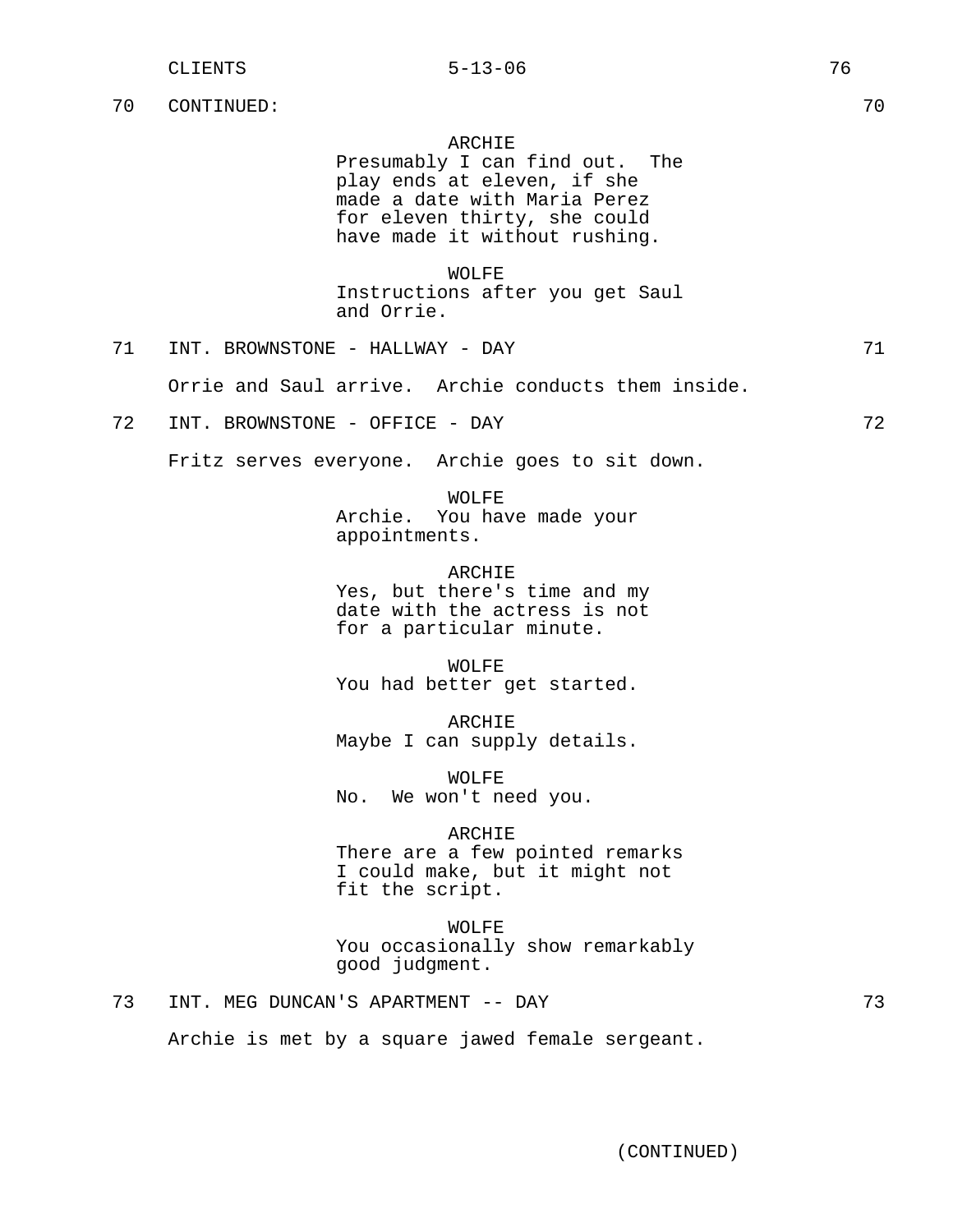SQUARE JAW She's got a headache. She can't see you...

ARCHIE I made an appointment...

MEG (O.S.) Is that you, Archie. Bring him in, Matilda.

ARCHIE Yeah, Matilda. Bring him in.

74 INT. MEG DUNCAN'S APARTMENT - BEDROOM -- DAY 74

Archie takes in the darkened room and eyes the closed Venetian blinds and the fact that his prospective interview is in bed clad in a flimsy nightgown. She smiles at him and sits up, revealing more than she should.

> MEG I haven't got a headache, sit here.

She pats the edge of the bed. Archie sits gingerly.

MEG (CONT'D) Did you bring my cigarette case?

ARCHIE It's still in Wolfe's safe. Where were you yesterday evening from nine to midnight.

MEG I wish I had clawed your eyes out.

ARCHIE You used that line before. Maria Perez was murdered last night. Did you ever see or speak with her.

MEG I don't know who that is.

**ARCHIE** She had a secret stash hidden in her chest. (MORE)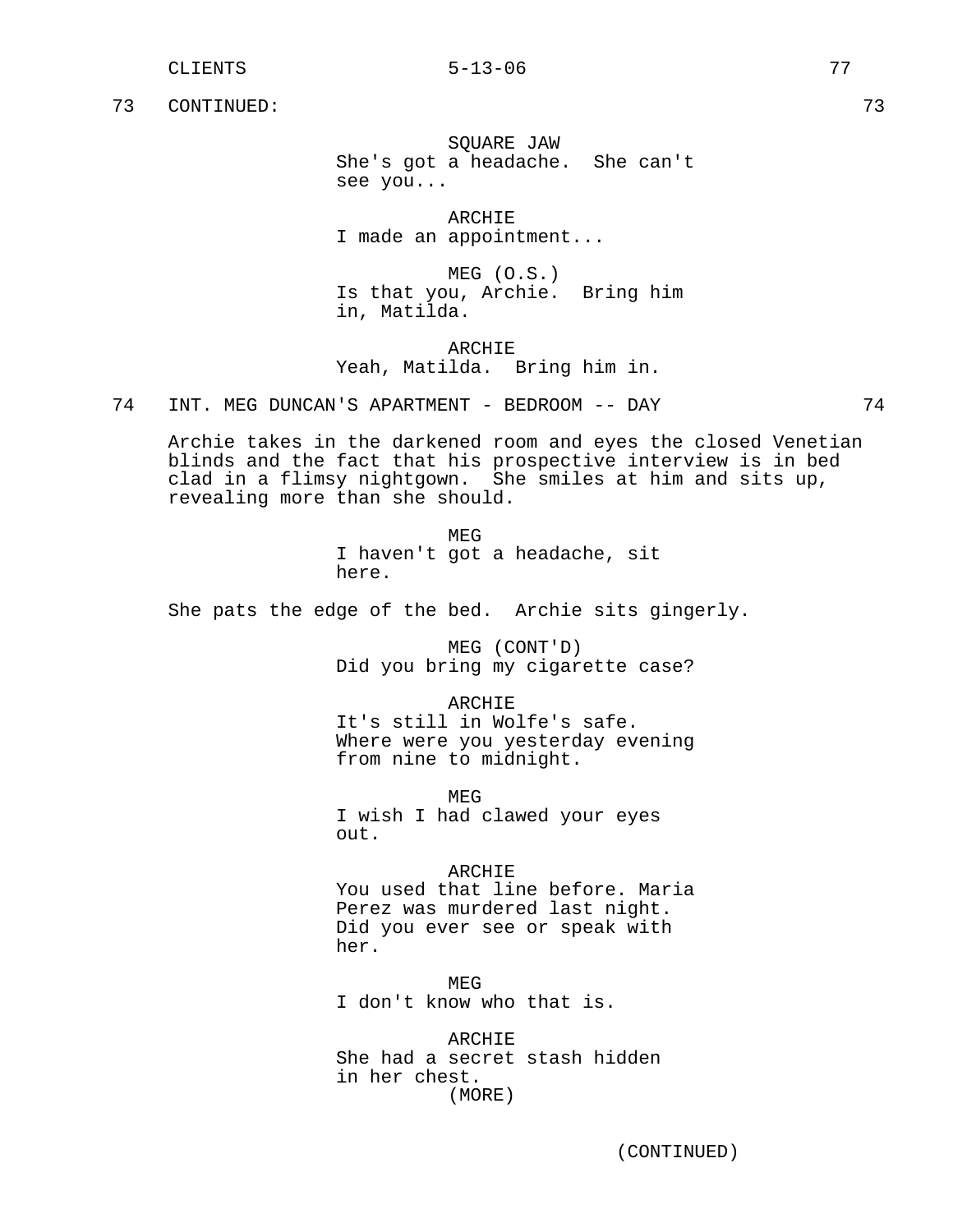ARCHIE (CONT'D) In it, she had three photographs of you, one signed. And there was money. 9 five dollar bills.

MEG Oh my god, the money.

ARCHIE Oh my god, the money.

MEG Do bills show fingerprints?

ARCHIE Certainly. When did you give them to her?

**MEG** 

I-I don't remember. There are so many...oh my god...

She starts squirming. Archie moves his hand, to where her leg happens to be. Meg takes this as a sign. And she comes up from the pillow - her arms go around him and she pulls him down to her. His face in the pillow and her biting his neck passionately. Archie takes it for about two seconds and then he brings his hand between her face and his neck and shoves, pulls the pillow out and slaps it down over her face.

ARCHIE

The time the place and the girl are a splendid combination, but this is the wrong time and I doubt your motives are pure.

She squirms and kicks for ten seconds and then stops. Archie gets his feet back on the floor and lifts up the pillow.

MEG

Damn you. You put your hand on me.

ARCHIE You expect me to apologize? Patting a place on the bed and you in that gauzy thing? You know darned well your nipples show through it. (MORE)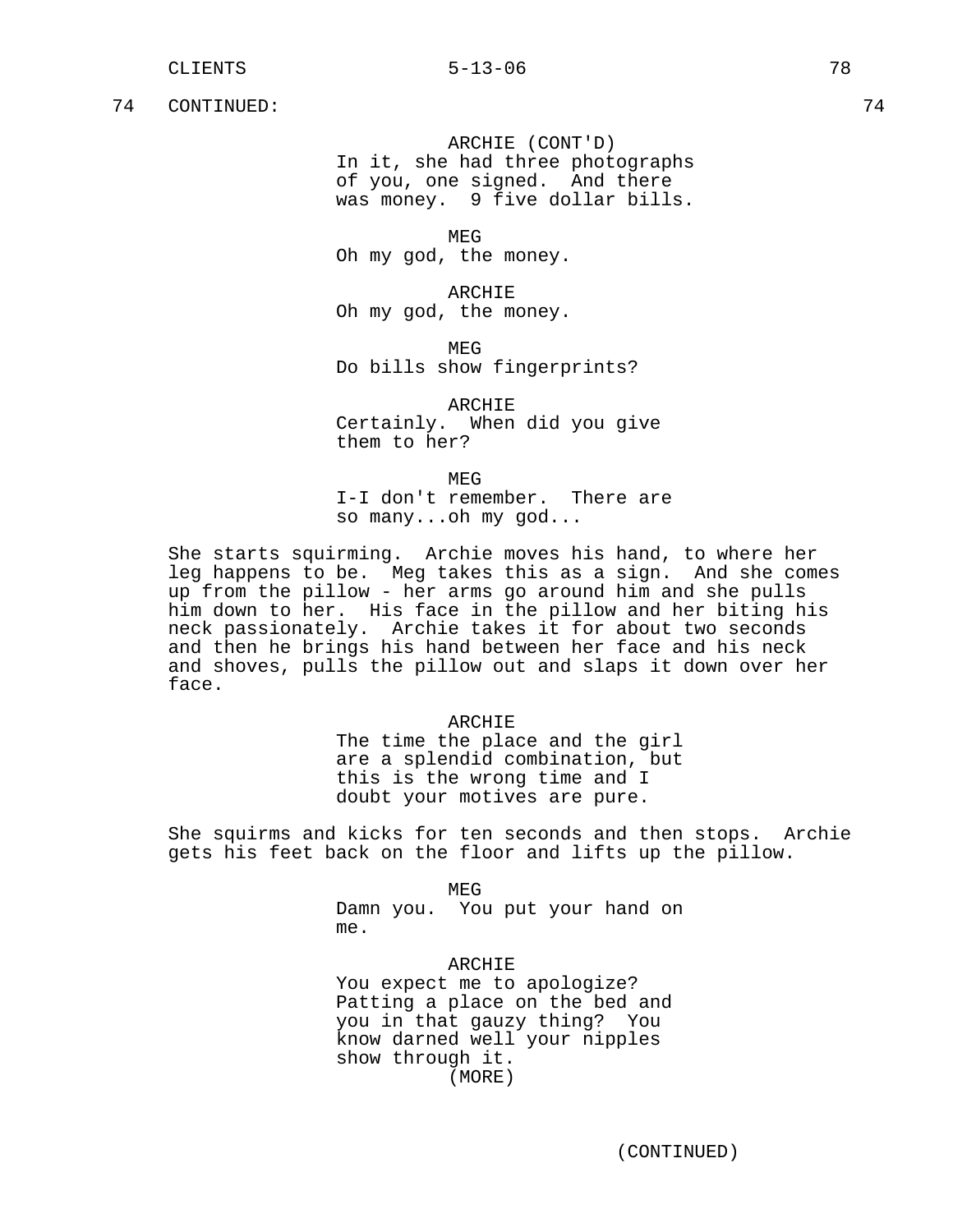## CLIENTS 5-13-06 79

74 CONTINUED: (2) 74

ARCHIE (CONT'D) It was not every smart, trying to take my mind off of business when you've got as much stake as I have.

MEG You did put your hand on me.

ARCHIE Conditioned reflex. The wonder is that it wasn't both hands. When did you give her the photograph and why did you give

Meg talks. Archie keeps his distance and listens.

her the money?

ARCHIE (V.O.) (CONT'D) It turned out Maria was very ambitious. At first she blackmailed Meg for theater tickets and moved on to five dollar bills, one a month, to keep Meg's rendezvous a secret.

MEG

Have you seen her?

### ARCHIE

Yes.

MEG

Aren't you surprised. She was so proud. She was so beautiful and my God, so proud.

### ARCHIE

I quit being surprised after two years of detective work.

MEG

She told me about watching. And I knew she was doing it when I went there. It gave me a feeling - I don't know why it made it more exciting. Sit here.

ARCHIE

No, Ma'am. (MORE)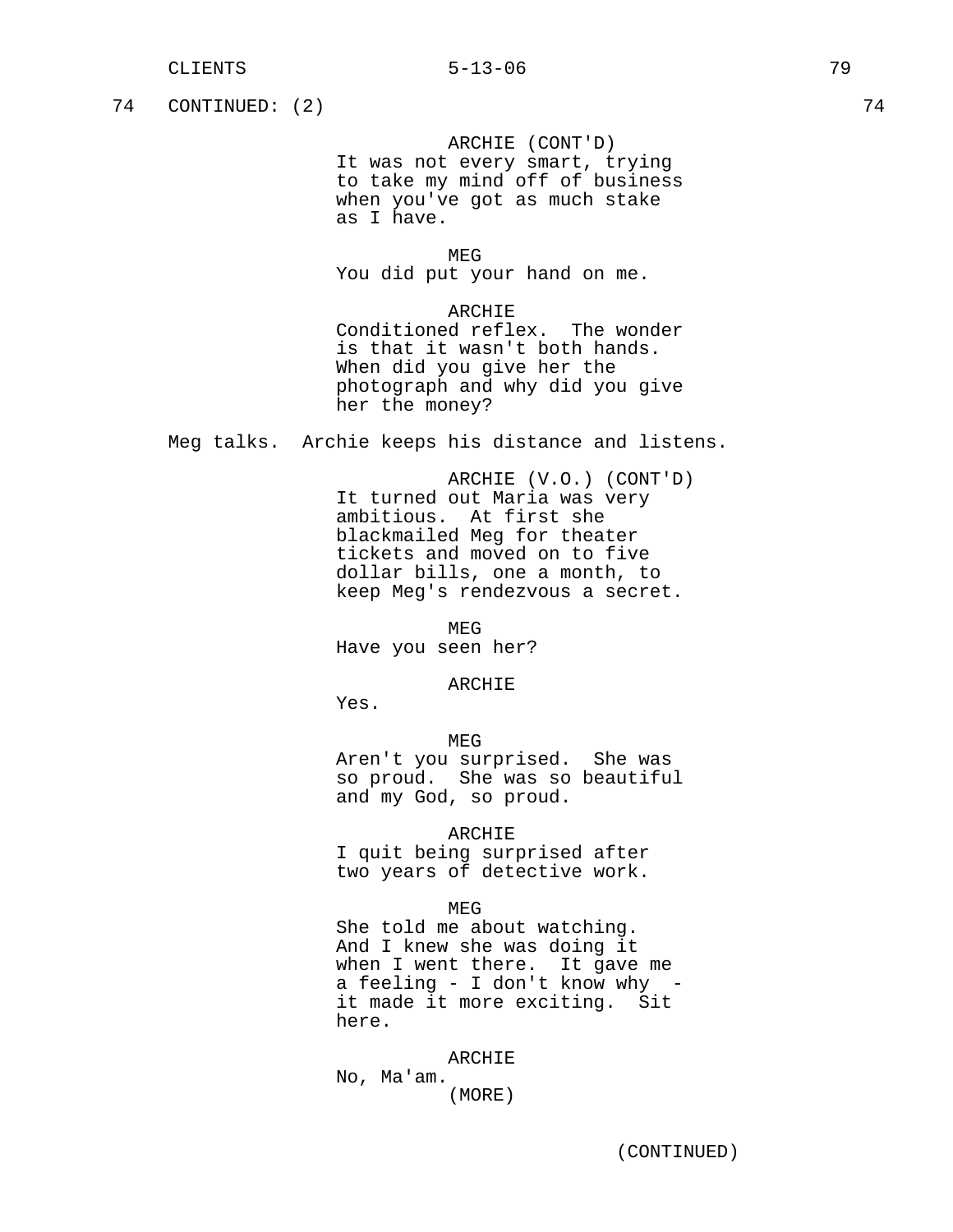|    | <b>CLIENTS</b>              | $5 - 13 - 06$                                                                                                                                                      | 80 |       |
|----|-----------------------------|--------------------------------------------------------------------------------------------------------------------------------------------------------------------|----|-------|
| 74 | CONTINUED: (3)              |                                                                                                                                                                    |    | 74    |
|    |                             | ARCHIE (CONT'D)<br>It's even more of a strain when<br>you have the cover up like that,<br>now that I know what's under<br>it.                                      |    |       |
|    |                             | (he gives her leg a squeeze)<br>See. Conditioned reflex. You'll<br>get your money back. Money<br>paid to a blackmailer is<br>recoverable.                          |    |       |
|    | And he leaves.              |                                                                                                                                                                    |    |       |
| 75 | INT. HOUGH APARTMENT -- DAY |                                                                                                                                                                    |    | $75*$ |
|    | Archie knocks at the door.  |                                                                                                                                                                    |    |       |
|    |                             | ARCHIE (V.O.)<br>I had no appointment with Mr.<br>or Mrs. Austin Hough, because I<br>preferred to have one of them<br>alone, but it didn't work out<br>that way.   |    |       |
|    | Austin opens the door.      |                                                                                                                                                                    |    |       |
|    |                             | ARCHIE (CONT'D)<br>Did you find your wife yesterday?                                                                                                               |    |       |
|    |                             | HOUGH<br>What do you want?                                                                                                                                         |    |       |
|    |                             | ARCHIE<br>Nothing startling. You probably<br>know about the murder of a girl<br>named Maria Perez.                                                                 |    |       |
|    |                             | HOUGH<br>No.<br>I haven't been out today.<br>Who is Maria Perez.                                                                                                   |    |       |
|    |                             | ARCHIE<br>The daughter of the man who was<br>the caretaker of the house on<br>82nd Street. Mr. Wolfe is<br>wondering how you spend your<br>evening. And your wife. |    |       |
|    |                             | HOUGH<br>Balls.                                                                                                                                                    |    |       |
|    |                             |                                                                                                                                                                    |    |       |
|    |                             | (CONTINUED)                                                                                                                                                        |    |       |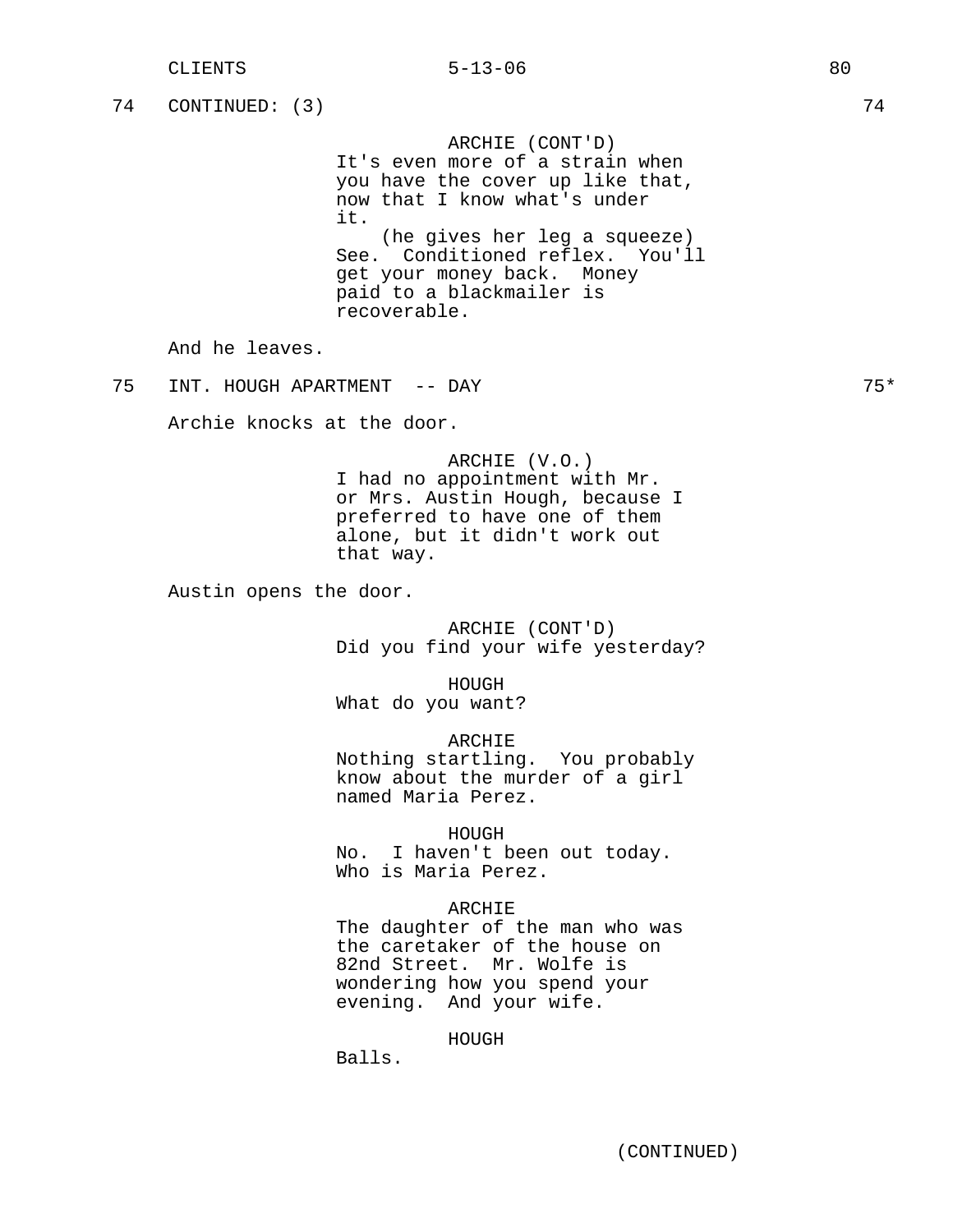# ARCHIE Is that by Robert Browning? Sounds more Elizabethan.

HOUGH

You want to know how my wife spent the evening? Why don't you ask her. Come on.

He turns around and heads into the apartment, which has no foyer. The whole living room is lined with books. He crosses to the bedroom and motions Archie to follow.

Archie gets to the door of the bedroom and stops still.

76 INT. HOUGH APARTMENT - BEDROOM - DAY 76\*

There appears to be a body on the bed, shrouded in a sheet.

Archie looks at Hough, who moves to the corpse and speaks softly.

> HOUGH It's Archie Goodwin, Dinah. A girl was murdered last night. What was her name?

> > ARCHIE

Maria Perez.

HOUGH She lived in that house. He wants to know what you were doing last night between nine and midnight.

No answer.

HOUGH (CONT'D) I think you had better tell him. He saw you at that place yesterday and he might as well talk to you now.

No answer. He makes a move towards the corpse.

HOUGH (CONT'D)

Dinah.

Before he can touch her, the corpse shrinks away from him.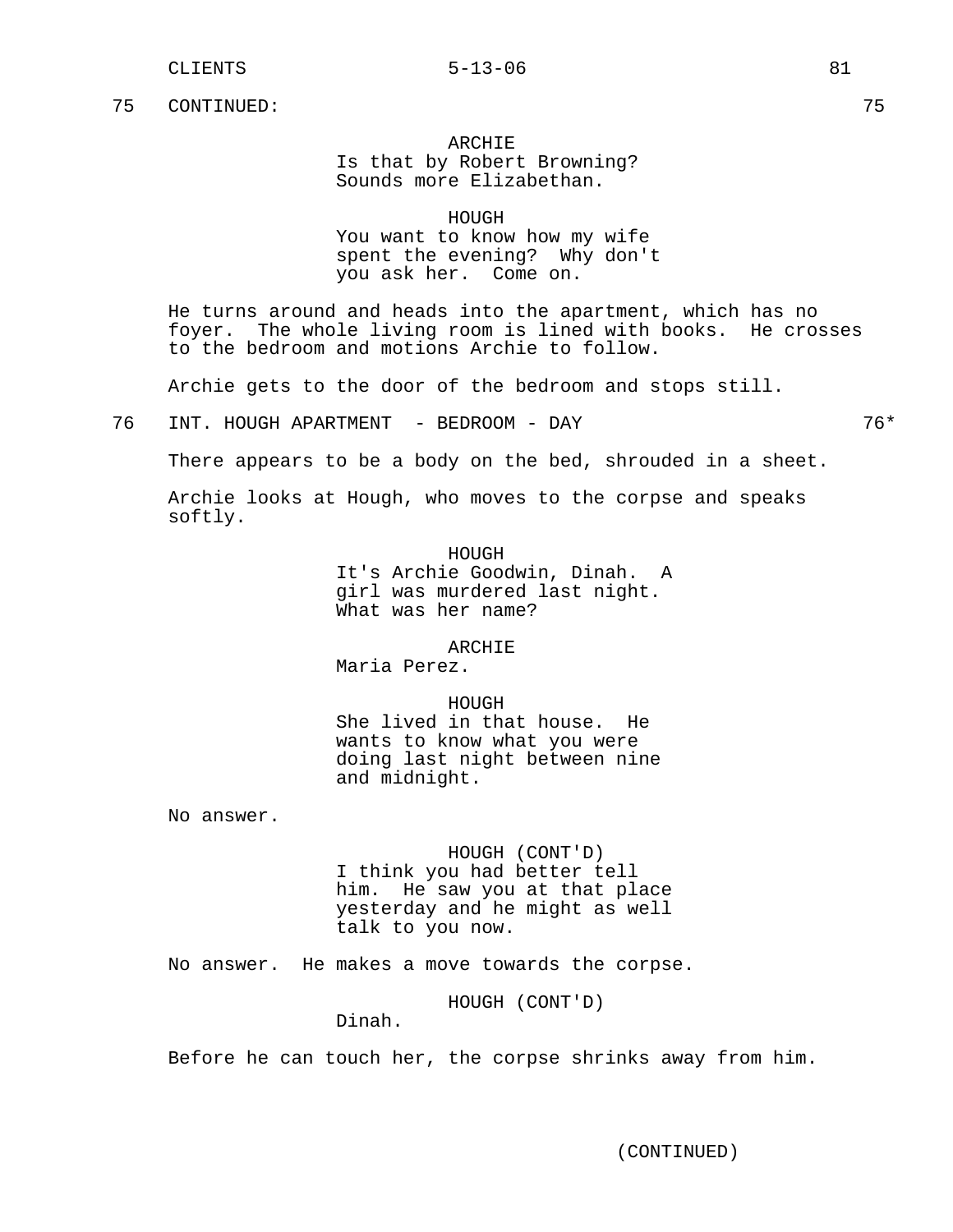# DINAH

No, Austin.

Austin reaches for the sheet and pulls it away. One of Dinah's eyes is swollen shut and her cheek and jaw are the color of calves' liver. Her lips are purple. There are bruises on her shoulders and arms.

HOUGH

I told you yesterday that I wanted her to know that I knew, but I couldn't tell her. I was afraid of what might happen and now it has. Tell Mr. Goodwin where you were last night.

DINAH Here, I was here, Austin.

HOUGH Was I here with you?

DINAH

Yes, Austin.

HOUGH Now you've seen her, you can go.

ARCHIE Do you want me to send for a doctor, Mrs. Hough?

HOUGH

No.

### DINAH

No.

HOUGH Send her a bottle of champagne.

Silence. He begins applying cold compresses to her eye. She doesn't react one way or another. Archie beats it.

> ARCHIE (V.O.) And I did. But I sent it him not her. I have often wondered if he dumped it or shared it with her. My next errand was to find out where Mrs. Yeager had been last night.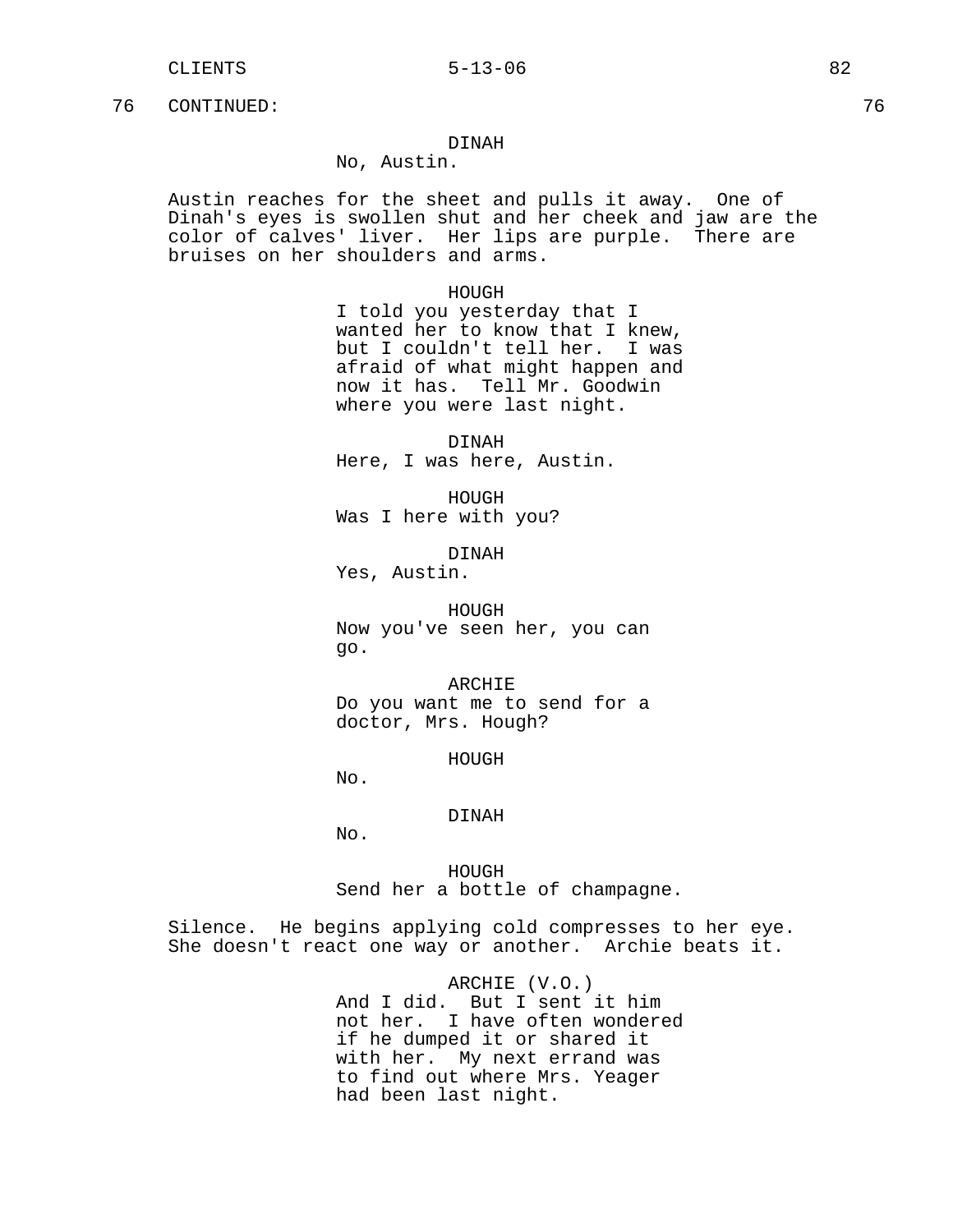# CLIENTS 83

77 EXT. 69TH STREET - DAY 77

Archie and Mrs. Yeager look for a cab.

ARCHIE (V.O.) It turns out she had dined with her son and daughter in law. She insisted that I take her to see her husband's lovenest or she would call the District Attorney. We took precautions in case we were followed.

78 INT. LOVENEST - DAY 78

The elevator door opens. The room is dark. Archie and Mrs. Yeager emerge and then Archie hits the light. Mrs. Yeager walks to the center of the room and turns slowly in a circle.

She looks through the whole apartment.

- The kitchen

- The bathroom

- The various pictures.

She comes back to the main room, where Archie is waiting for her.

> MRS. YEAGER (V.O.) Do you believe Julia McGee came here to take dictation?

ARCHIE (V.O.) No. Do you?

MRS. YEAGER (V.O.) Certainly not. Why do you think the person who killed my husband killed that girl?

ARCHIE (V.O.) It's complicated but it's not a guess.

Mrs. Yeager is ready to leave.

MRS. YEAGER Where's Maria's mother? I want to speak to her.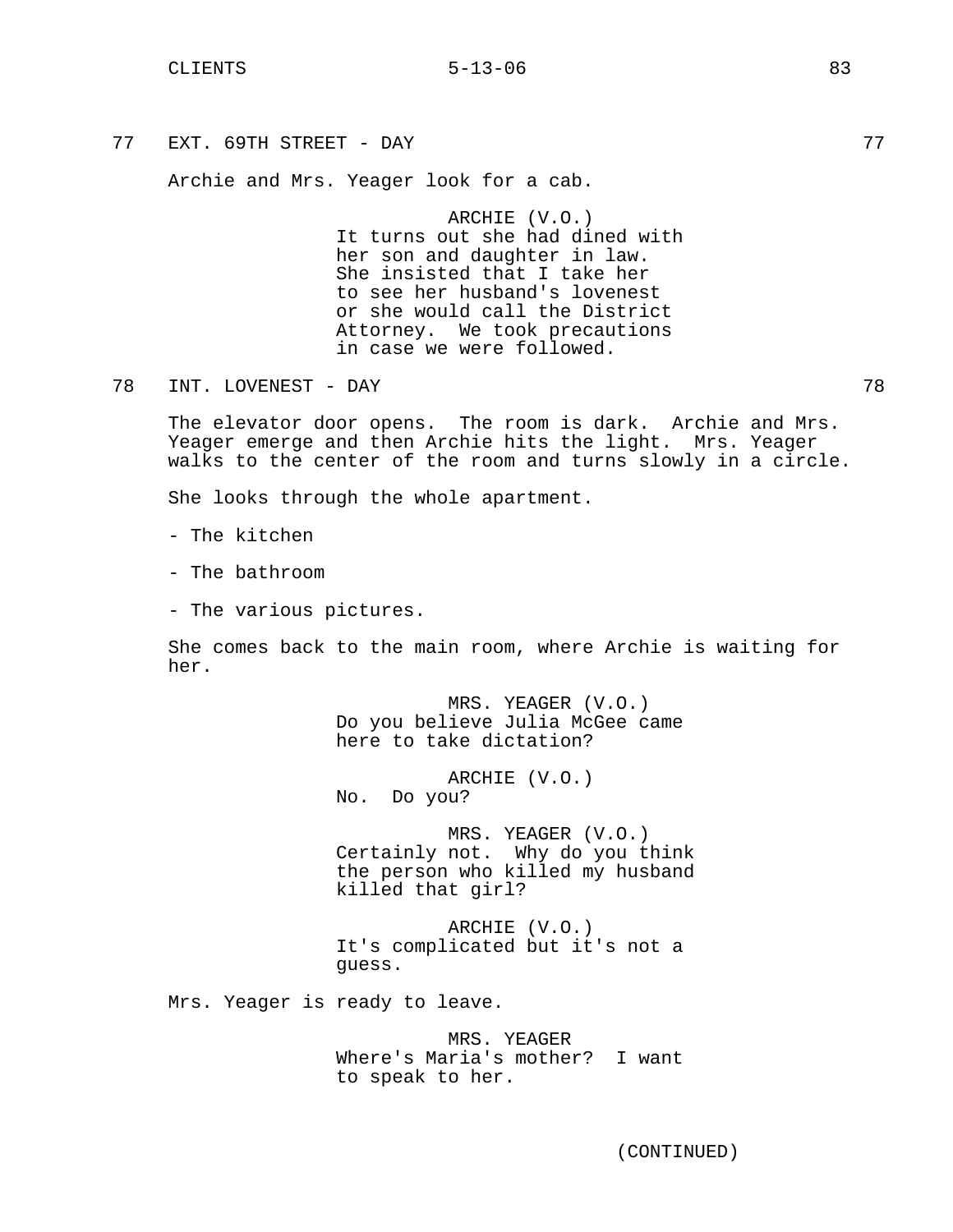### CLIENTS 84

78 CONTINUED: 78

# ARCHIE

Better not. Not right now. It's hit her pretty hard.

MRS. YEAGER I know how to talk to a mother.

Archie sighs. He gestures for the elevator.

# 79 INT. 82ND STREET APARTMENT BLDG- HALLWAY - DAY 79\*

Archie and Mrs. Yeager emerge from the elevator. Mrs. Perez is headed for the front door. Mrs. Yeager starts down the hall; Mrs. Perez opens the door to reveal Purley Stebbins.

STEBBINS

I'm sorry to bother you again, Mrs. Perez but...Goodwin. And you, Mrs. Yeager.

He comes in.

# ARCHIE

We were just talking to Mrs. Perez. Mrs. Yeager has hired Wolfe to investigate her husband's murder and thought there might be a connection between the two murders. Like Maria had seen whoever dumped the body into the hole. It's amazing if you came up with the same idea as she did.

PURLEY

What are you up to, Goodwin? Since when do you talk about anything but the weather?

## MRS. YEAGER

Please sergeant. I want to thank you, Mrs. Perez. We've both lost someone dear to us. It was kind of you to see us on a day like this. I'll phone you later.

Mrs. Perez gets it.

# MRS. PEREZ I told you the truth. (MORE)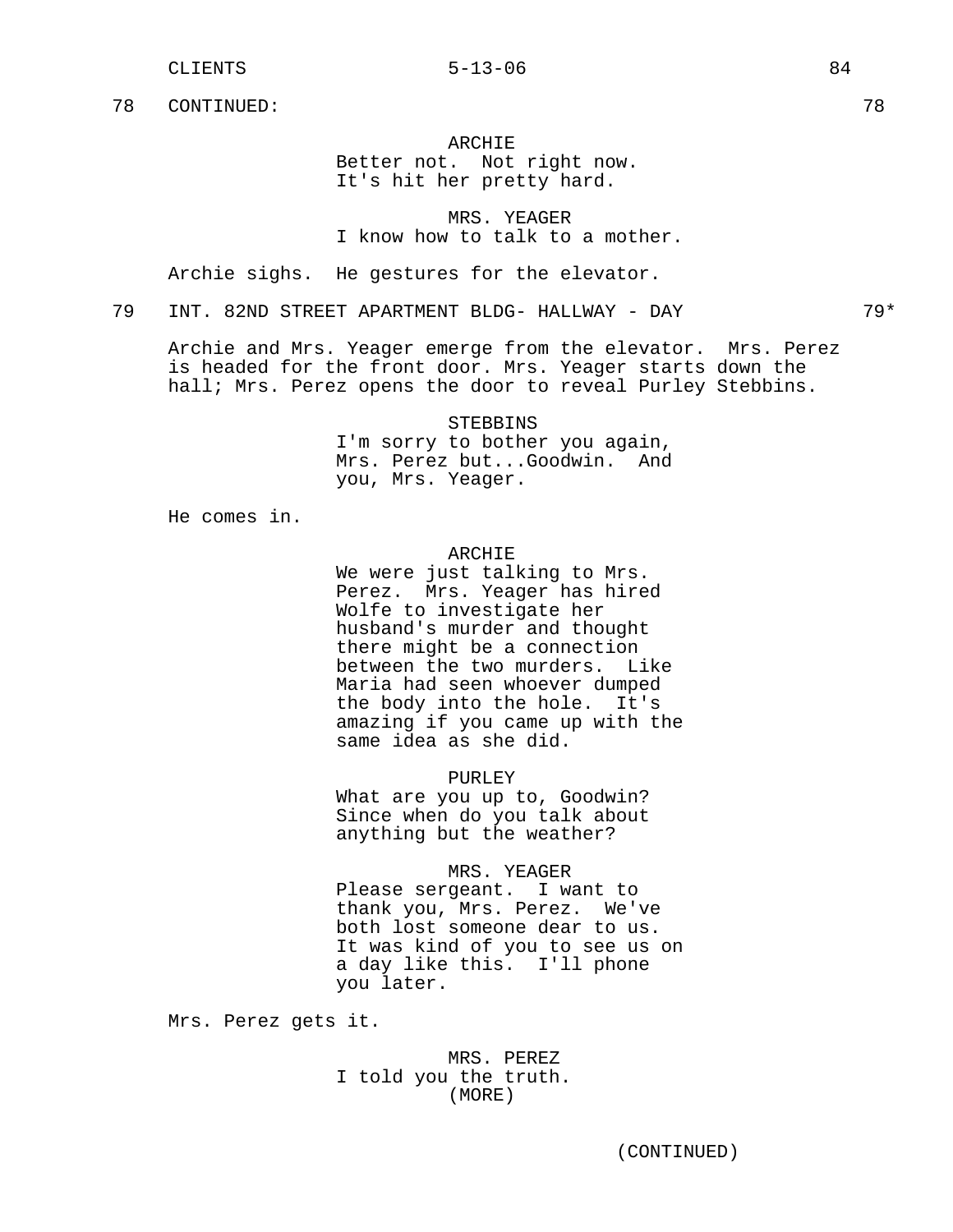MRS. PEREZ (CONT'D) If my daughter saw anything like that on Sunday, she would tell me and she didn't.

STEBBINS Did she leave home at all that evening?

MRS. PEREZ No. We always knew where she was.

Purley looks from one to the other and then back at Archie.

STEBBINS All right, Goodwin. We're going downtown.

ARCHIE Am I under arrest.

STEBBINS

Not yet.

ARCHIE It's nice to have a choice. Excuse me, Mrs. Yeager. Mrs. Perez.

They go.

ARCHIE (V.O.) (CONT'D) It suited me fine to get Stebbins out of that house. I yawned as I got into the PD car. I'd needed a good yawn all day, but had been too busy to have one.

80 INT. BROWNSTONE - OFFICE - DAY 80

Archie returns.

WOLFE How long did they keep you?

ARCHIE I came home a little after one.

WOLFE It must have been difficult .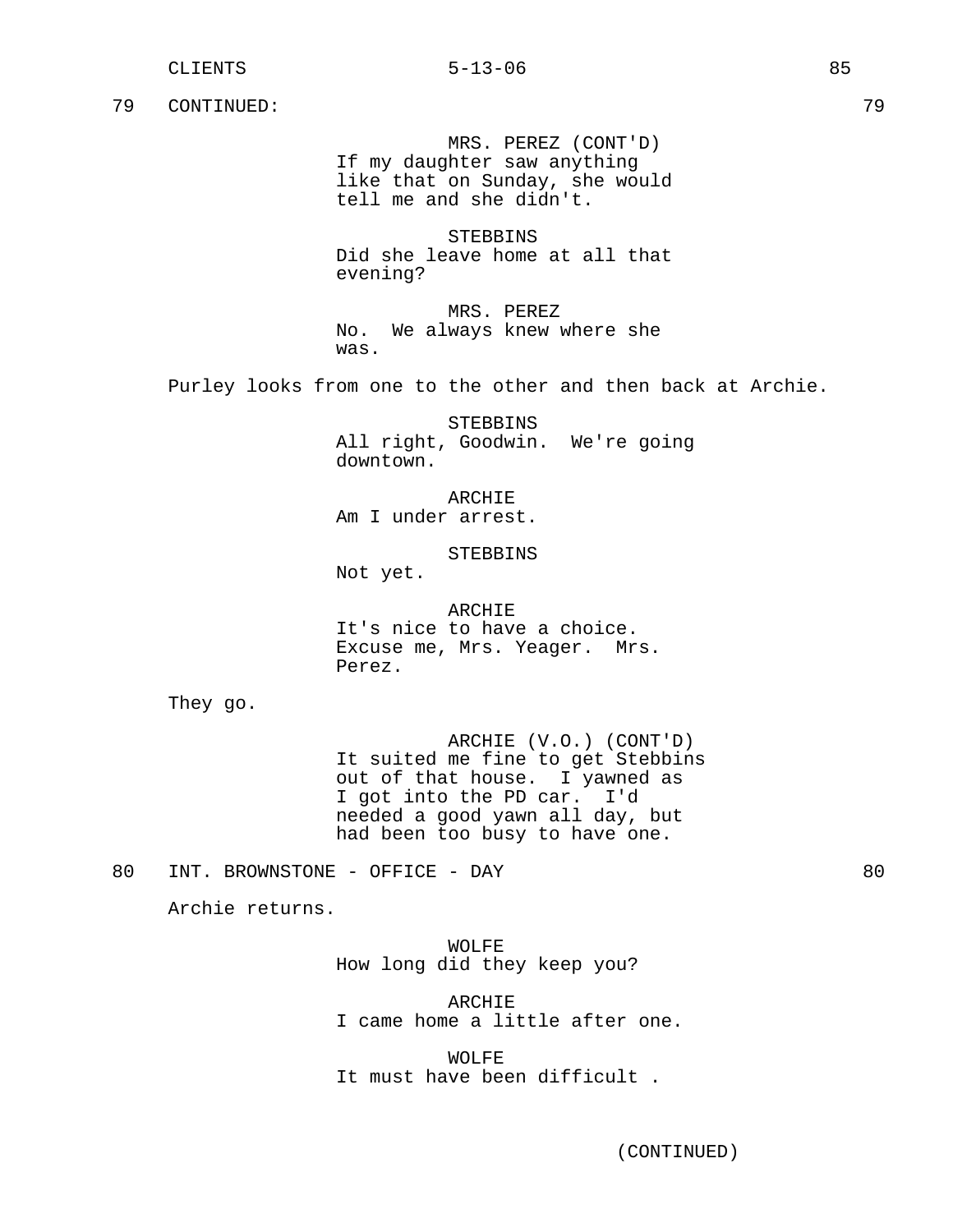# ARCHIE

It was. I had to keep a wall between two sets of facts - the ones they know and the ones we hope to God they'll never know.

## WOLFE

Satisfactory. Mrs. Yeager called and told me of your impromptu explanation to Mr. Stebbins. She was impressed. Satisfactory.

ARCHIE Two satisfactories in one speech. A record. Anything on the program?

WOLFE Yes. Saul has found was he was sent to find. Mr. Aiken and Miss McGee are due at 12:15.

81 INT. BROWNSTONE - HALLWAY - DAY 81

Saul enters with MR. WENGER and is shown to the peephole.

WIPE TO:

82 INT. BROWNSTONE - OFFICE - DAY 82

Aiken and Julia listen to Wolfe with increasing impatience.

WOLFE

Before I submit my conclusion to you, I must tell you how I came to it. When you asked me on Tuesday evening who would decide if I had faithfully observed the provision of my employment...yes, Saul?

SAUL It's a perfect fit, Mr. Wolfe.

WOLFE Very well. I'll look at it later. (nods to Archie) This is the evidence which supports the conjecture that whoever killed Yeager, killed Maria Perez.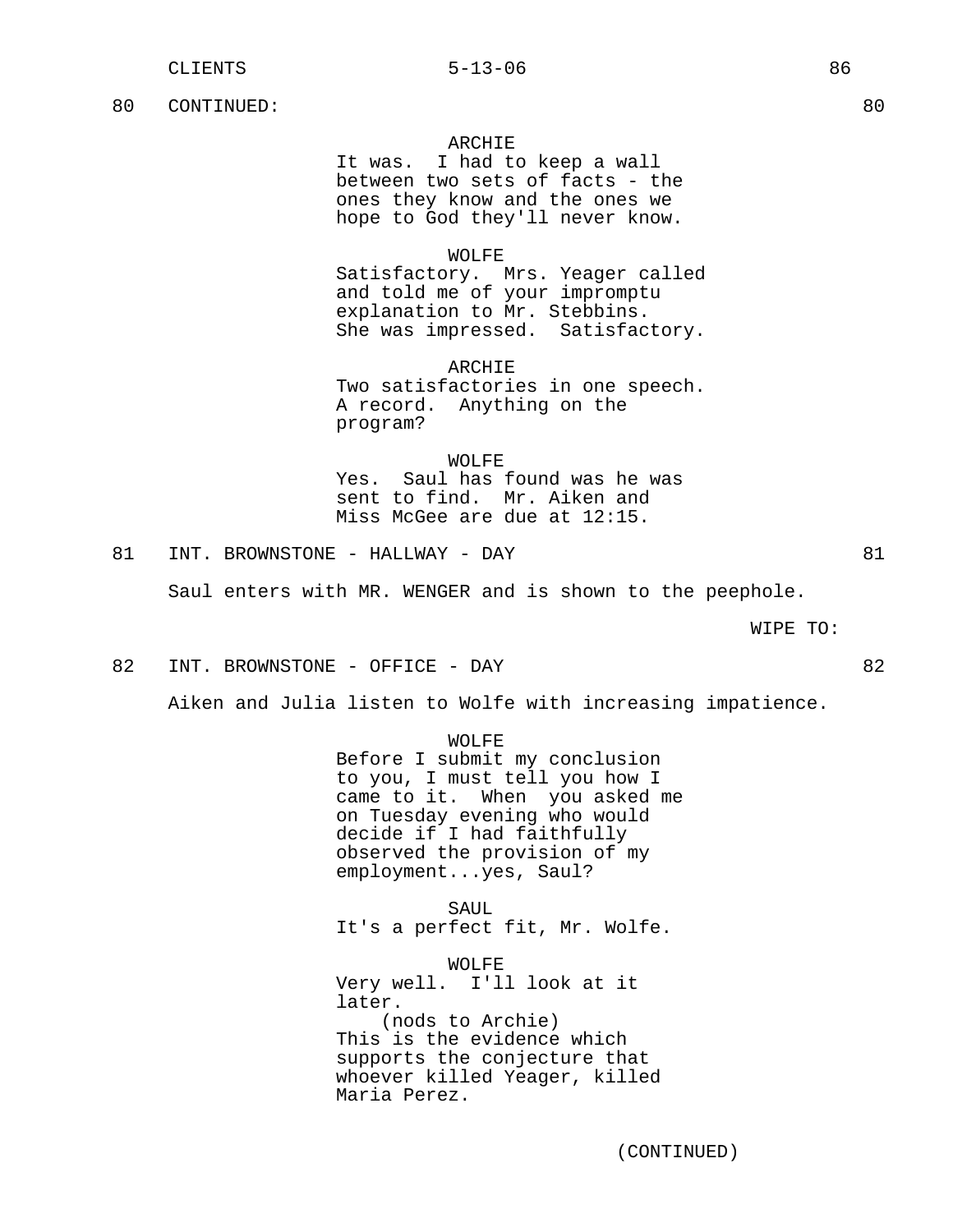Archie gives Aiken a folder with the contents of Maria's stash.

> WOLFE (CONT'D) This is what cost Maria Perez her life.

AIKEN What does this mean?

WOLFE

My conjecture is that Miss Perez saw someone arrive shortly after Mr. Yeager did Sunday evening. Recognized him or her and undertook an ambitious venture in extortion.

AIKEN This is a picture of you, Julia.

WOLFE Yes, and the fact that it is in this folder makes it highly unlikely that Miss McGee is the killer because Miss Perez kept no sketches of the people she knew. And she would have had to know the name of the person in order to contact them.

AIKEN There's pictures here of Meg Duncan.

Wolfe picks up the picture of Yeager addressing the National Plastics Association.

> WOLFE Are you familiar with this picture?

AIKEN Of course. I have it framed in my office.

WOLFE Your name is here. It makes me wonder whether it was you Maria Perez saw whom Mrs. Perez saw in the hallway on Sunday evening.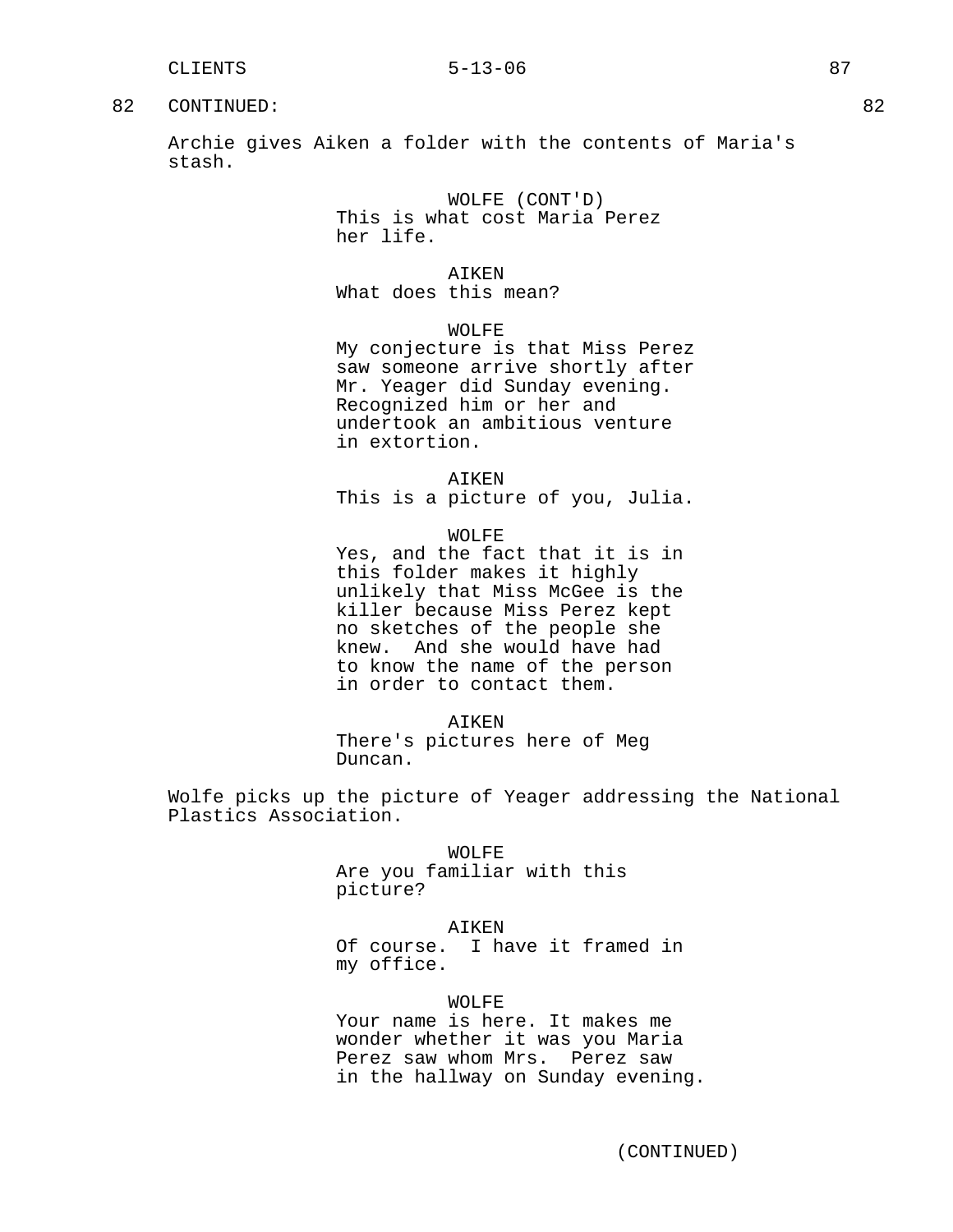82 CONTINUED: (2) 82

# AIKEN

Preposterous.

## WOLFE

Preposterous? First you must answer three questions: 1) Could you get keys? 2) Did you know of his appointment? And 3) Did you have a motive?

### AIKEN

I don't have to listen to this!

# WOLFE

I understand from Mrs. Yeager that ever since Yeager became vice-president he has been a threat to your leadership.

**AIKEN** 

She would...

# WOLFE

I talked to others. The situation was widely known. Clearly Julia might have told you of the appointment. The problem was the keys. You couldn't have borrowed them from Miss McGee, shot Yeager and then returned them so that she could gain entrance. That would be preposterous. But if you had them copied, they are unique keys, Rabsons...

AIKEN I'm not going to listen to this a minute longer.

Wolfe hits a button on his desk. Before Aiken can get to the door, Saul appears at it, with Mr. Wenger.

> WOLFE This is Mr. Arthur Wenger. Do you recognize him?

AIKEN No. Why should I?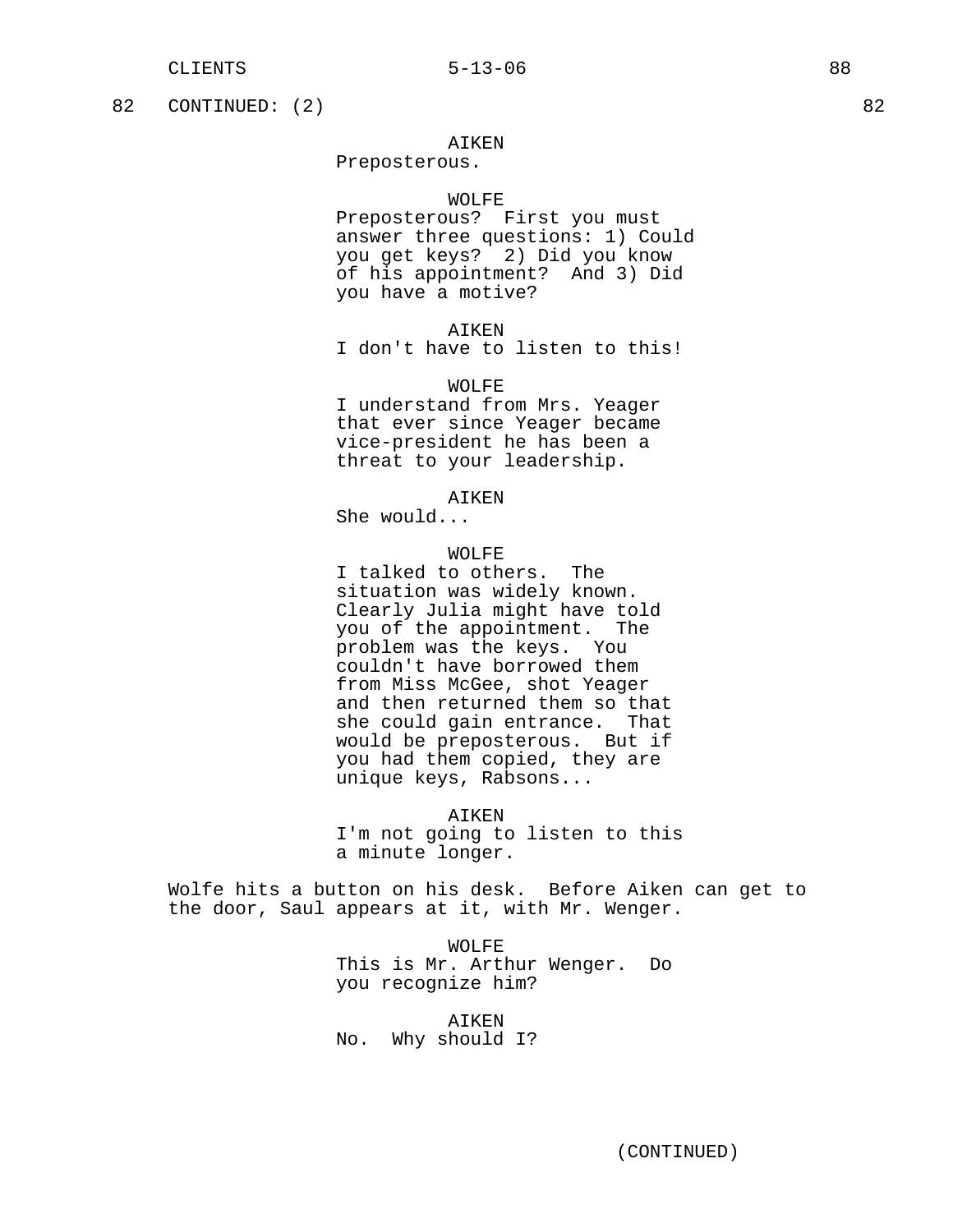82 CONTINUED: (3) 82

WOLFE

Mr. Wenger. This is Benedict Aiken. Do you know him?

WENGER

Sure. He come to my shop one day last week to get dupes made of a set of Rabson keys.

WOLFE

How sure are you?

WENGER

I couldn't be surer. People are a lot like keys; they look alike but they're different. I don't know faces as well as I know keys, but I look at keys and I look at faces.

WOLFE An excellent habit. Thank you, sir.

WENGER I got the receipt, too.

WOLFE Thank you, Saul.

Saul retires with Mr. Wenger. Archie now stands at the door. Aiken turns.

> WOLFE (CONT'D) Miss McGee. You must now shift your loyalty to yourself. When Mr. Aiken goes on trial, you will be a witness and if you lie, it will be perjury. You may even be charged as an accessory to murder since you provided the means...

> > JULIA

I didn't know...

AIKEN

Hold your tongue! He's tricked you once before and he's trying it again. We're going...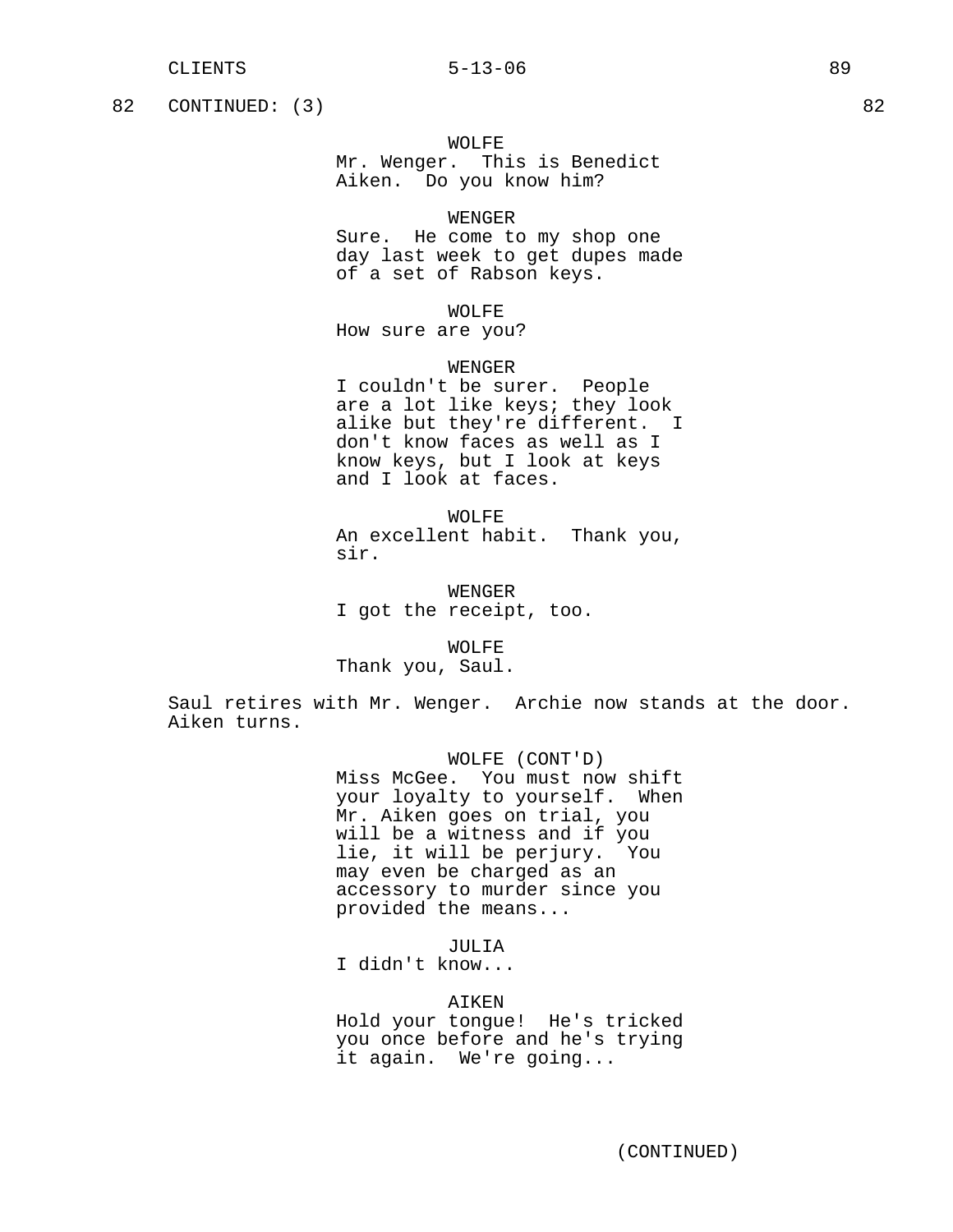82 CONTINUED: (4) 82

## JULIA

You're a fool. A bungling old fool. Yes, he borrowed my keys. And I told him about that I would be there Sunday night. So he knew Yeager was there. I had promised to keep him informed. Informed. I was a fool. God, what a fool.

# WOLFE

Fool doesn't do you justice, madam. Harpy or lamia, perhaps. I am not judging you, merely classifying you. Pfui. So much for what is done. Now what to do. Sit down, sir.

Archie guides Mr. Aiken to his chair.

WOLFE (CONT'D) You are doomed, sir. However, I want to satisfy the terms of my engagement as far as possible and protect the reputation of your corporation. And with this in mind, I have prepared this document which I suggest you copy in your own handwriting and sign.

He hands a paper to Aiken.

### AIKEN

I, Benedict Aiken, killed Thomas Yeager and transported his body to a construction site on West 82nd Street because he threatened my control....

83 INT. BROWNSTONE - HALLWAY - DAY 83

Archie admits the members of the Board of Continental Plastics. Mrs. Yeager accompanies them.

- The members of the board all get seated.

- They listen again as Mrs. Yeager finishes the letter.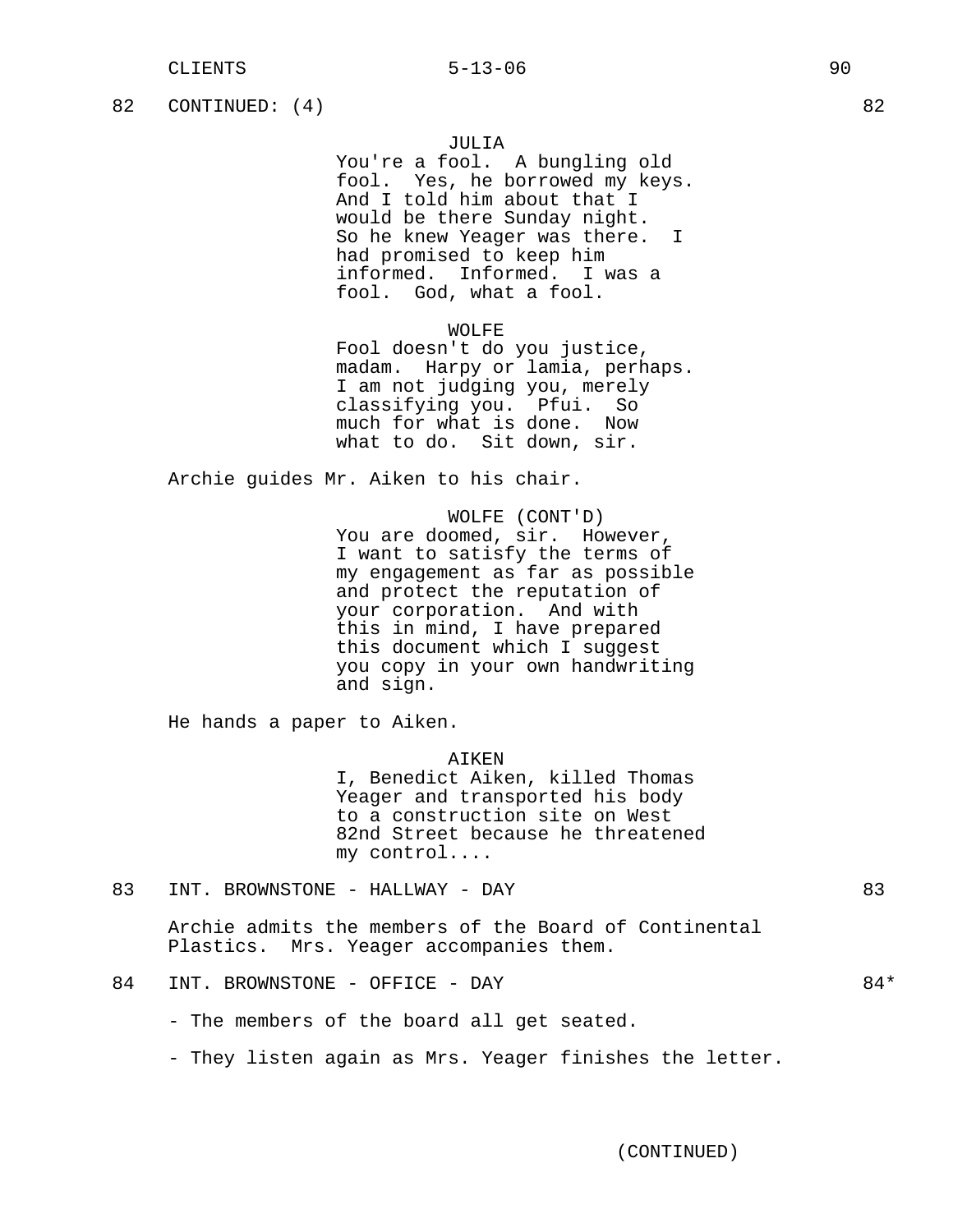MRS. YEAGER (V.O.)

Since I was responsible for the development and success of the corporation for the last ten years, it was intolerable. (out loud) I express no remorse for my deed. Benedict Aiken.

She puts down the letter.

WOLFE

When was his body found, Archie?

ARCHIE

Thursday afternoon by the maid. He apparently shot himself shortly after he mailed the letter.

### WOLFE

Gentlemen of the Board of Continental Plastics. If this affair had been left to the police, there would have been a trial, the existence of that room would have been bruited in the press and Mr. Aiken would have been, instead of the subject of a brief sensation, the center of a prolonged hullabaloo. Do you question my evaluation of my services at fifty thousand dollars?

DIRECTOR 1 No. I don't.

DIRECTOR 2 We don't question that.

DIRECTOR 3 We can't. Will a certified check be adequate?

WOLFE

I prefer cash.

DIRECTOR 1 You will have it then. Good day, sir.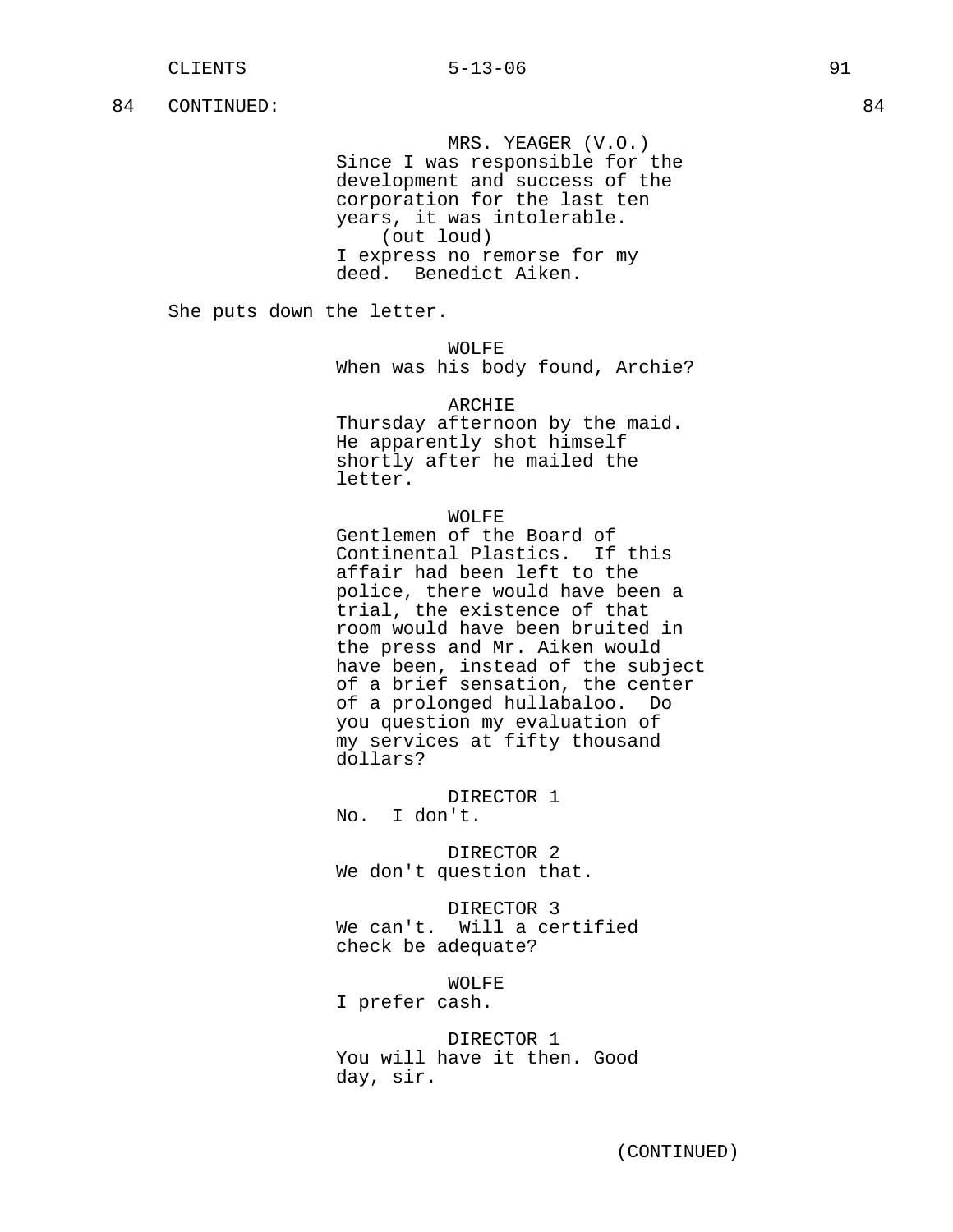### CLIENTS 5-13-06 92

## 84 CONTINUED: (2) 84

The men get up and make their way to the door. Mrs. Yeager lingers behind.

> MRS. YEAGER I owe you a fee, too.

> > WOLFE

I have your dollar. I'll keep that. You may keep the copies of Mr. Aiken's statement. They are cheap at the price.

It's 3:55. He rises and goes to the orchids.

The Perezes are getting ready to tear the place apart. They  $*$ <br>have stripped the bed and pulled off all the pictures off have stripped the bed and pulled off all the pictures off  $*$ <br>the wall they are piling them and the other artifacts at the wall. They are piling them and the other artifacts at \* the door to the elevator. The Elevator comes up. They stop and stare. To their relief, Archie emerges.

## ARCHIE

I came to tell you that the police won't be bothering you for much longer. The man who killed Maria is dead. The police don't know that he did it and will probably never know.

MRS. PEREZ We understand this.

### ARCHIE

Your keys. You ought to change the locks just in case someone else comes back.

## CESAR

First we make this room like it never exist.

### ARCHIE

I also came to explain why I can't come to Maria's funeral. I want to. But it's too risky. They send policemen to attend the funerals of people who have been murdered.